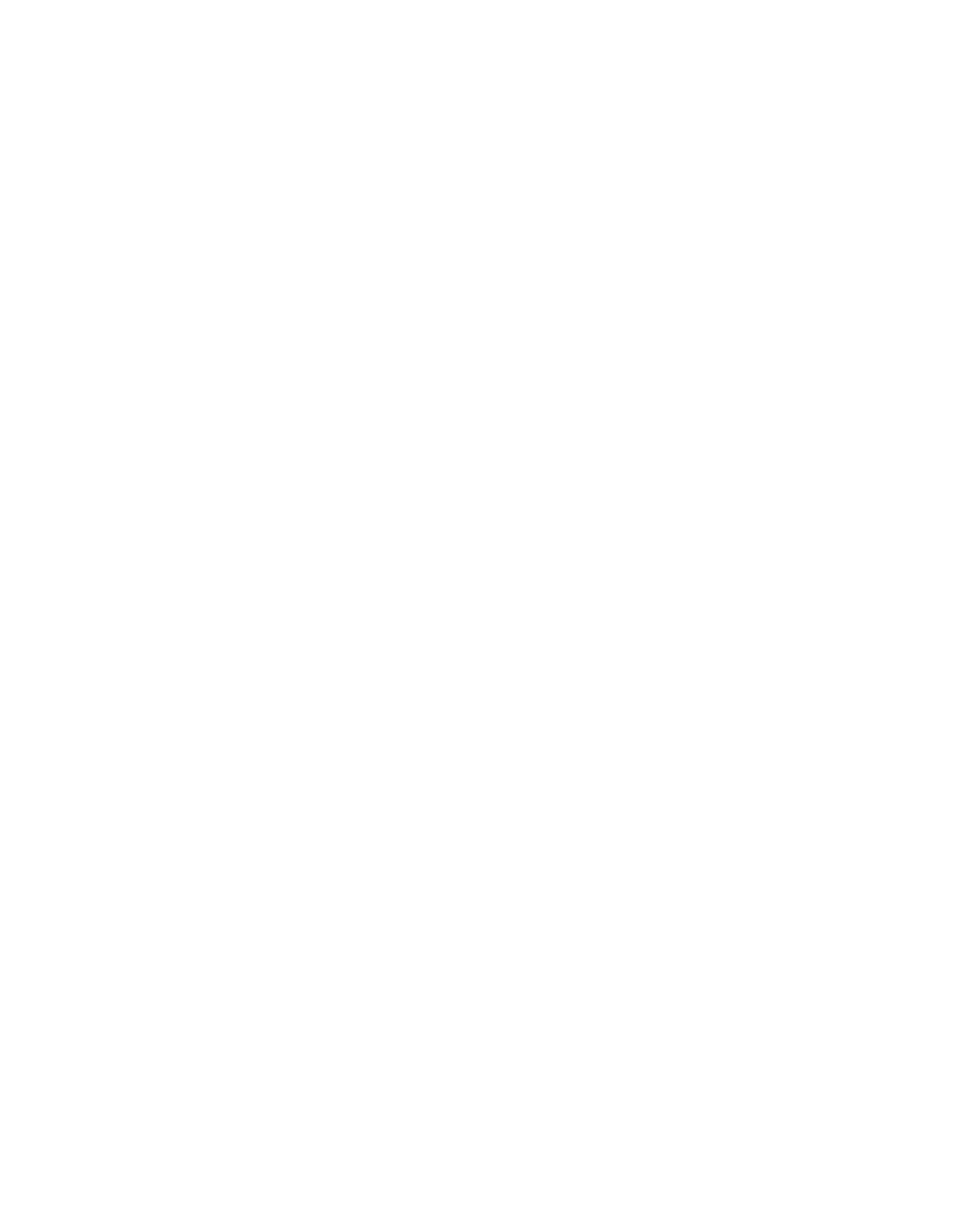

## **CITY OF ATLANTA**

City Auditor's Office Amanda Noble, City Auditor 404.330.6750

### *Why We Did This Audit*

We undertook this audit because the city spent \$54.2 million on overtime in fiscal year 2017, double the amount spent in 2013. We assessed overtime spending patterns and examined controls over the use and distribution of overtime.

### *What We Recommended*

To continue to reduce and manage overtime expenses, ensure the city follows federal labor laws and city code regarding overtime administration, and improve transparency and efficiency, we recommend:

The chief operating officer:

• enforce the monitoring and reporting of overtime expenses compared to budgeted amounts and require departments to report the information to City Council during quarterly updates

The police chief:

- monitor overtime hours worked by police sergeants and ensure they comply with current policies and procedures
- enforce FLSA and city policies by paying sworn officers for premium overtime after employees have worked 171 hours

The human resources commissioner:

• verify that all FLSA statuses are accurate in Oracle according to the job classification table and FLSA

The human resources commissioner work with the chief information officer to:

• create controls within Oracle to standardize FLSA statuses based on job positions

The chief operating officer and the human resources commissioner compel departments to:

- maintain documentation to support prior approval and justification of overtime
- develop and implement transparent processes to ensure employees doing the same work have an equal opportunity for overtime

For more information regarding this report, please use the "contact" link on our website at www.atlaudit.org

## *Performance Audit:*

## **Citywide Overtime**

### *What We Found*

The city's overtime spending increased each year over the past six years, exceeding \$58 million in fiscal year 2018, more than doubling that of fiscal year 2013. Atlanta does not use historical spending to estimate future overtime, relying instead on position vacancies to cover costs. Six departments were responsible for 98% of the citywide overtime expense in fiscal year 2018. The police department accounted for 43% of the citywide overtime during 2018. Five other departments—fire, watershed management, public works, corrections, and aviation—accounted for an additional 55% of the overtime expenses.

The citywide trend in monthly overtime spending from between January 2015 and December 2018 does not support the explanation from city officials that overtime was driven by special events. We also did not find a relationship between vacancies and overtime, except in the fire department. Although the police department's overtime expenses increased markedly since 2015, the department significantly decreased overtime spending beginning February 2018, showing that overtime costs can be appropriately managed and reduced.

The Atlanta Police Department paid employees more generous overtime rates than the FLSA (Fair Labor Standards Act) requires. The department pays some officers overtime rates after working 160 hours, rather than after the 171-hour threshold established by the FLSA. The department also allows leave time to count toward hours worked to reach the overtime threshold. According to the law department, these practices do not violate the FLSA, but counting paid leave toward the overtime threshold is improper according to city code and departmental standard operating procedures.

The city incorrectly classified the FLSA statuses of 144 employees—24 non-exempt employees were incorrectly classified as exempt—who were not compensated with overtime. An additional 120 employees were incorrectly classified as non-exempt and were paid almost \$1 million in overtime during 2017.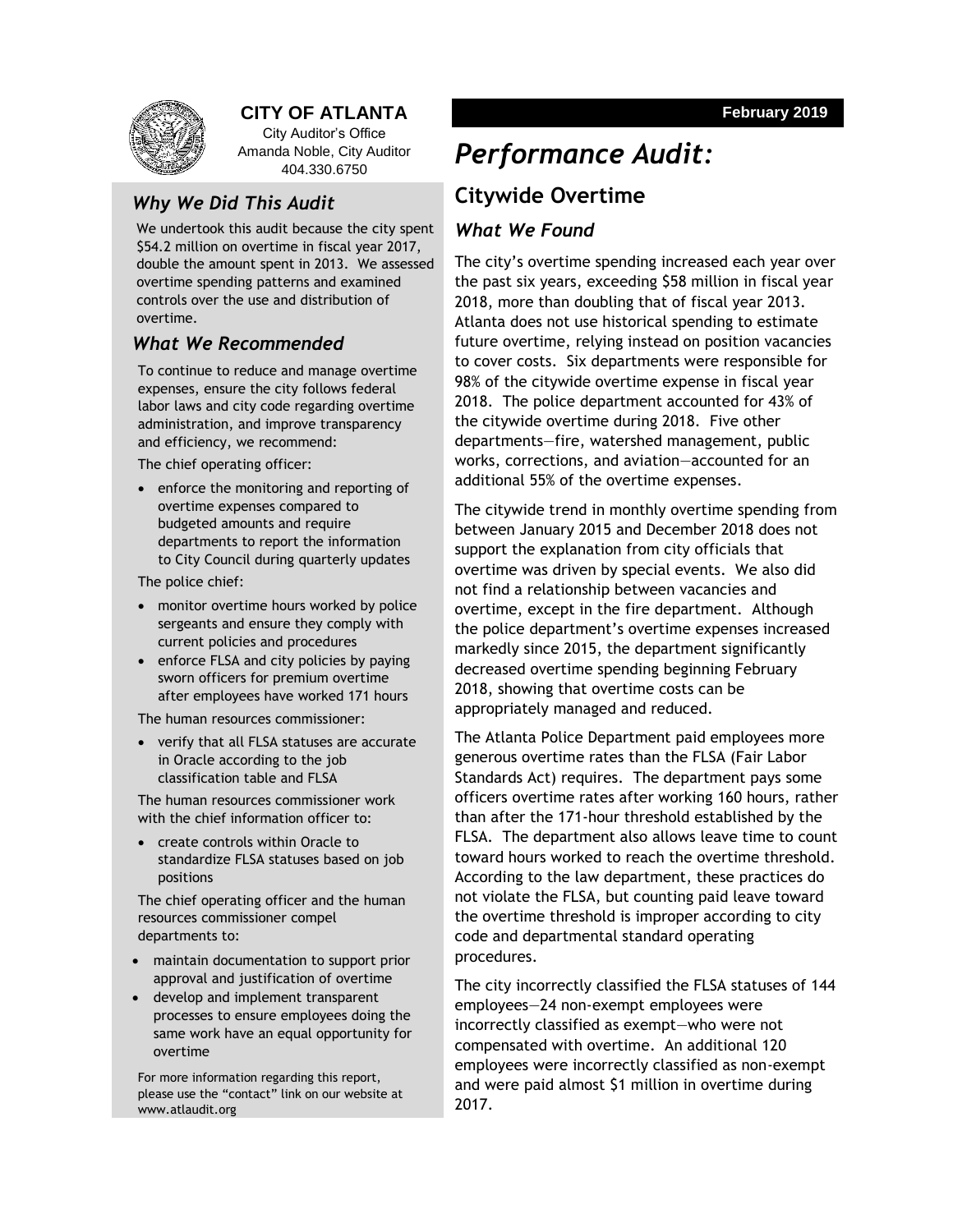## **Management Responses to Audit Recommendations**

| <b>Summary of Management Responses</b>                         |                                                                                                                                                                                                                                                                                                                                                                                                                                                                                                                                         |              |
|----------------------------------------------------------------|-----------------------------------------------------------------------------------------------------------------------------------------------------------------------------------------------------------------------------------------------------------------------------------------------------------------------------------------------------------------------------------------------------------------------------------------------------------------------------------------------------------------------------------------|--------------|
| <b>Recommendation #1:</b>                                      | We recommend the chief operating officer enforce the monitoring and<br>reporting of overtime expenses compared to budgeted amounts and require<br>departments to report the information to City Council during their quarterly<br>updates.                                                                                                                                                                                                                                                                                              |              |
| <b>Response &amp; Proposed</b><br><b>Action:</b>               | Legislation was passed in 2018 that requires the CFO to<br>provide a report to FEC of all overtime worked, and the<br>amount of hours paid by every City department on a quarterly<br>basis. APD created a unit in June 2018 to closely monitor<br>overtime and to track overtime expenses. APD's OT has been<br>reduced 60% from July-November 2018. The COO will work<br>with the CFO and departments to ensure this information is<br>captured and conveyed not only to FEC, but to all of City<br>Council during quarterly updates. | <b>Agree</b> |
| Timeframe:                                                     | March 2019                                                                                                                                                                                                                                                                                                                                                                                                                                                                                                                              |              |
| <b>Recommendation #2:</b>                                      | We recommend the police chief monitor overtime hours worked by police<br>sergeants and ensure employees comply with current overtime policy and<br>procedures.                                                                                                                                                                                                                                                                                                                                                                          |              |
| <b>Response &amp; Proposed</b><br><b>Action:</b><br>Timeframe: | APD created a unit in June 2018 to closely monitor overtime<br>and to track overtime expenses. OT has been reduced 60%<br>from July-November 2018.<br><b>June 2018</b>                                                                                                                                                                                                                                                                                                                                                                  | <b>Agree</b> |
| <b>Recommendation #3:</b>                                      | We recommend the police chief enforce the new policy to measure<br>productivity associated with overtime hours approved and earned and<br>manage the use of overtime.                                                                                                                                                                                                                                                                                                                                                                   |              |
| <b>Response &amp; Proposed</b><br><b>Action:</b>               | APD developed a new policy to address overtime productivity<br>(APD.SOP.2052 Overtime Accountability and Tracking). The<br>policy is very detailed, and there are multiple checks and<br>balances to ensure compliance.                                                                                                                                                                                                                                                                                                                 | <b>Agree</b> |
| Timeframe:                                                     | July 17, 2018                                                                                                                                                                                                                                                                                                                                                                                                                                                                                                                           |              |
| <b>Recommendation #4:</b>                                      | We recommend the police chief enforce FLSA and city polices by paying<br>sworn officers for premium overtime after employees meets the 171 hours<br>worked.<br>The overtime calculation should not include leave taken as hours<br>a.                                                                                                                                                                                                                                                                                                   |              |
|                                                                | worked.                                                                                                                                                                                                                                                                                                                                                                                                                                                                                                                                 |              |
| <b>Response &amp; Proposed</b><br><b>Action:</b>               | APD has created a specific unit to track overtime, and<br>overtime has been utilized in a manner that ensures consistent<br>and comprehensive coverage throughout the City to ensure<br>the safety of the public.                                                                                                                                                                                                                                                                                                                       | <b>Agree</b> |
| Timeframe:                                                     | Ongoing                                                                                                                                                                                                                                                                                                                                                                                                                                                                                                                                 |              |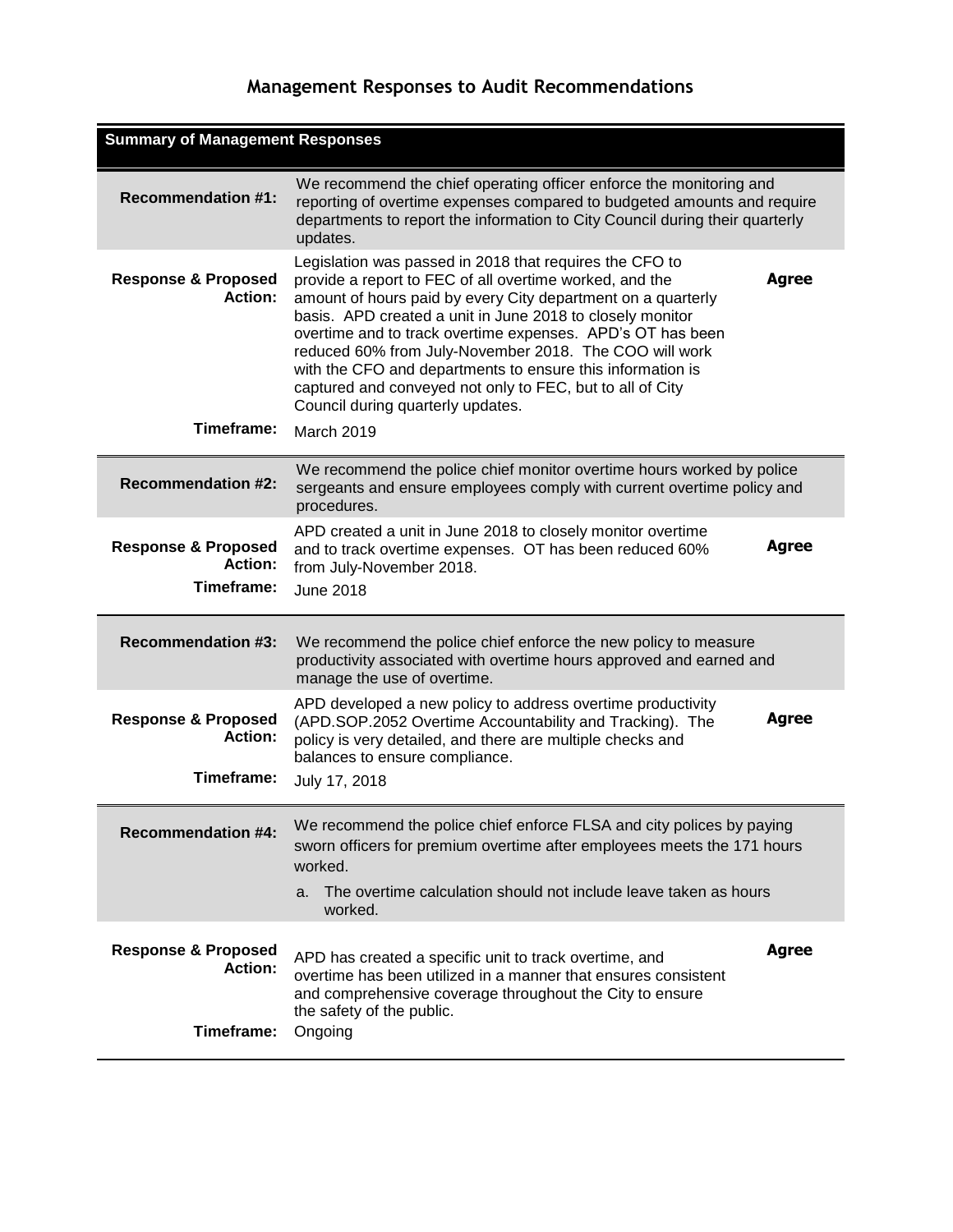| <b>Recommendation #5:</b>                                      | We recommend the police chief work with human resources and the chief<br>information officer to configure work schedules in Kronos and enforce the<br>rules once in place.                                                                                                                                                                                                                                                                                                                                 |                                  |
|----------------------------------------------------------------|------------------------------------------------------------------------------------------------------------------------------------------------------------------------------------------------------------------------------------------------------------------------------------------------------------------------------------------------------------------------------------------------------------------------------------------------------------------------------------------------------------|----------------------------------|
| <b>Response &amp; Proposed</b><br>Action:<br>Timeframe:        | APD schedules change daily, for example: attending court,<br>staying late for a 911 call, SWAT call backs, special crime<br>fighting details, and major crime investigations. For non-exempt<br>employees a set schedule is impractical as it requires too many<br>adjustments. HR will explore capabilities in relationship<br>between new ATL Cloud and Kronos systems and will work with<br>the police chief to determine feasibility of the recommendation.<br>Ongoing/HR research completed by 3/1/19 | <b>Partially</b><br><b>Agree</b> |
| <b>Recommendation #6:</b>                                      | We recommend the human resources commissioner verify that all FLSA<br>statuses are accurate in Oracle according to the job classification table and<br>FLSA requirements.                                                                                                                                                                                                                                                                                                                                  |                                  |
| <b>Response &amp; Proposed</b><br><b>Action:</b><br>Timeframe: | This recommendation is currently underway; Department of<br>Human Resources is currently running reports of all positions to<br>ensure accuracy in the new ATL Cloud system.<br>3/1/19                                                                                                                                                                                                                                                                                                                     | <b>Agree</b>                     |
| <b>Recommendation #7:</b>                                      | We recommend the human resources commissioner work with the chief<br>information officer to create controls within Oracle to standardize FLSA<br>status based on job positions.                                                                                                                                                                                                                                                                                                                            |                                  |
| <b>Response &amp; Proposed</b><br><b>Action:</b><br>Timeframe: | The Chief Information Officer will work with the HR<br>Commissioner to implement controls within Oracle that<br>standardize FLSA status to City job positions. The HR<br>Commissioner will provide information on City job positions so<br>that AIM can ensure accuracy in Oracle once implemented.<br><b>March 2019</b>                                                                                                                                                                                   | <b>Agree</b>                     |
| <b>Recommendation #8:</b>                                      | We recommend the chief operating officer and the human resources<br>commissioner compel departments to maintain documentation to support<br>prior approval and justification of overtime hours.                                                                                                                                                                                                                                                                                                            |                                  |
| <b>Response &amp; Proposed</b><br><b>Action:</b><br>Timeframe: | The HR Commissioner will develop an SOP to be utilized across<br>the city that will require all departments to submit documentation<br>for prior approval for all overtime hours. Included in the SOP will<br>be instructions to provide for a streamlined process of<br>submission across the city. The COO will ensure all<br>departments are aware of the SOP and are clear on its purpose<br>and use.<br>3/18/19                                                                                       | <b>Agree</b>                     |
| <b>Recommendation #9:</b>                                      | We recommend the chief operating officer and the human resources<br>commissioner compel departments to develop and implement transparent<br>processes to ensure employees doing the same work have an equal<br>opportunity for overtime.                                                                                                                                                                                                                                                                   |                                  |
| <b>Response &amp; Proposed</b><br><b>Action:</b><br>Timeframe: | Include in comprehensive SOP as described in<br>Recommendation #8<br>3/18/19                                                                                                                                                                                                                                                                                                                                                                                                                               | Agree                            |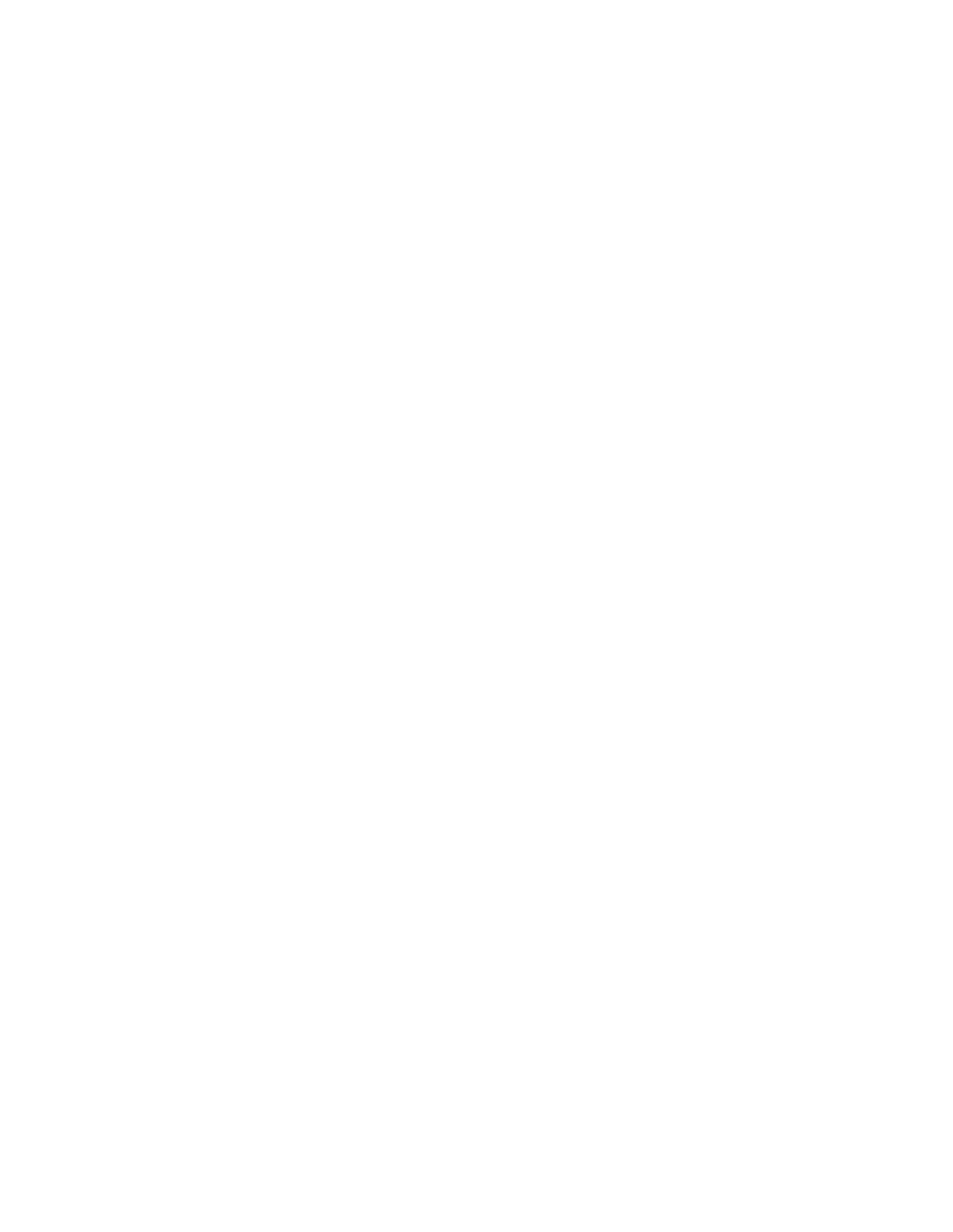

**AMANDA NOBLE City Auditor** *[anoble@atlantaga.gov](mailto:anoble@atlantaga.gov)*

**STEPHANIE JACKSON Deputy City Auditor** *[sjackson@atlantaga.gov](mailto:sjackson@atlantaga.gov)*

**CITY AUDITOR'S OFFICE** 68 MITCHELL STREET SW, SUITE 12100 ATLANTA, GEORGIA 30303-0312 http://www.atlaudit.org (404) 330-6452 FAX: (404) 658-6077

**CITY OF ATLANTA** 

**AUDIT COMMITTEE Marion Cameron, CPA, Chair Daniel Ebersole Danielle Hampton Amanda Beck, PhD**

February 18, 2019

Honorable Mayor and Members of the City Council:

We undertook this audit because the city spent \$54.2 million on overtime in fiscal year 2017, double what it spent in fiscal year 2013. We focused on patterns in overtime spending by department and employee and examined controls over the use and distribution of overtime. We completed an interim memorandum for this audit in May 2018, in response to a request from City Council's chair of the Finance/Executive Committee for use during budget deliberations. The results of that memo are incorporated into this report.

The Audit Committee has reviewed this report and is releasing it in accordance with Article 2, Chapter 6 of the City Charter. We appreciate the courtesy and cooperation of city staff throughout the audit. The team for this project was Micheal Jones, Coia Walker and Diana Lynn.

 $G_{\alpha}$  c  $7$  (2)

Marion amoron

Amanda Noble Marion Cameron (Marion Cameron Marion Cameron Marion Cameron Cameron Marion Cameron (Marion Cameron City Auditor Chair, Audit Committee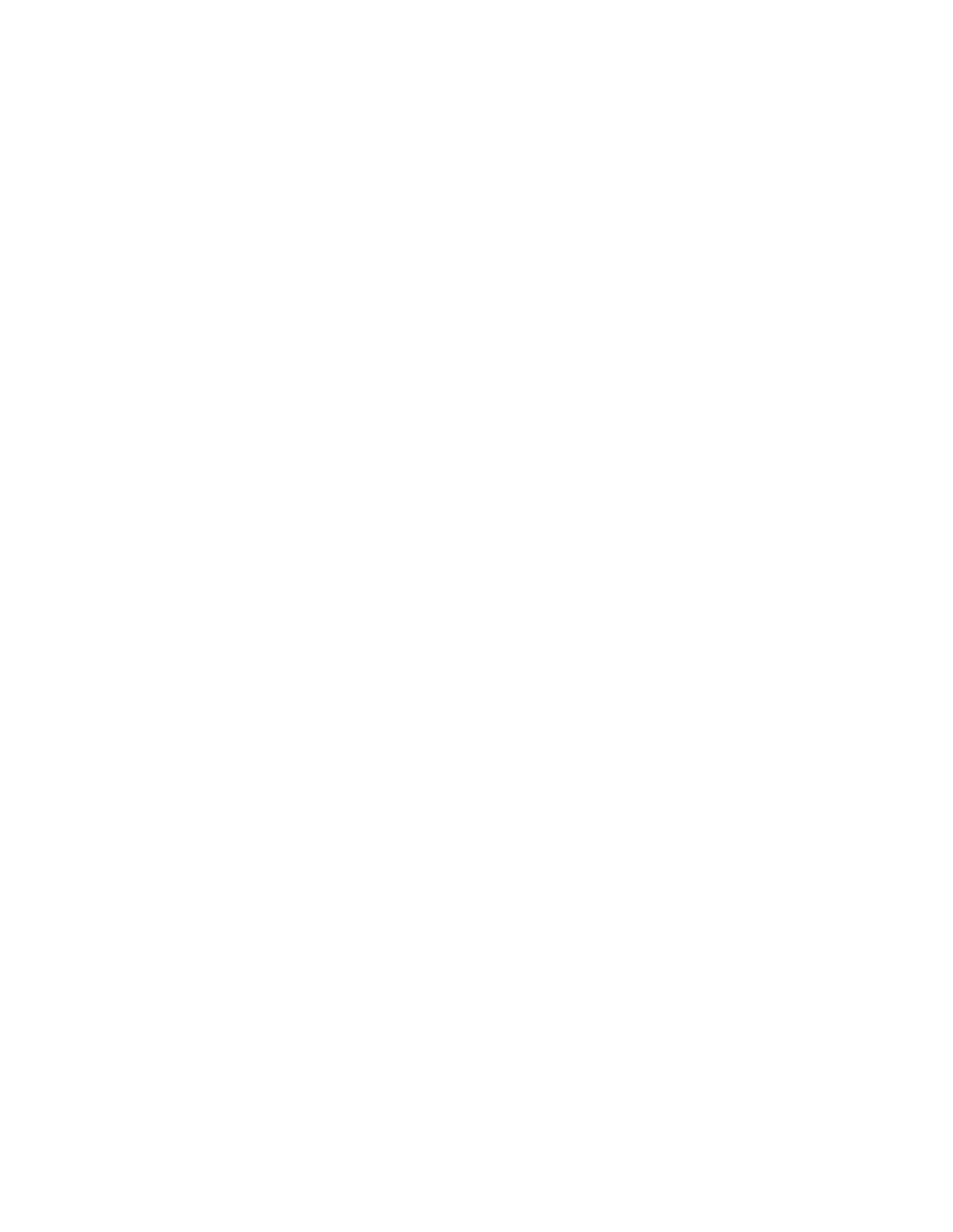# **Citywide Overtime**

## **Table of Contents**

| FLSA Governs Which Employees Are Eligible for Paid Overtime 2                         |
|---------------------------------------------------------------------------------------|
|                                                                                       |
| Public Safety Employees Earn Overtime Differently Than Other Employees 2              |
| The City's Classification Plan Identifies Employee Pay and FLSA Status 3              |
|                                                                                       |
|                                                                                       |
|                                                                                       |
|                                                                                       |
|                                                                                       |
|                                                                                       |
|                                                                                       |
| Citywide Overtime Spending Is High Compared to Budget and Peer Cities  9              |
|                                                                                       |
|                                                                                       |
|                                                                                       |
| Overall Overtime Trend is Inconsistent with Special Events and Position Vacancies  17 |
| Recent Reductions in Police Overtime Indicate Costs Can Be Managed 21                 |
|                                                                                       |
|                                                                                       |
| Police Department Pays More Generously Than the FLSA Requires 25                      |
|                                                                                       |
| Most Departments Lacked Records to Show Overtime Was Approved in Advance  26          |
| Departments Lack Processes to Ensure Equal Opportunity for Overtime  29               |
|                                                                                       |
|                                                                                       |
| Appendix A: Management Review and Response to Audit Recommendations 35                |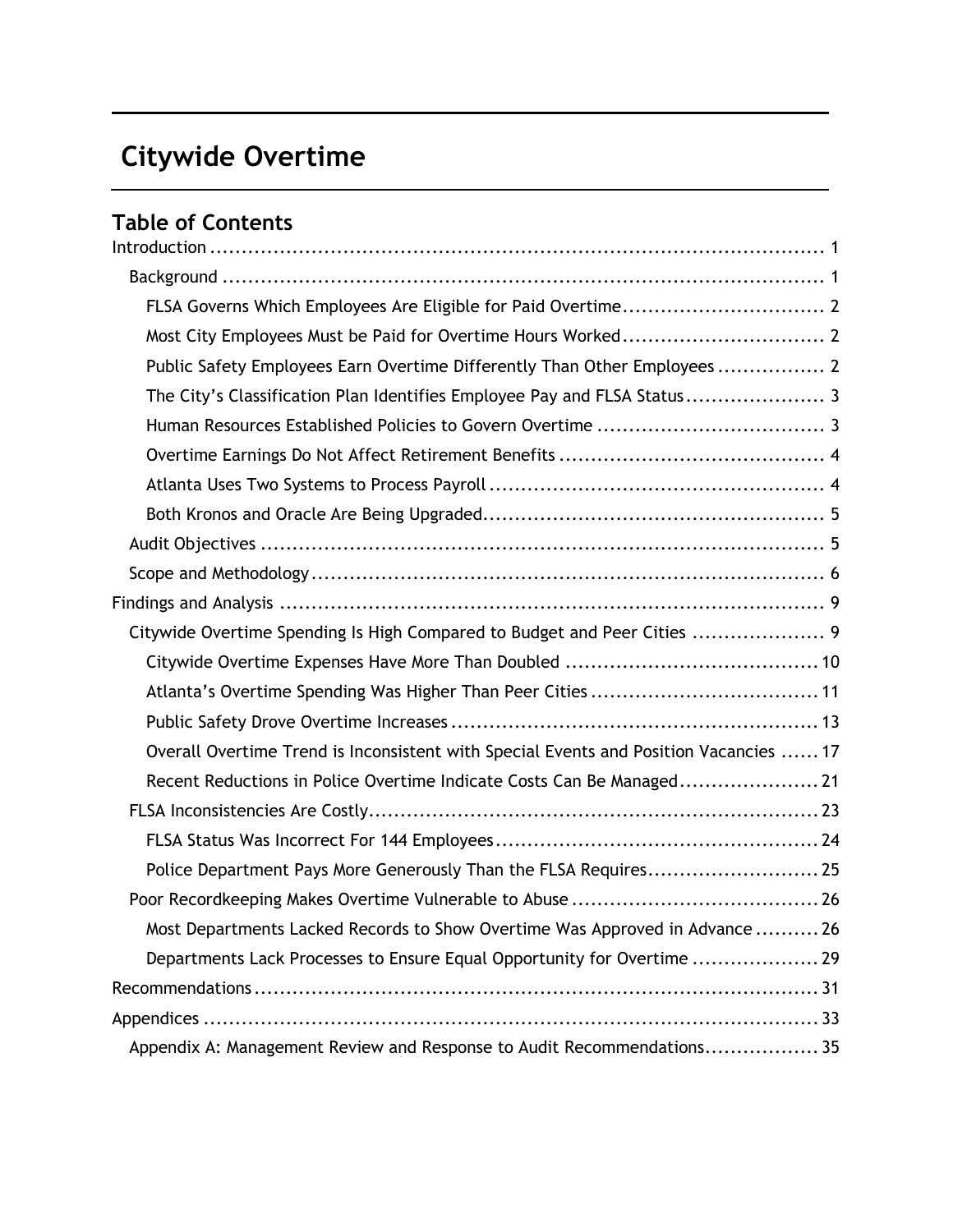### **List of Exhibits**

| Exhibit 3: Citywide Overtime Has Doubled While Budgeted Amounts Remain Flat  10              |
|----------------------------------------------------------------------------------------------|
| Exhibit 4: Atlanta and Peer Cities Budgeted 2-6% of Personnel Costs on Overtime  11          |
|                                                                                              |
| Exhibit 6: Atlanta Had Highest Variance of Budgeted and Actual Overtime 12                   |
|                                                                                              |
| Exhibit 8: APD Spent 43% of Citywide Overtime Expense During FY18  14                        |
| Exhibit 9: Overtime Expenses Increased by 2%-343% Over Six Years 15                          |
| Exhibit 10: Over 12% of FY18 Personnel Expenses Was Paid in Overtime for Public Safety  15   |
| Exhibit 11: Nine of the Top Ten Positions Paid Overtime in CY17 Worked in Public Safety 16   |
| Exhibit 12: Over 60% of Sergeants Earned More Than 15% of Their Annual Salary in Overtime 17 |
|                                                                                              |
| Exhibit 14: Police Overtime Dropped After February 2018 While Staffing Continued to Decline  |
|                                                                                              |
| Exhibit 15: Overtime Increased as the Fire Department Lost Employees  20                     |
| Exhibit 16: Officers Answered One Call for Every Two Hours of Overtime 22                    |
| Exhibit 17: Only Half of Overtime Hours Earned Showed Documented Approvals  27               |
| Exhibit 18: Some Employees Averaged More Than 20 Hours of Overtime Every Week  30            |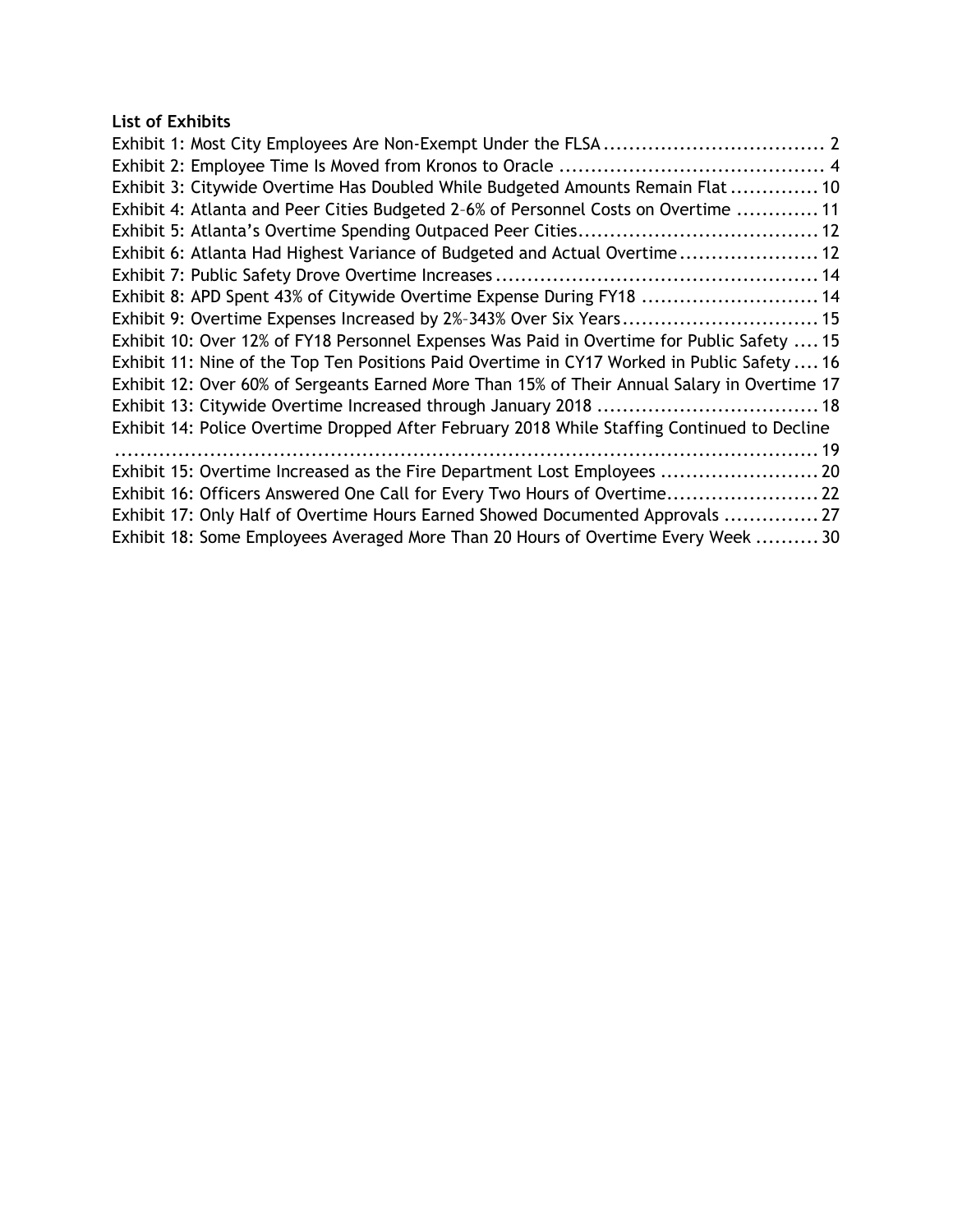## <span id="page-10-0"></span>**Introduction**

We undertook this audit because the city spent \$54.2 million on overtime in fiscal year 2017, double what it spent in fiscal year 2013. We focused on patterns in overtime spending by department and employee and examined controls over the use and distribution of overtime. We completed an interim memorandum for this audit in May, in response to a request from City Council's chair of the Finance/Executive Committee for use during budget deliberations. The results of that memo are incorporated into this report.

We were unable to assess the relationship between overtime and productivity within city departments, in part, because city systems were unavailable after the March cyberattack and due to insufficient operational data prior to the cyberattack.

We released three previous audit reports in recent years related to employee work hours and pay: Timekeeping, issued May 2015, Compensation, issued October 2015, and Payroll Processing, released June 2018.

### <span id="page-10-1"></span>**Background**

The FLSA (Fair Labor Standards Act) of 1938, as amended, provides guidance for the city to compensate employees. FLSA includes information for employers to administer allowable labor practices and protection for employees, as well as penalties against employers who engage in unfair labor practices. The act establishes a minimum wage, sets overtime compensation at time and one-half of the employee's regular rate, and defines which employees are entitled to overtime compensation. It also specifies that the employer is responsible for documenting wages and hours for review.

<span id="page-10-2"></span>The commissioner of human resources has the primary responsibility for ensuring compliance with applicable labor laws. Section 114-133 of the city code requires the city's chief financial officer to pay employees for overtime work in accordance with federal labor laws.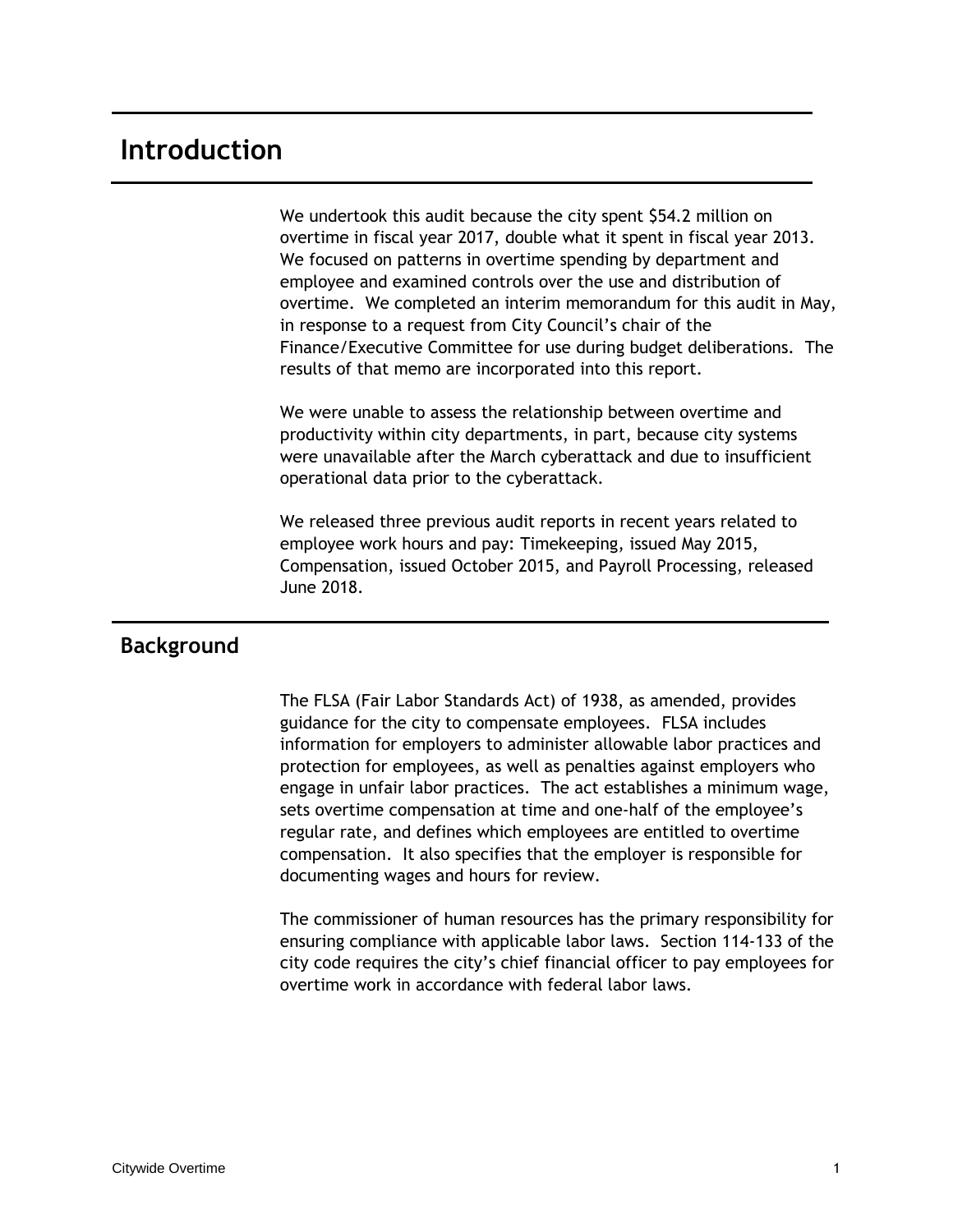### **FLSA Governs Which Employees Are Eligible for Paid Overtime**

Employees governed by FLSA are either "exempt" or "non-exempt." Non-exempt employees are entitled to overtime pay and exempt employees are not. FLSA requires public employers to:

- pay at least one and one-half times non-exempt employees' regular rates of pay for all hours worked over 40 in the workweek
- under certain conditions, provide non-exempt employees with compensatory time off at one and one-half hours for each hour worked instead of overtime pay
- comply with recordkeeping requirements

Under FLSA, the city is required to maintain records for each nonexempt employee's hours worked and wages earned. The records should include hours worked each day, straight-time earnings on a daily or weekly basis, and overtime earnings for the workweek.

### <span id="page-11-0"></span>**Most City Employees Must be Paid for Overtime Hours Worked**

Using guidance from FLSA, the Department of Human Resources has designated the majority of city employees (72%) as "non-exempt" employees, as shown in Exhibit 1. These employees are covered under the requirements of the FLSA and required to be paid for overtime hours worked.

| <b>FLSA Status</b> | Number of Employees | Percent |
|--------------------|---------------------|---------|
| Exempt             | 2.500               | 28%     |
| Non-Exempt         | 6.465               | 72%     |

#### <span id="page-11-2"></span>**Exhibit 1: Most City Employees Are Non-Exempt Under the FLSA**

**Source:** Auditor's analysis of active employee list as of February 2018

Professional, executive, and administrative employees are exempt from FLSA and, therefore, are not subject to the federal wage and hour requirements. Although exempt employees are ineligible for paid overtime under FLSA, the city code provides that these employees may be given compensatory time for each hour worked beyond the regular work period.

### <span id="page-11-1"></span>**Public Safety Employees Earn Overtime Differently Than Other Employees**

Most employees who are eligible for paid overtime begin to earn overtime after 40 hours of regular work; however, FLSA offers special provisions for public safety employees. FLSA allows employees engaged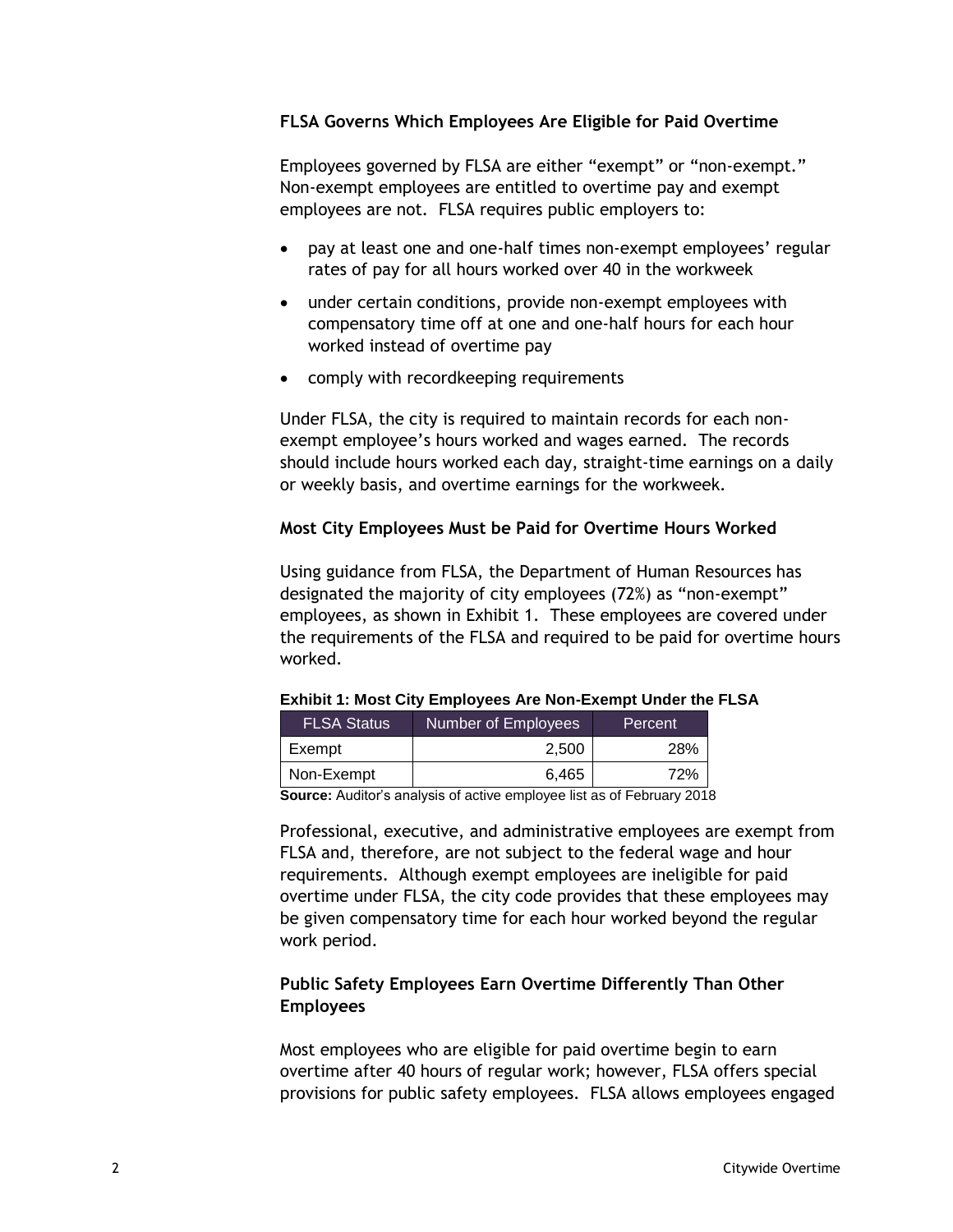in fire protection and law enforcement activities to be paid overtime after 212 (fire protection) or 171 (law enforcement) hours worked in a 28-day work period. The hours worked includes actual hours worked for all employees; leave hours taken during the work period do not count toward hours worked to reach the overtime threshold.

### <span id="page-12-0"></span>**The City's Classification Plan Identifies Employee Pay and FLSA Status**

The city's pay and classification plan establishes base pay. It also identifies employees as exempt or non-exempt under FLSA. The plan is the city's formal system for classifying positions and compensating employees. It groups like jobs into classifications and assigns each class of positions to an appropriate pay grade. Classifications within a pay grade are intended to have similar duties and require similar levels of training, competencies, knowledge, skills, and abilities. The city code establishes rules and definitions related to compensation, including the pay and classification plan. The commissioner of human resources is primarily responsible for administering and maintaining the classification plan. All changes to the plan, including the reclassification, creation, abolishment, or salary adjustment of a position, must be approved by City Council through ordinances.

### <span id="page-12-1"></span>**Human Resources Established Policies to Govern Overtime**

The Department of Human Resources has developed policies that govern attendance and timekeeping, overtime, and compensatory time. The policies are intended to guide departments in applying related city code and other laws and regulations, and are as follows:

Attendance and Timekeeping

- standard workweek is 40 hours, except for most sworn members of the fire department, who work a 53-hour week
- work schedules are determined by the department head in conjunction with the commissioner of human resources and approved by the Mayor

#### Overtime

- leave used during the 40-hour workweek will not be counted toward the hours worked and cannot be included in the calculation of overtime
- sworn, non-exempt corrections and police employees are compensated at the overtime rate for hours worked over 171 hours within a 28-day work period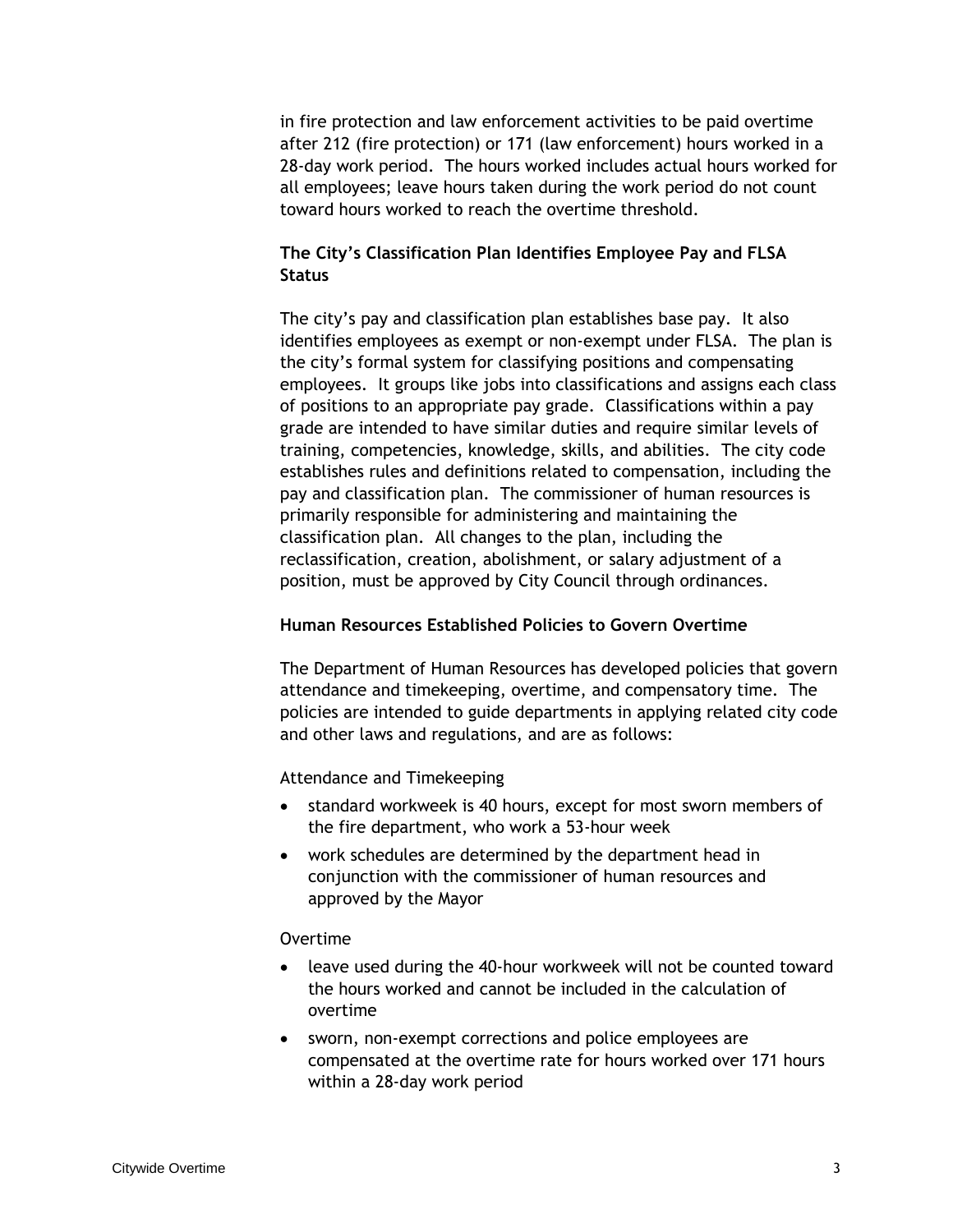- <span id="page-13-2"></span>• sworn, non-exempt fire employees are compensated at the overtime rate for hours worked more than 212 hours in a 28-day work period
- sworn, non-exempt employees who have worked more than 160, but no more than 171 hours, are compensated at the regular rate with either compensatory time or regular pay
- exempt employees are not eligible for overtime pay

### <span id="page-13-0"></span>**Overtime Earnings Do Not Affect Retirement Benefits**

Although some cities allow employees to boost retirement pay by increasing overtime earnings, Atlanta does not. Retirement benefits are calculated using the average of the monthly earnings of the employee's highest three consecutive years' salary, according to Section 6-2  $(d)(4)(i)(c)$  of the city code. According to Sections 6-91, 6-248, and 6-390, overtime pay is excluded from calculation of benefits. The city code provides that "average monthly earnings," "total salary or earnings," and "total salary" exclude overtime pay, salary, or compensation from the calculation of pension benefits and employee contributions to the pension fund.

### <span id="page-13-1"></span>**Atlanta Uses Two Systems to Process Payroll**

The city uses two systems to process employee pay—Kronos and Oracle. Kronos is the system of record for timekeeping. Employee timecards are stored in Kronos for collecting time, which is carried out by city departments. Oracle is the city's financial system and system of record for payroll. Human resource employees enter demographic information into Oracle, including name, status, position, pay location, and compensation rate. A system interface between Oracle and Kronos transfers the demographic information back to Kronos daily, which updates the information (see Exhibit 2). To process payroll on a biweekly basis, payroll employees use an interface to transfer timecard data from Kronos to a payroll file and then upload the file to Oracle.

#### **Exhibit 2: Employee Time Is Moved from Kronos to Oracle**



**Source:** *Review of the Oracle ERP First Payroll Run*, City Auditor's Office, April 2008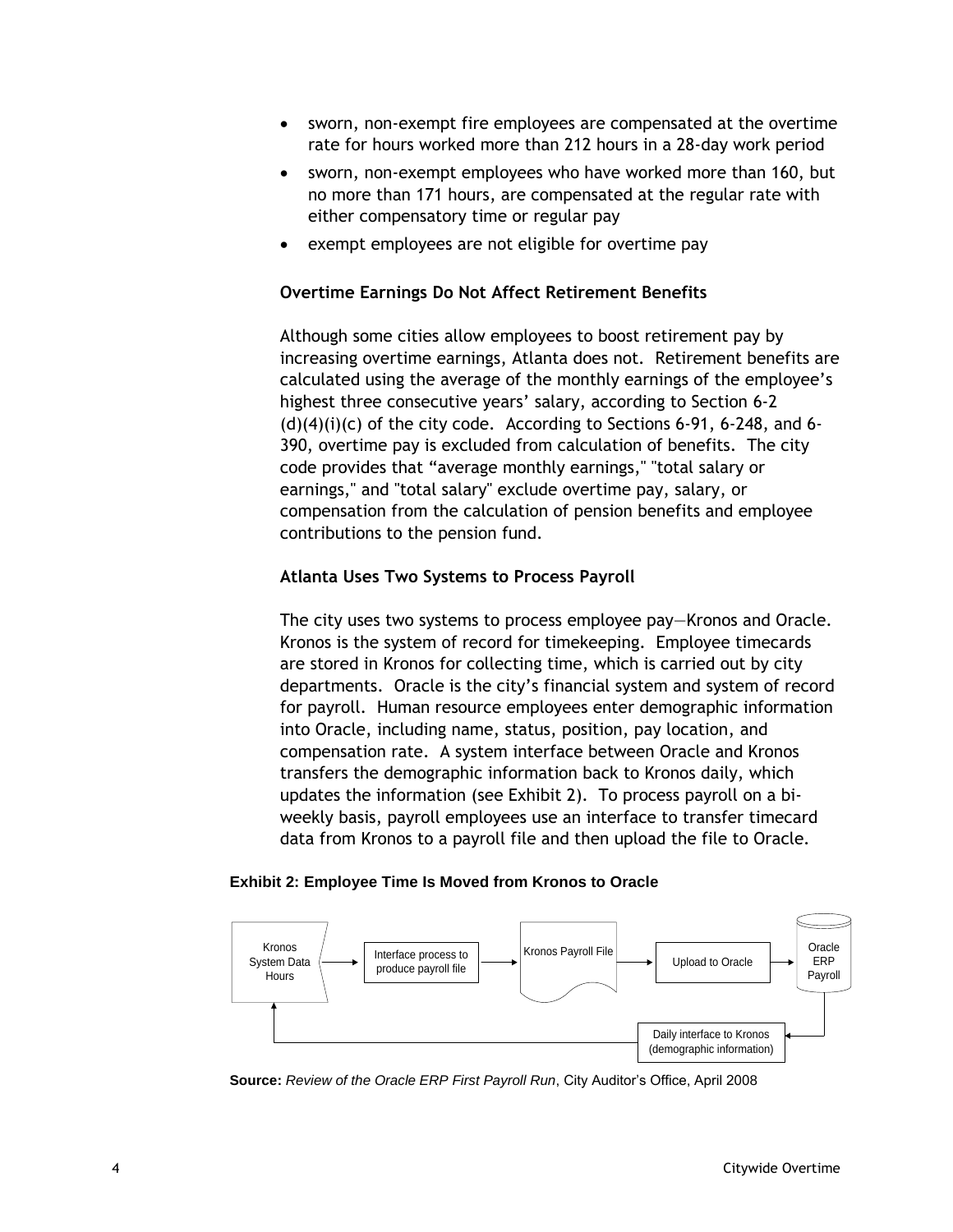### <span id="page-14-0"></span>**Both Kronos and Oracle Are Being Upgraded**

The Kronos system was upgraded to version 8 in June 2016. The city also implemented enhanced features starting in February 2017, in which the direct supervisors, rather than timekeepers, are set up in Kronos to manage time for their assigned staff, including entering work schedules, making corrections, and approving time each pay period, including overtime. Many city departments have moved to the new process for timekeeping. As of November 2018, watershed management and public works, as well as public safety departments (fire, police, and corrections), were not using the enhanced features due to the complexities of their schedules.

Some departments operate on 24-hour schedules and have multiple shifts that begin at various times of the day. Also, some of those shifts include the opportunity to earn a shift differential, which is a premium paid for each hour worked outside of normal business hours. The Kronos upgrade includes the ability to automate the tallying of hours associated with a 24-hour schedule and allocate shift differentials. AIM (Atlanta Information Management) staff is working with the remaining departments to transition to the new system.

The city is also in the process of upgrading Oracle to a cloud-based version with an anticipated go-live date of January 2019. Goals for this upgrade include reducing manual transactions, creating more automated workflows, centralizing reporting, and improving processing times.

## <span id="page-14-1"></span>**Audit Objectives**

This report addresses the following objectives:

- How much does the city spend on overtime, and how is the overtime expense distributed across departments?
- Does the city comply with FLSA, city code, and departmental policies regarding overtime use and approval of overtime?
- Does the city ensure that eligible employees have an equal opportunity to receive overtime?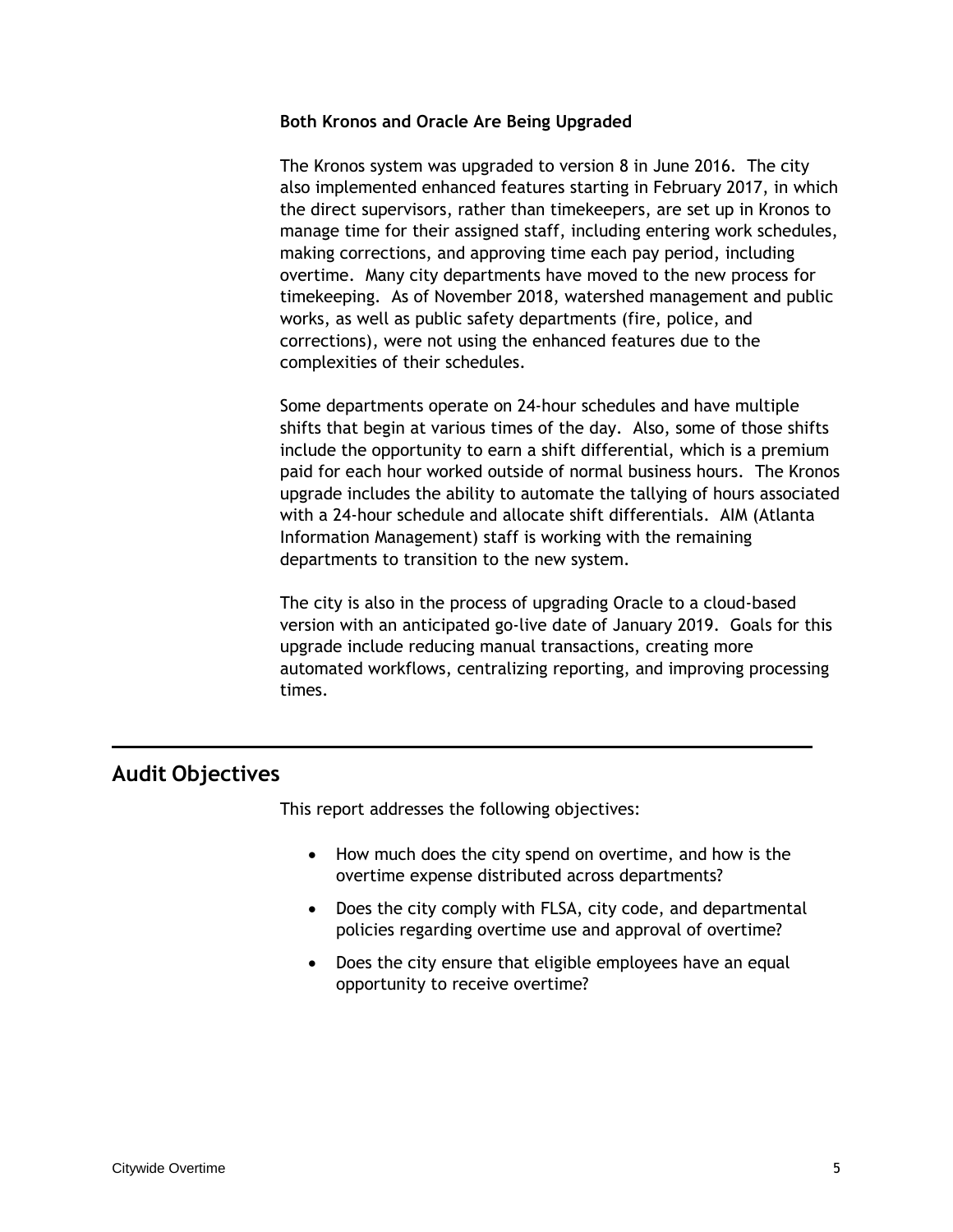## <span id="page-15-0"></span>**Scope and Methodology**

We conducted this audit in accordance with generally accepted government auditing standards. We primarily focused on overtime and earnings information for city employees from July 2014 through June 2018.

Our audit methods included:

- Reviewing federal labor laws to understand the provisions of the Fair Labor Standards Act and interviewing staff from the law department to confirm our understanding of its meaning and applicability
- Reviewing city code, human resource policies, and departmental policies to understand processes the city has in place to ensure compliance with the Fair Labor Standards Act
- Interviewing subject matter experts from the six departments with the highest overtime earnings to obtain information on how overtime is approved and allocated
- Analyzing trial balance information from fiscal years 2013–2018 to determine how much the city spent on overtime annually
- Analyzing budget documentation from the city and six peer cities to compare the amounts of overtime budgeted and spent in fiscal years 2015–2017
- Comparing Kronos records to computer-aided dispatch (CAD) records for August 2017 to determine whether the five police officers who earned the highest amounts of overtime in 2017 were responding to or initiating dispatches during overtime hours
- Researching best practices for overtime usage, approval, and allocation
- Matching Kronos records to overtime approval documentation from August 2017 for the five highest overtime earners in each of the six departments with the highest overtime earnings in 2017
- Comparing Oracle reports in February 2018 to the Job Classification Plan from December 2017 to determine exempt status
- Analyzing Balance Classification Reports from January 2015 through December 2018 to determine monthly overtime spending

Generally accepted government auditing standards require that we plan and perform the audit to obtain sufficient, appropriate evidence to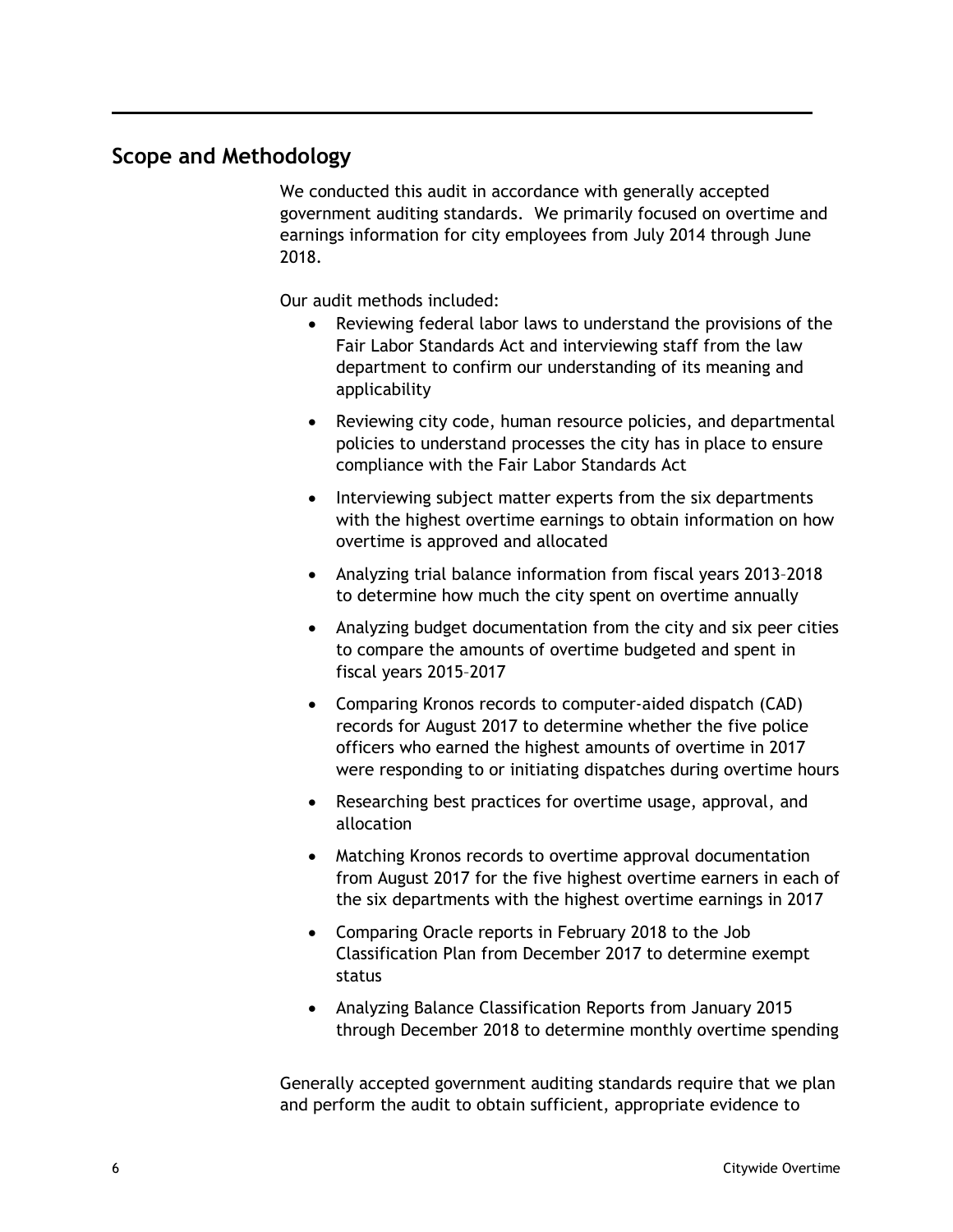provide a reasonable basis for our findings and conclusions based on our audit objectives. We believe that the evidence obtained provides a reasonable basis for our findings and conclusions based on our audit objectives.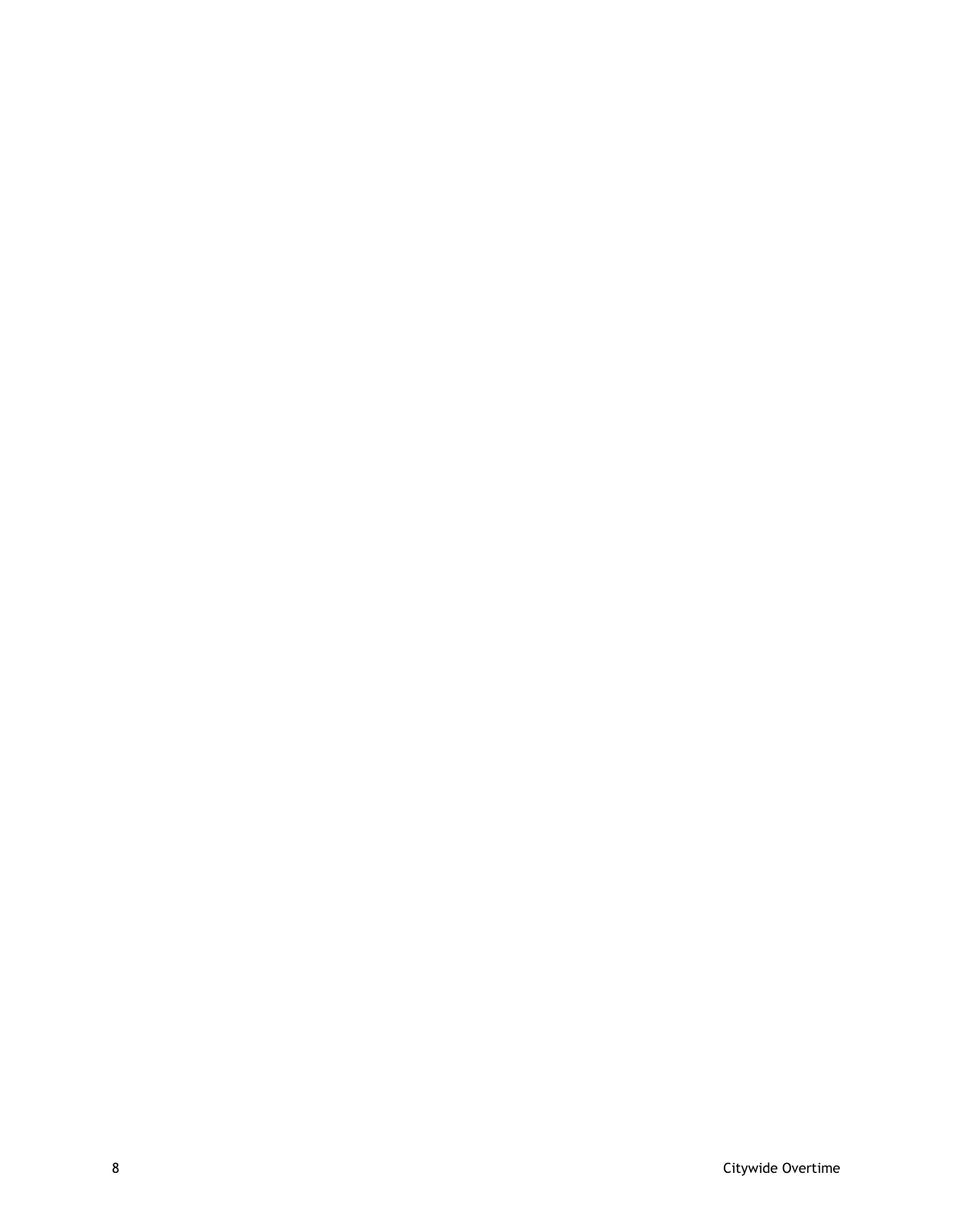## <span id="page-18-0"></span>**Findings and Analysis**

## <span id="page-18-1"></span>**Citywide Overtime Spending Is High Compared to Budget and Peer Cities**

The city's overtime spending increased each year over the past six years, reaching over \$58 million by fiscal year 2018, which is more than double that of fiscal year 2013. Between fiscal years 2015 and 2017, the increase in Atlanta's overtime spending outpaced six of its peer cities (Houston, Dallas, Philadelphia, Miami, Phoenix, and Washington, D.C.) over the three-year period. The city consistently under-budgeted and overspent compared to the peer cities. Atlanta does not use historical spending to estimate future overtime relying instead on position vacancies to cover costs.

Six departments, driven primarily by public safety, were responsible for 98% of the citywide overtime expense in fiscal year 2018. The police department accounted for 43% of the citywide overtime during 2018. Five other departments—fire, watershed management, public works, corrections, and aviation—accounted for an additional 55% of the overtime expenses.

The citywide trend in monthly overtime spending between January 2015 and December 2018 does not support the explanation from city officials that overtime was driven by special events. We also did not find a relationship between vacancies and overtime, except in the fire department. While vacancies in the police department increased, most of the growth in overtime preceded the decreased staffing level.

Although the police department's overtime expenses had increased markedly since 2015, the department significantly decreased overtime spending beginning February 2018. Police department staff told us they implemented new policies to help manage overtime more effectively and responsibly. The department's efforts show that overtime costs can be appropriately managed and reduced.

We recommend that the city begin to monitor and report overtime expenses compared to budgeted amounts and require departments to report the information to City Council during their quarterly updates. We also recommend that the Atlanta Police Department monitor the overtime hours worked by police sergeants and ensure employees comply with current overtime policy and procedures.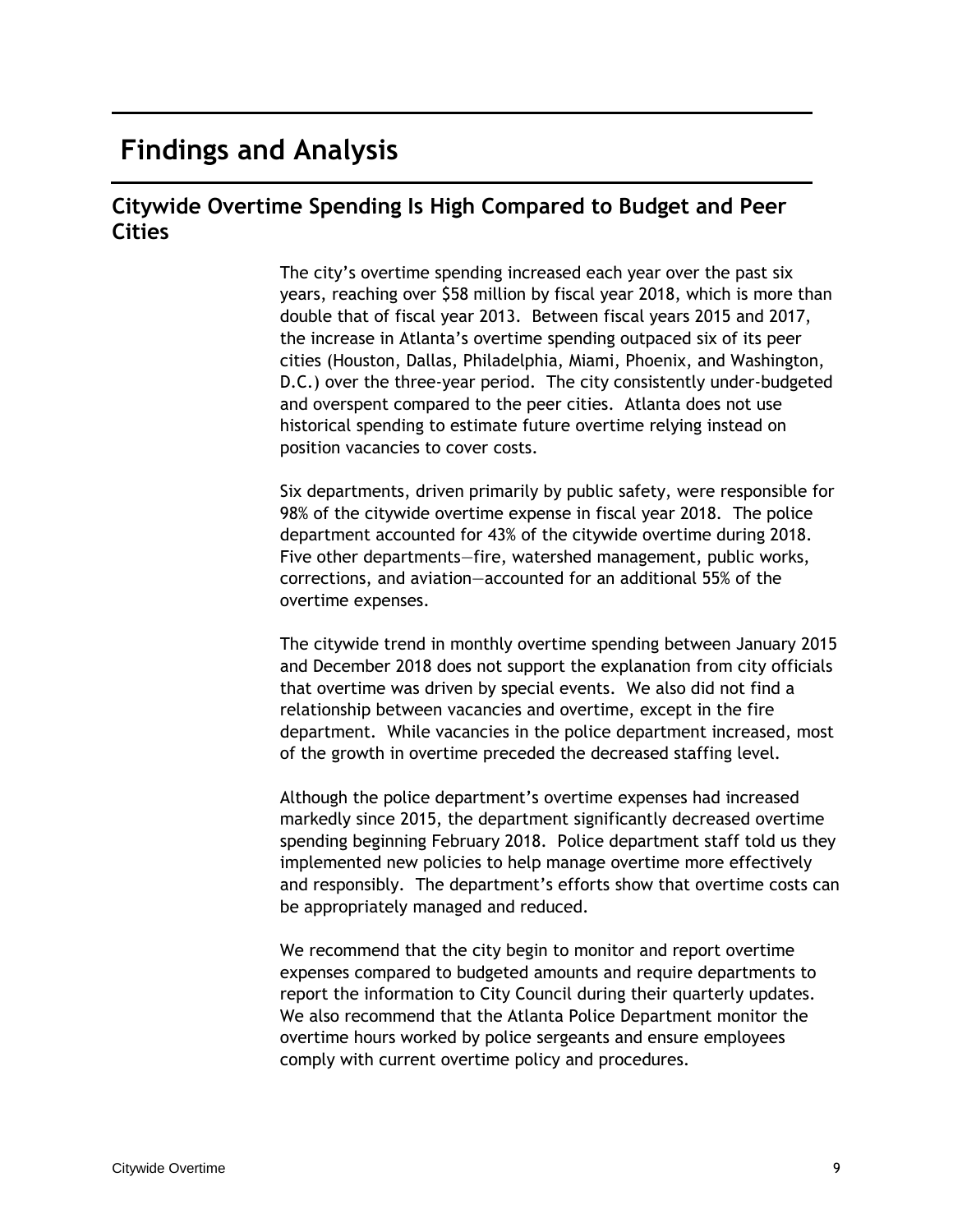### <span id="page-19-0"></span>**Citywide Overtime Expenses Have More Than Doubled**

The city's overtime spending has increased each year over the past six years, more than doubling from fiscal year 2013 to fiscal year 2018, reaching over \$58 million in fiscal year 2018 (see Exhibit 3). The city's overtime expenses grew an average of 18% each year. The largest growth in overtime expenses was a \$12.5 million increase (40%) that occurred between fiscal years 2015 and 2016.

<span id="page-19-1"></span>

**Exhibit 3: Citywide Overtime Has Doubled While Budgeted Amounts Remain Flat**

**Source:** Auditor's analysis of Funds Available reports from fiscal years 2013 to 2018

The city does not appear to consider historical actuals when budgeting for future overtime expenses. Over the six-year period, the budgeted amounts increased 34% from fiscal year 2013 to fiscal year 2018, while overtime expenses increased 123% during the same period. As shown in Exhibit 3, the gap between budgeted and actual overtime has grown larger each year. Finance department staff told us that the city does not budget for overtime based on prior expenses because departments expect that the amounts budgeted for unfilled positions and vacancies from attrition would cover the overtime expense. Most departments budget vacant positions at 50% of the midpoint salary; police and fire budget vacant positions at 91%.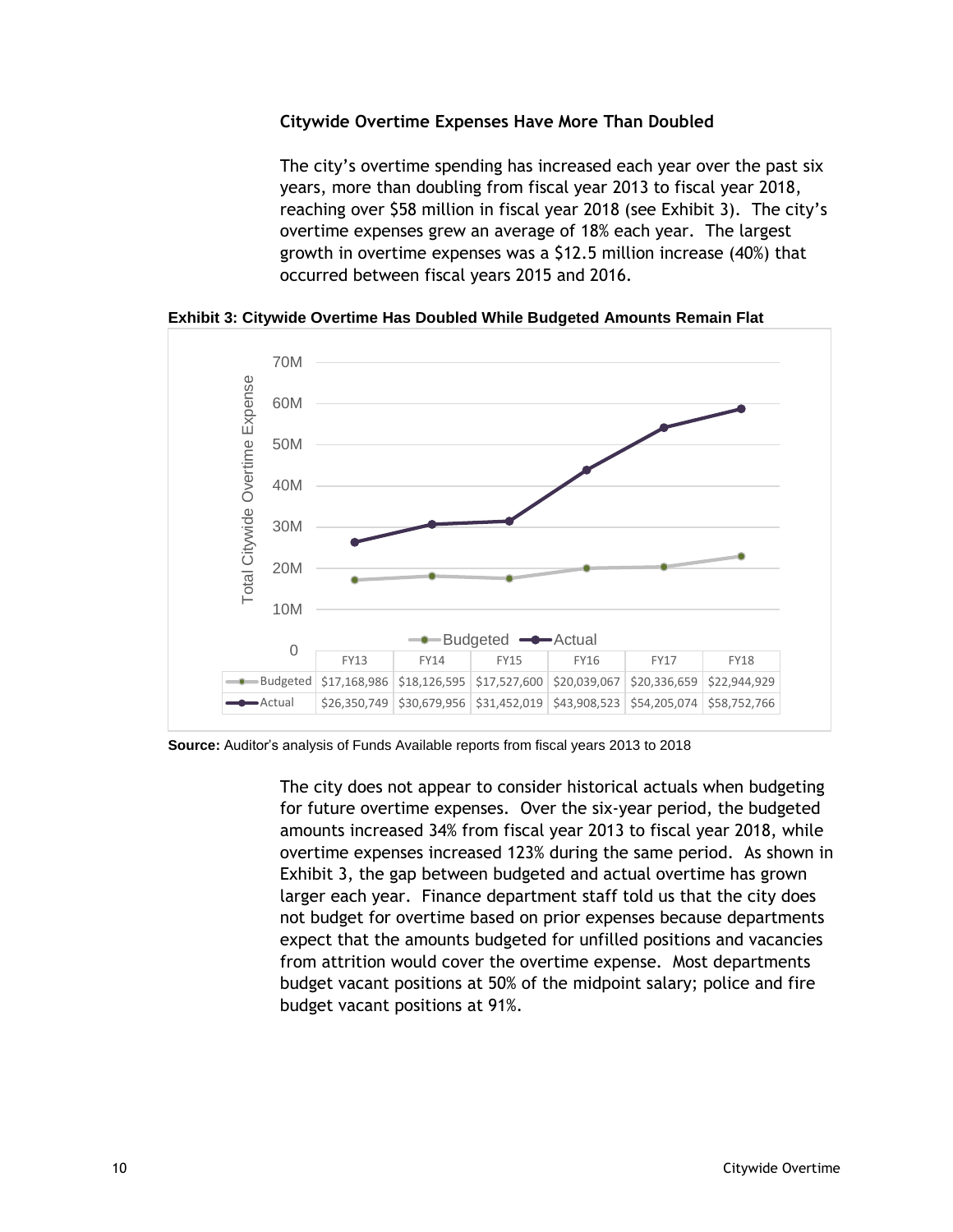### <span id="page-20-0"></span>**Atlanta's Overtime Spending Was Higher Than Peer Cities**

Between fiscal years 2015 and 2017, Atlanta and six of its peer cities— Houston, Dallas, Philadelphia, Miami, Phoenix, and Washington, D.C. budgeted between 2% and 6% of personnel costs for overtime. Almost all cities spent more than budgeted during the period, but Atlanta's variance between budgeted and actual overtime was the highest of all seven cities, reaching a high of 156% in 2017. The increase in Atlanta's overtime spending outpaced all other peer cities over the three-year period. We recommend that the city begin to monitor and report overtime expenses compared to budgeted amounts and require departments to report the information to City Council during their quarterly updates.

**Atlanta and its peer cities budgeted between 2% and 6% of personnel costs on overtime between fiscal years 2015 and 2017.** We compared the percent of personnel costs budgeted for overtime in Atlanta to six cities that were similar in metropolitan area population. As shown in Exhibit 4, all cities budgeted overtime expenses during the three years, from 1.8% to 6.1% of personnel costs. The average budgeted cost of overtime ranged between 3.2% and 3.6% among the six cities over the three years, with Houston budgeting the highest amount of overtime. All seven cities budgeted an average increase of 2.4% from fiscal year 2015 to 2017. Philadelphia budgeted the highest increase of 15.9% from fiscal year 2015 to fiscal year 2017.



<span id="page-20-1"></span>**Exhibit 4: Atlanta and Peer Cities Budgeted 2–6% of Personnel Costs on Overtime**

**Source:** Auditor's analysis of budget reports from seven cities for fiscal years 2015–2017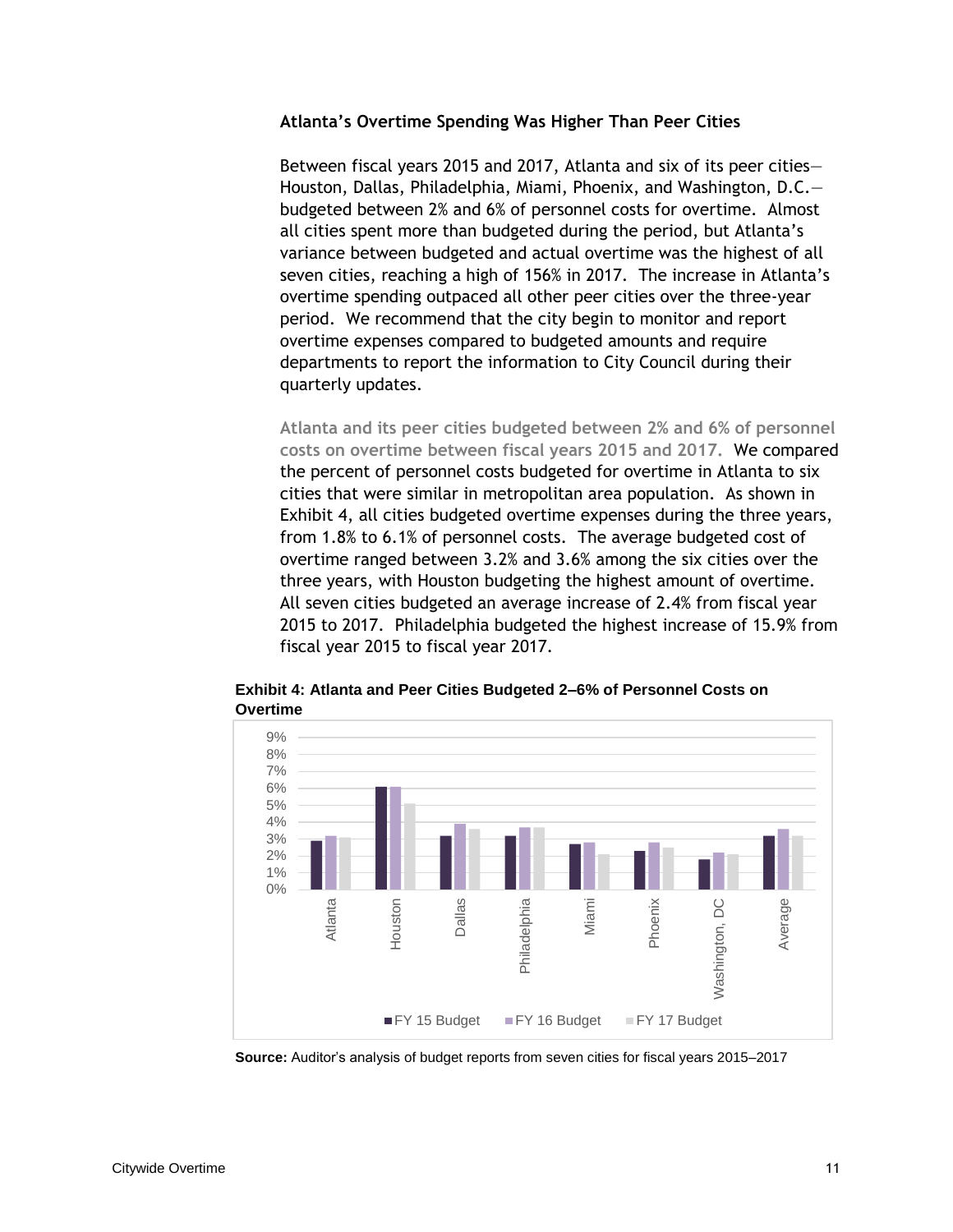**Atlanta spent 8% of its personnel budget on overtime in FY17, compared to an average of 4.8% among the seven cities**. Although Houston spent more of its personnel budget on overtime than Atlanta in fiscal years 2015 and 2016, Houston's overtime expense decreased in 2017. The increase in Atlanta's overtime expense outpaced Houston and all the other peer cities over the three-year period (see Exhibit 5).

<span id="page-21-0"></span>

**Exhibit 5: Atlanta's Overtime Spending Outpaced Peer Cities**

**All cities overspent their overtime budgets, but Atlanta had the highest variance.** Atlanta's variance increased each year (see Exhibit 6).

<span id="page-21-1"></span>

| City                       | Variance Between Overtime Budget and Overtime Expense |              |              |  |  |
|----------------------------|-------------------------------------------------------|--------------|--------------|--|--|
|                            | <b>FY 15</b>                                          | <b>FY 16</b> | <b>FY 17</b> |  |  |
| Atlanta                    | 68%                                                   | 105%         | 156%         |  |  |
| Houston                    | 15%                                                   | 14%          | 30%          |  |  |
| Dallas                     | 54%                                                   | 45%          | 75%          |  |  |
| Philadelphia               | 32%                                                   | 36%          | 27%          |  |  |
| Miami                      | $-3%$                                                 | $-4%$        | 64%          |  |  |
| Phoenix                    | 26%                                                   | 35%          | 40%          |  |  |
| Washington, DC             | 60%                                                   | 68%          | 86%          |  |  |
| <b>Average Peer Cities</b> | 30.5%                                                 | 32.5%        | 53.6%        |  |  |
| <b>Median Peer Cities</b>  | 29.0%                                                 | 35.7%        | 52.1%        |  |  |

**Source:** Auditor's analysis of adopted budgets for fiscal years 2015–2017

**Source:** Auditor's analysis of budget reports from seven cities for fiscal years 2015–2017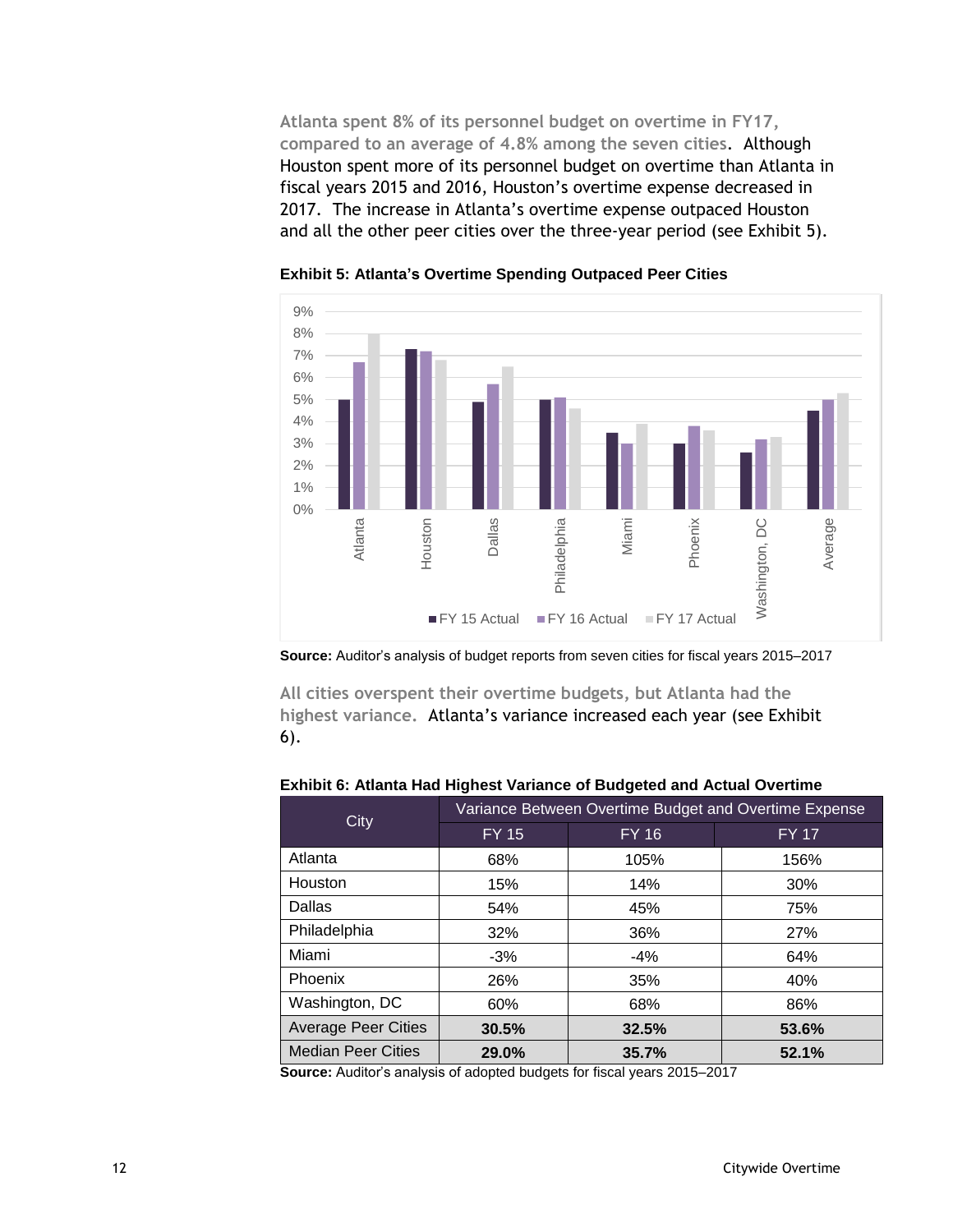As shown in Exhibit 6, six of the seven cities experienced an increase in the variance between budgeted versus actual overtime expense during fiscal year 2017. While the average variance for the peer cities in fiscal year 2017 was 53.6%, the difference between Atlanta's budgeted overtime and actual expense was almost three times that amount, reaching 156%. While departments have been able to use salary savings from funding vacant positions to pay for increases in overtime expenses, the recent growth is unsustainable.

In September 2018, City Council approved legislation that requires the chief financial officer to provide a report of all overtime paid on a monthly basis and a list of employees who received more than 40 hours of overtime per month. We recommend the city enforce the ordinance and begin to monitor and report overtime expenses compared to budgeted amounts and require departments to report the information to City Council during their quarterly updates.

### <span id="page-22-0"></span>**Public Safety Drove Overtime Increases**

While six departments were responsible for 98% of the overtime expenses for the city, public safety departments (Police, Fire, and Corrections) spent the most. The Atlanta Police Department was responsible for over \$24 million during each of the last two fiscal years, which was 45% and 43% of the citywide overtime respectively. From July 2012 to June 2018, police's overtime expenses more than tripled; the department increased overtime from \$7.6 million in fiscal year 2013 to \$24.2 million in fiscal year 2018. The department's overtime spending increased 87% between fiscal years 2015 and 2016, increasing by almost \$8 million in one year.

During calendar year 2017, ten positions in the city accounted for almost 68% of all overtime earnings. Nine of the top ten positions earning overtime worked in public safety departments and made up 65.2% of all overtime earnings paid. Police sergeants accounted for over \$4.7 million in overtime expenses. Over 60% of police sergeants had overtime earnings that exceeded 15% of their base annual salaries, which may have been inconsistent with an ordinance the city passed in 2015 to limit overtime to no more than 15% of their annual salary.

**Almost all the overtime expense occurred in six city departments, led by public safety departments.** Citywide overtime expenses increased in most departments between fiscal years 2013 and 2018. Six departments accounted for 97.8% of overtime expense in fiscal year 2018 (see Exhibit 7). All six of these departments have operations that can run 24 hours per day, seven days per week.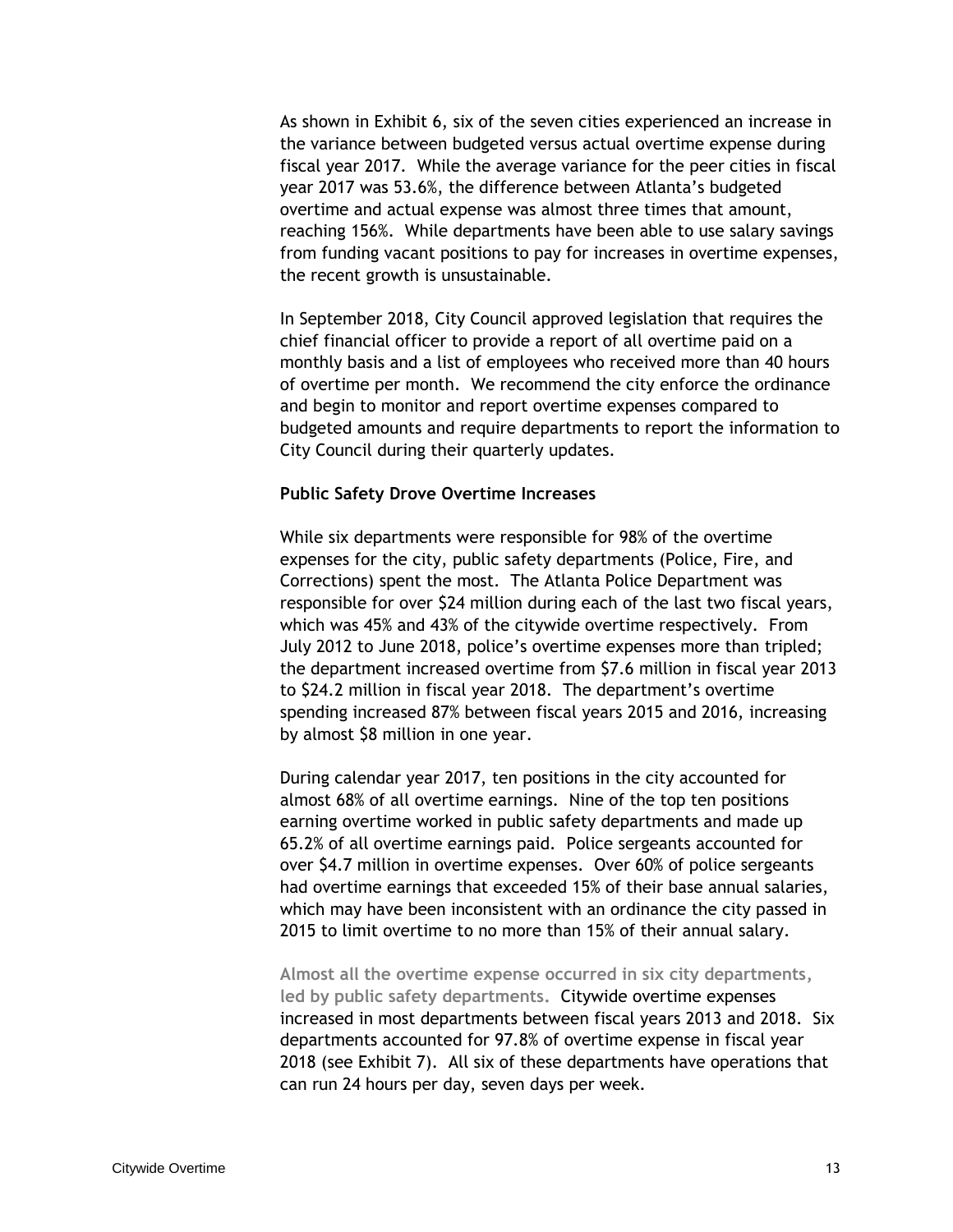<span id="page-23-0"></span>

**Exhibit 7: Public Safety Drove Overtime Increases**



Leading the overtime spending was the Atlanta Police Department for which expenses were the highest in the city during each of the six years except fiscal year 2013. The Atlanta Police Department spent over \$24 million on overtime during each of the last two fiscal years; it accounted for 43% of the citywide overtime during 2018 (see Exhibit 8). Five other departments—Atlanta Fire and Rescue and the Departments of Watershed Management, Public Works, Corrections, and Aviation accounted for an additional 55% of the overtime expenses.

<span id="page-23-1"></span>

**Exhibit 8: APD Spent 43% of Citywide Overtime Expense During FY18**

**Source:** Auditor's analysis of overtime expenses from the Trial Balance report for fiscal year 2018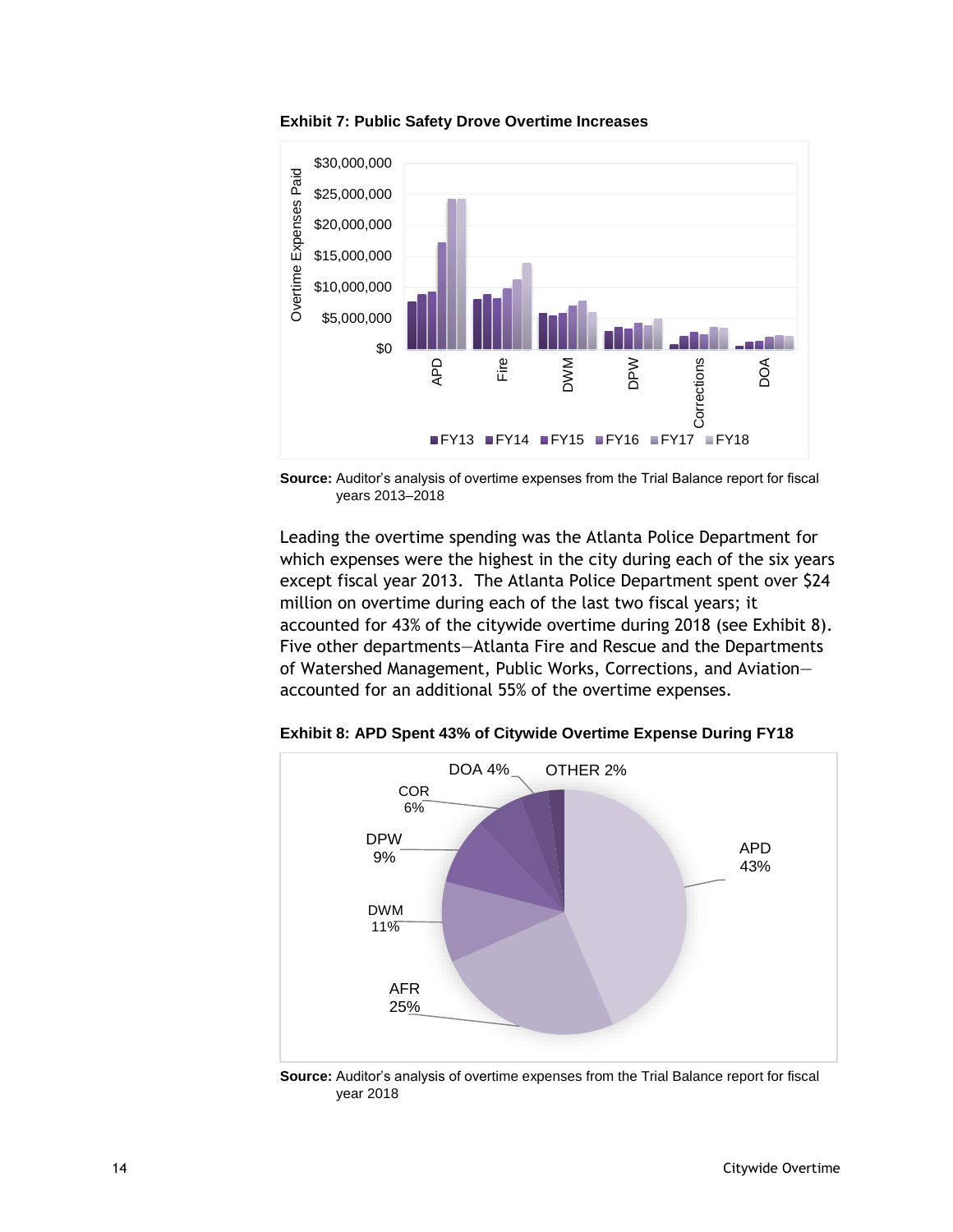The Atlanta Police Department's overtime expenses more than tripled from fiscal years 2013 to 2018, increasing from \$7.6 million in fiscal year 2013 to \$24.2 million in fiscal year 2018. The department's overtime spending increased 87% between fiscal years 2015 and 2016, increasing by almost \$8 million in one year (see Exhibit 9).

The remaining departments with the highest overtime expense had increases ranging from 2% to 343% over the same period. The Departments of Corrections and Aviation increased overtime spending by \$2.7 million (343%) and \$1.6 million (333%), respectively. Watershed management significantly decreased overtime expenses from fiscal year 2017 to fiscal year 2018, for a total decrease of almost \$90,000 (2%) over the six years but uses contracted resources to complete routine work.

|                      | <b>Overtime Expenses</b> |             |             |              |              | $\%$<br>Change |                        |
|----------------------|--------------------------|-------------|-------------|--------------|--------------|----------------|------------------------|
| Department           | <b>FY13</b>              | <b>FY14</b> | <b>FY15</b> | <b>FY16</b>  | <b>FY17</b>  | <b>FY18</b>    | FY13 to<br><b>FY18</b> |
| Police Department    | \$7,634,736              | \$8,844,298 | \$9,217,590 | \$17,210,193 | \$24,186,400 | \$24,225,602   | 217%                   |
| Atlanta Fire Rescue  | \$8,045,116              | \$8,826,160 | \$8,200,887 | \$9,828,057  | \$11,292,175 | \$13,851,831   | 72%                    |
| Watershed Management | \$5,849,106              | \$5,406,761 | \$5,753,039 | \$6,949,238  | \$7,854,486  | \$5,938,806    | 2%                     |
| <b>Public Works</b>  | \$2,885,003              | \$3,511,231 | \$3,323,817 | \$4,254,125  | \$3,813,386  | \$4,945,517    | 71%                    |
| Corrections          | \$785,375                | \$2,070,870 | \$2,722,141 | \$2,383,675  | \$3,617,439  | \$3,480,372    | 343%                   |
| Aviation             | \$478,398                | \$1,207,988 | \$1,243,637 | \$1,977,935  | \$2,215,918  | \$2,069,685    | 333%                   |

#### <span id="page-24-0"></span>**Exhibit 9: Overtime Expenses Increased by 2%–343% Over Six Years**

**Source:** Auditor's analysis of overtime expenses from the Trial Balance report for fiscal years 2013–2018

Overtime expenses were between 12% and 14% of total personnel costs in public safety departments—police, fire, and corrections—during fiscal year 2018 (see Exhibit 10). In comparison, overtime was 7% of personnel costs in the Department of Watershed Management, 8% in the Department of Public Works, and 4% in the Department of Aviation.

#### <span id="page-24-1"></span>**Exhibit 10: Over 12% of FY18 Personnel Expenses Was Paid in Overtime for Public Safety**

| Department               | Overtime Expenses | <b>Personnel Expenses</b> | Overtime as % of Personnel Expense |
|--------------------------|-------------------|---------------------------|------------------------------------|
| <b>Police Department</b> | \$24,225,602      | \$201,257,061             | 12%                                |
| Atlanta Fire Rescue      | \$13,851,831      | \$104,127,120             | 13%                                |
| Watershed Management     | \$5,938,806       | \$88,027,798              | 7%                                 |
| <b>Public Works</b>      | \$4,945,517       | \$63,125,782              | 8%                                 |
| Corrections              | \$3,480,372       | \$24,903,327              | 14%                                |
| Aviation                 | \$2,069,685       | \$47,721,553              | 4%                                 |

**Source:** Auditor's analysis of overtime expenses from the Trial Balance report for fiscal year 2018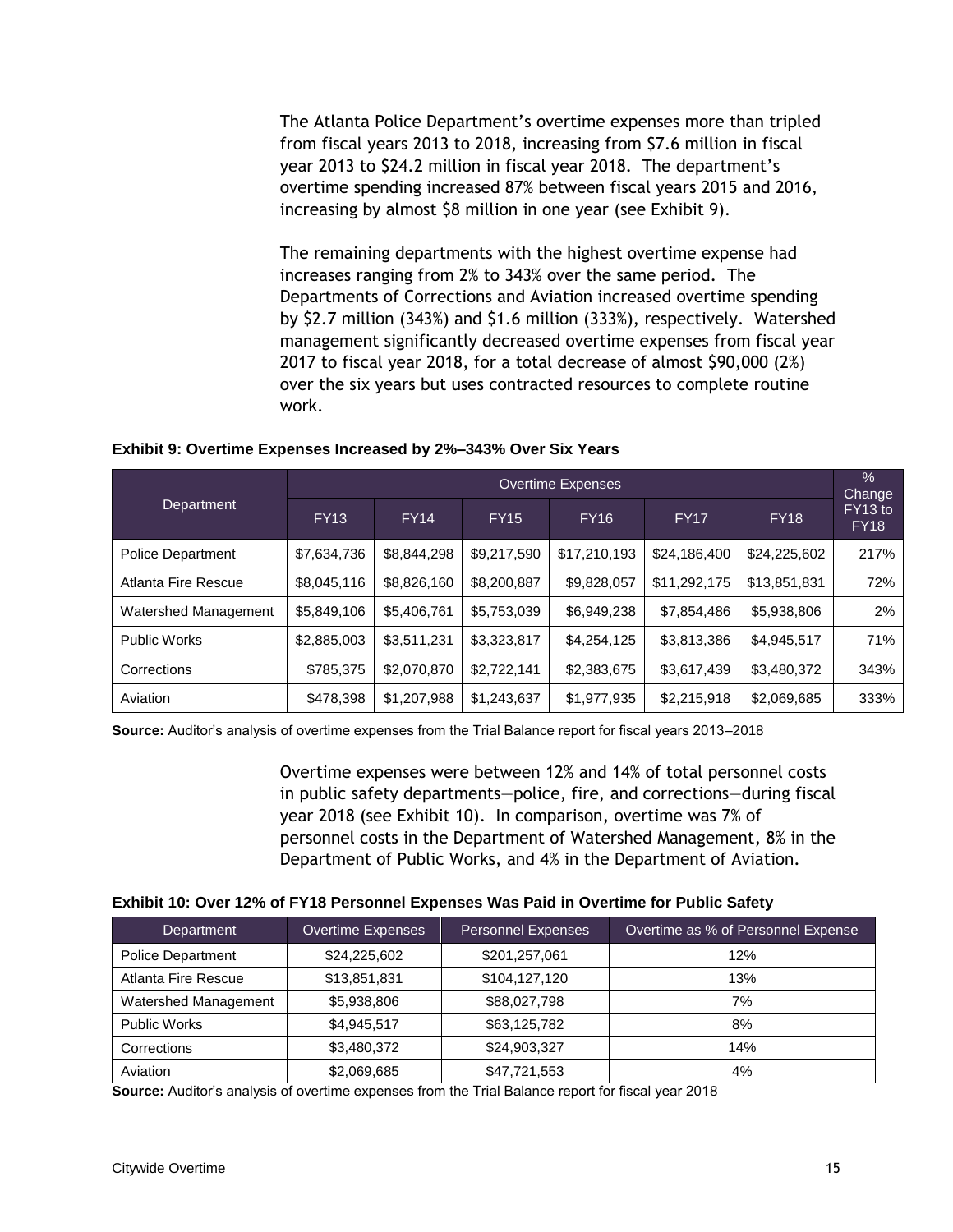**Public safety positions accounted for 9 of 10 positions with the highest overtime in 2017.** Of more than 900 different position titles within the city, ten positions accounted for almost 68% of all overtime earnings during calendar year 2017. Nine of the top ten positions earning overtime worked in public safety departments (see Exhibit 11).



<span id="page-25-0"></span>**Exhibit 11: Nine of the Top Ten Positions Paid Overtime in CY17 Worked in Public Safety**

**Source:** Auditor's analysis of overtime earnings from the Balance Classification report for calendar year 2017

Public safety positions accounted for 65% of all overtime earnings paid during the year. Employees in the position of police officer earned over \$9.6 million in overtime, which accounted for almost 19% of all overtime. The position of construction/maintenance worker I is used by watershed management, public works, parks and recreation, and executive offices. We found that most of the overtime paid for this position (83%) was associated with the Department of Watershed Management.

**Over 60% of police sergeants earned overtime amounts that exceeded 15% of their base annual salaries.** In 2017, 139 of 227 police sergeants earned more overtime than allowed by an ordinance that caps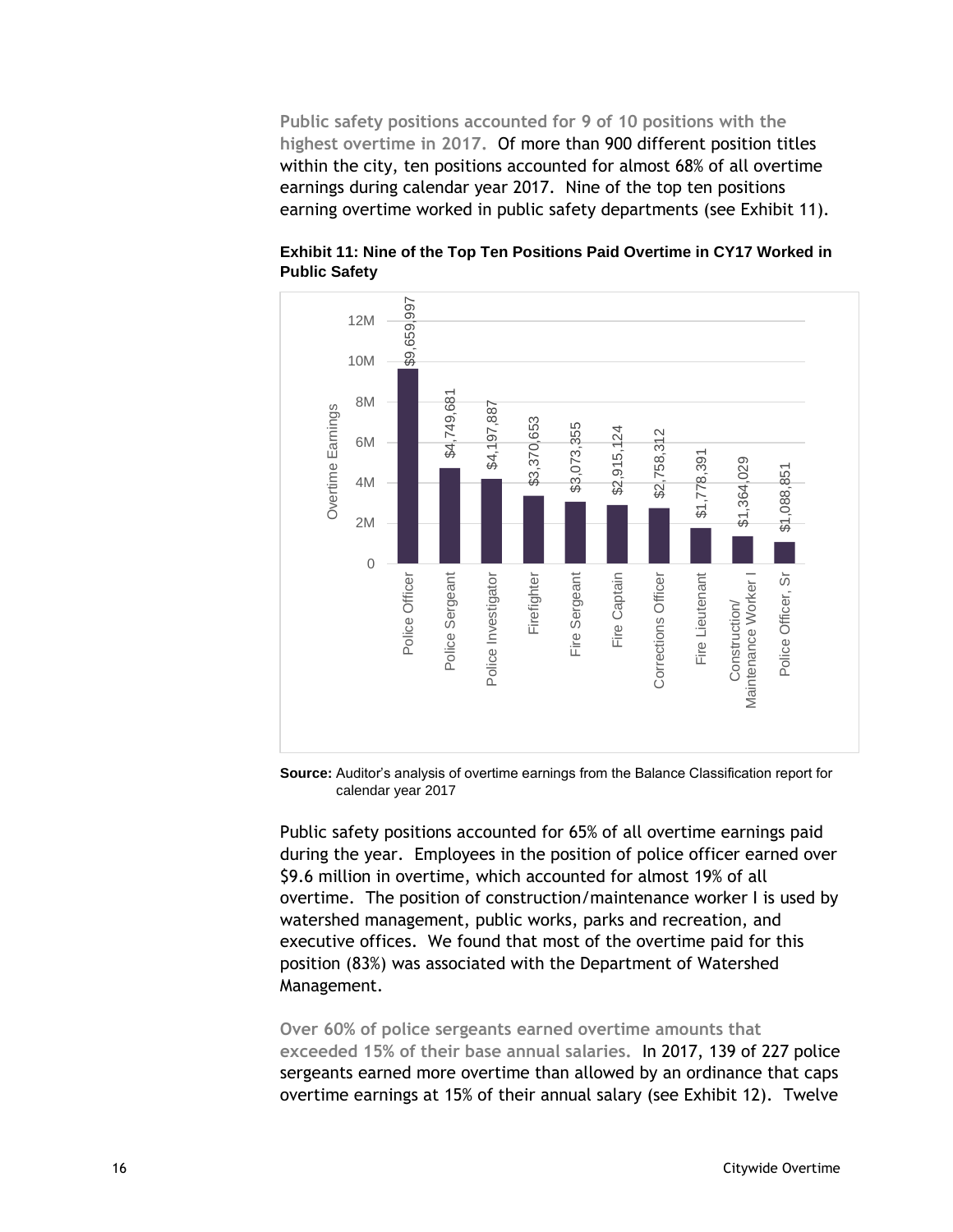sergeants earned more than 75% of their annual salaries in overtime, including one who earned almost 110%. According to an interview with police staff, the department was not formally monitoring overtime to ensure compliance with the ordinance.



<span id="page-26-1"></span>**Exhibit 12: Over 60% of Sergeants Earned More Than 15% of Their Annual Salary in Overtime**

**Source:** Auditor's analysis of overtime earnings from the Balance Classification report for calendar year 2017

Ordinance 15-O-1555 states that sergeants shall not be approved to work overtime that would result in payments of more than 15% of their annual base salary, unless management determines that there is a short-term need for overtime. In May 2018, the police chief sent an email to all sergeants stating that the sergeant overtime expenditures were markedly high without supporting documentation.

We recommend that the Atlanta Police Department monitor overtime hours worked by police sergeants and ensure employees comply with current overtime policy and procedures.

### <span id="page-26-0"></span>**Overall Overtime Trend is Inconsistent with Special Events and Position Vacancies**

With the exception of January 2018, the citywide trend in monthly overtime spending from January 2015 to August 2018 does not support the explanation from city officials that overtime was driven by special events. City officials have stated that specific events, such as protests, sporting events, and visits from presidential candidates, caused an increase in overtime; however, only in January 2018 does this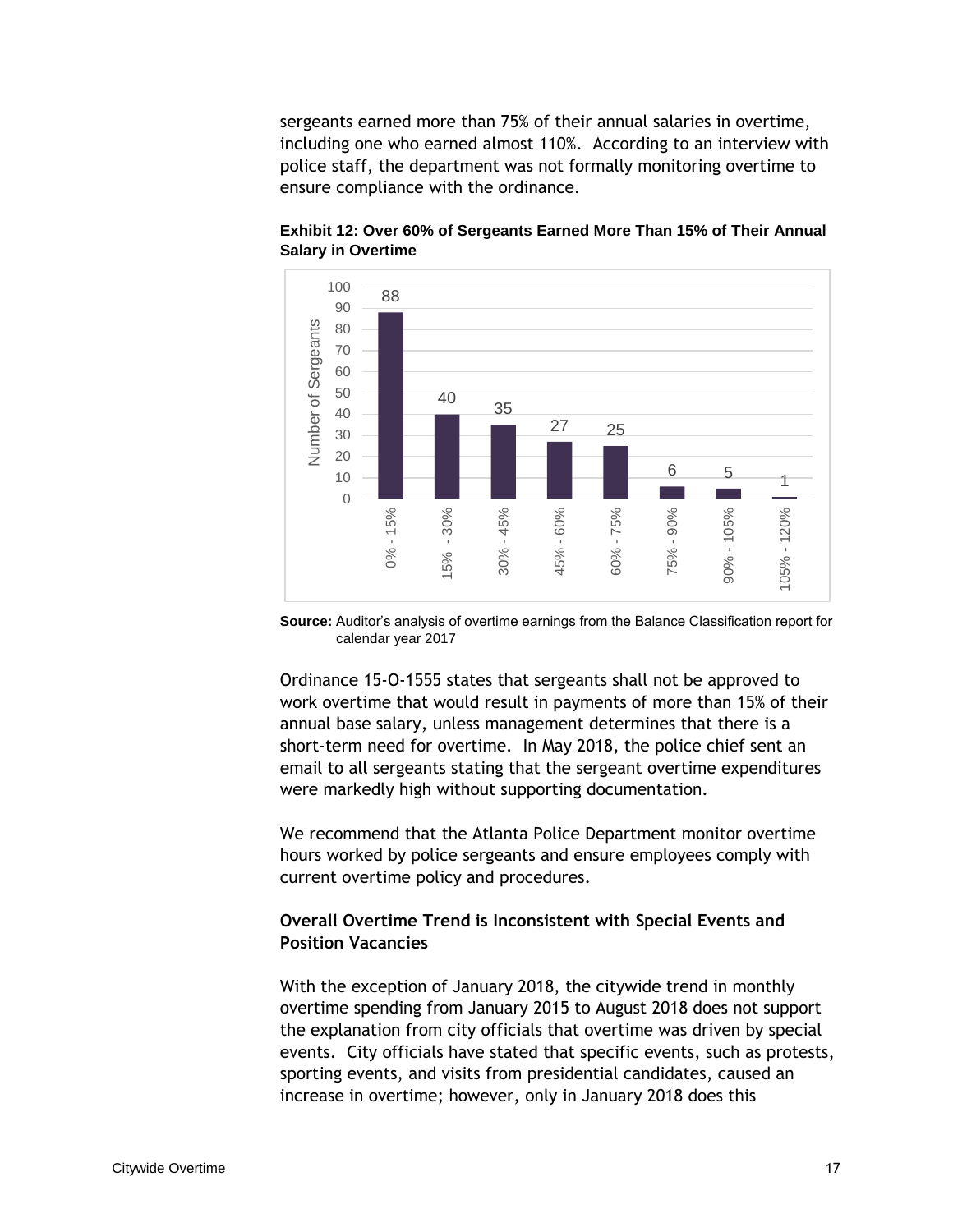explanation appear to be supported. Some department managers have also attributed overtime increases to position vacancies; we found little correlation between position vacancies and overtime, except in the fire department. Police and corrections experienced high overtime without decreased staff, indicating that other factors may have influenced the increased overtime. Paid leave contributed to overtime in watershed management but was not strongly correlated to overtime in other departments.

**Citywide overtime as a percent of payroll generally increased beginning January 2015, before beginning to decrease in May 2018.**  Overtime, as a percent of payroll, was 6.6% in August 2018, the lowest it has been since mid-2015 (see Exhibit 13).



<span id="page-27-0"></span>**Exhibit 13: Citywide Overtime Increased through January 2018**

**Source:** Auditor's analysis of overtime earnings from the Balance Classification report for CY15 through CY18

The spike in overtime in January 2018 can likely be attributed to a combination of events occurring in December 2017 and throughout the month of January 2018, which caused longer work hours or required additional staffing for repairs or increased public safety response. The Hartsfield-Jackson Atlanta International Airport lost power for about 11 hours due to a fire in December 2017. In January 2018, the city hosted the annual Peach Drop Celebration, the College Football Playoff National Championship, a presidential visit, and the March for Social Justice and Women and it experienced major water main break repairs and three inclement weather closure days.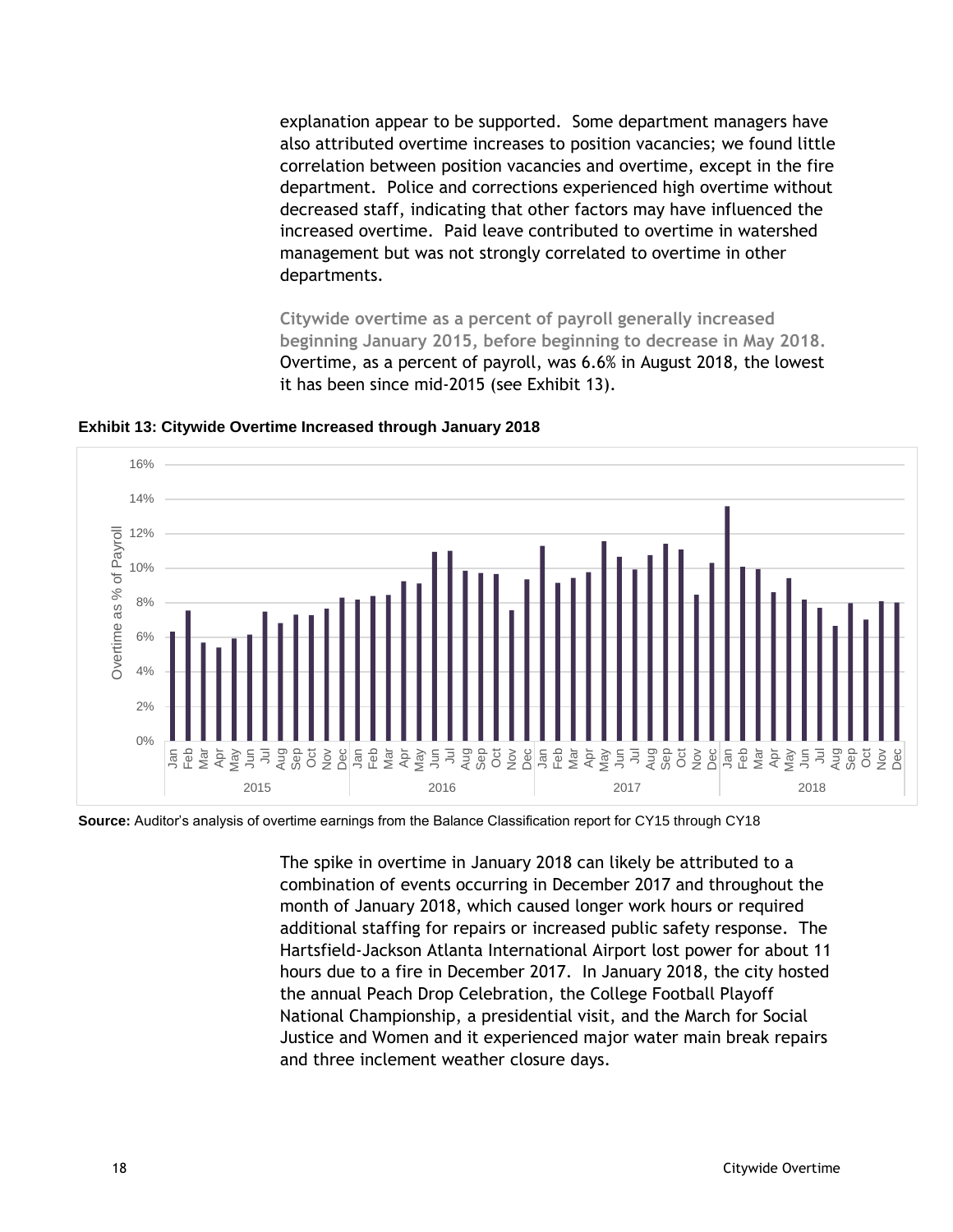**Atlanta Police Department overtime growth preceded staffing drop.** The department experienced an increase in overtime from July 2015 through January 2018 as staffing decreased 15.7% between January 2015 and December 2018. Because most of growth in overtime preceded the staffing decrease, it suggests that factors other than vacancies contributed to increased overtime. Police Department staff told us they relaxed the overtime policy to provide resources for specific crime initiatives. Monthly overtime dropped sharply after February 2018, when staffing was consistently declining (see Exhibit 14)**.** Overtime as a percent of payroll ranged from 4.2% in April 2015 to 25% in January 2018.

2,500 30% 25% 2,000 Number of APD EmployeesOvertime as % of Payrol Overtime as % of Payroll 20% 1,500 15% 1,000 10% 500 5%  $\bigcap$ 0% Jun うしょう こうしゃ a<br>Febra<br>Febra Sep Sena Fasta Language de la Sep Sena Fasta Sep Sana Passa Sep<br>Sep Sena Fasta Language de la Sep Sena Fasta Sep Sana Passa Se 2015 2016 2017 2018

<span id="page-28-0"></span>**Exhibit 14: Police Overtime Dropped After February 2018 While Staffing Continued to Decline**

**Source**: Auditor's analysis of overtime earnings from the Balance Classification report for calendar years 2015 through 2018

> **Atlanta Fire and Rescue Department staffing decreases appear to have increased overtime.** The department's staffing decreased 9.2% from January 2015 through August 2018, before increasing in September 2018 (see Exhibit 15). Fire department overtime as a percent of payroll ranged from 9% in February 2015 to 23% in November 2018. Fire officials have publicly stated that they have had difficulty filling positions and have used overtime to fill staffing needs. We found that position vacancies do appear to explain increased overtime in this department. Because of vacancies, the fire chief has recently implemented a mandatory overtime policy to meet resource needs and prevent employee burnout.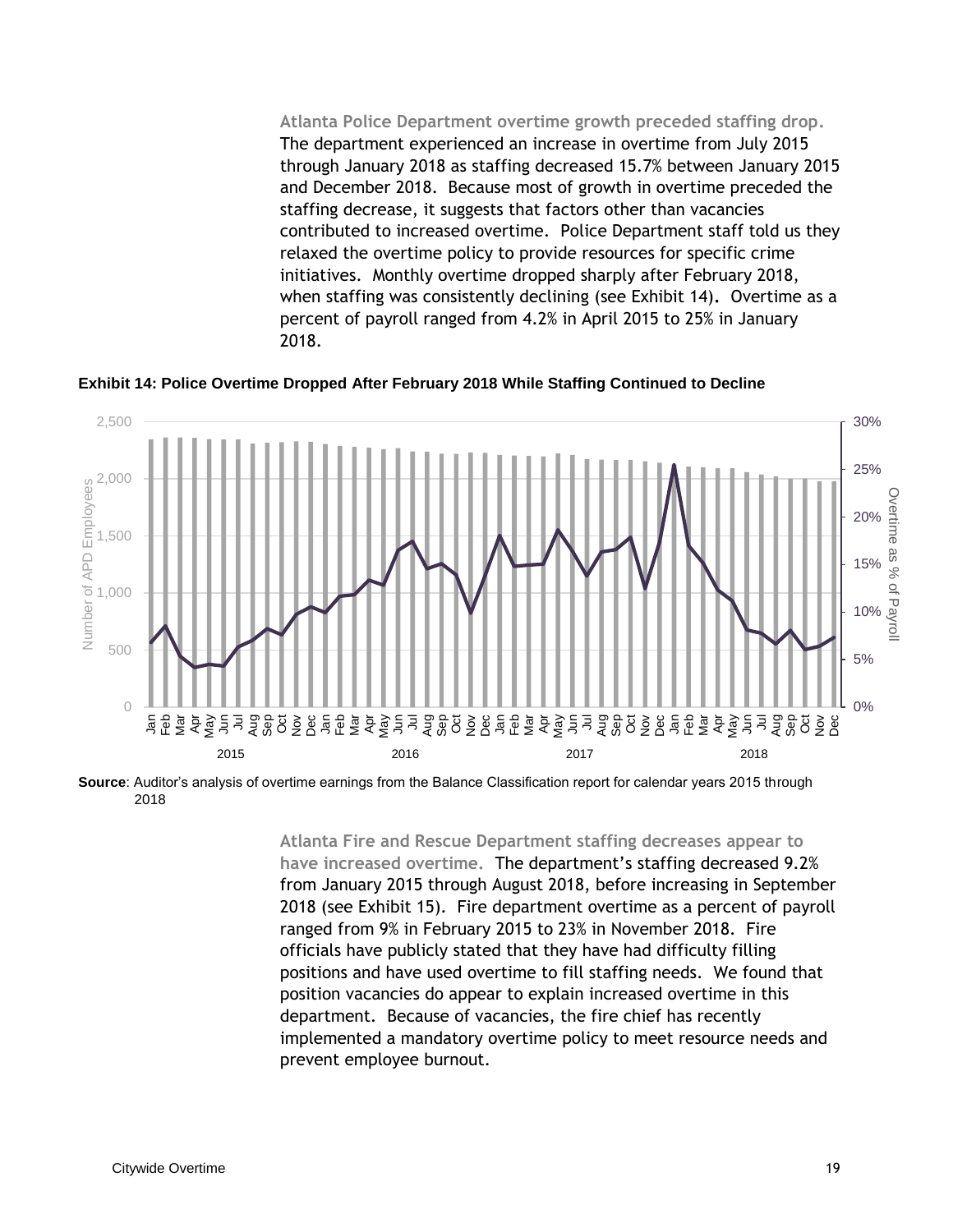

<span id="page-29-0"></span>

**Source:** Auditor's analysis of overtime earnings from the Balance Classification report for calendar years 2015 through 2018

**The Department of Corrections also saw a decrease in overtime expenses after January 2018.** While staffing remained consistent, showing a 1.2% change from January 2015 to August 2018, overtime expenses declined from 22% in June 2016 to 4% in August 2018. Corrections management told us that the mayor's elimination of ICE (U.S. Immigration and Customs Enforcement) program responsibilities, as well as the department being fully staffed, reduced overtime costs to historically low levels. Staff told us that as of November 2018 they had 90 vacancies and anticipated overtime expenses to increase back to the previous levels. Overtime was 9% of payroll in December 2018.

**We found little correlation between monthly staff vacancies and overtime.** Despite public statements from management suggesting that vacancies caused the rise in overtime earnings in departments with the highest overtime spending, we found no direct relationship between vacancies and overtime in five out of six of those departments. Both overtime and staffing increased in the Department of Watershed Management. The police department increased overtime before experiencing staffing decreases. In contrast, the fire department's overtime usage appears directly related to staffing shortages; overtime spikes in the Department of Public Works seem consistent with inclement weather and special events.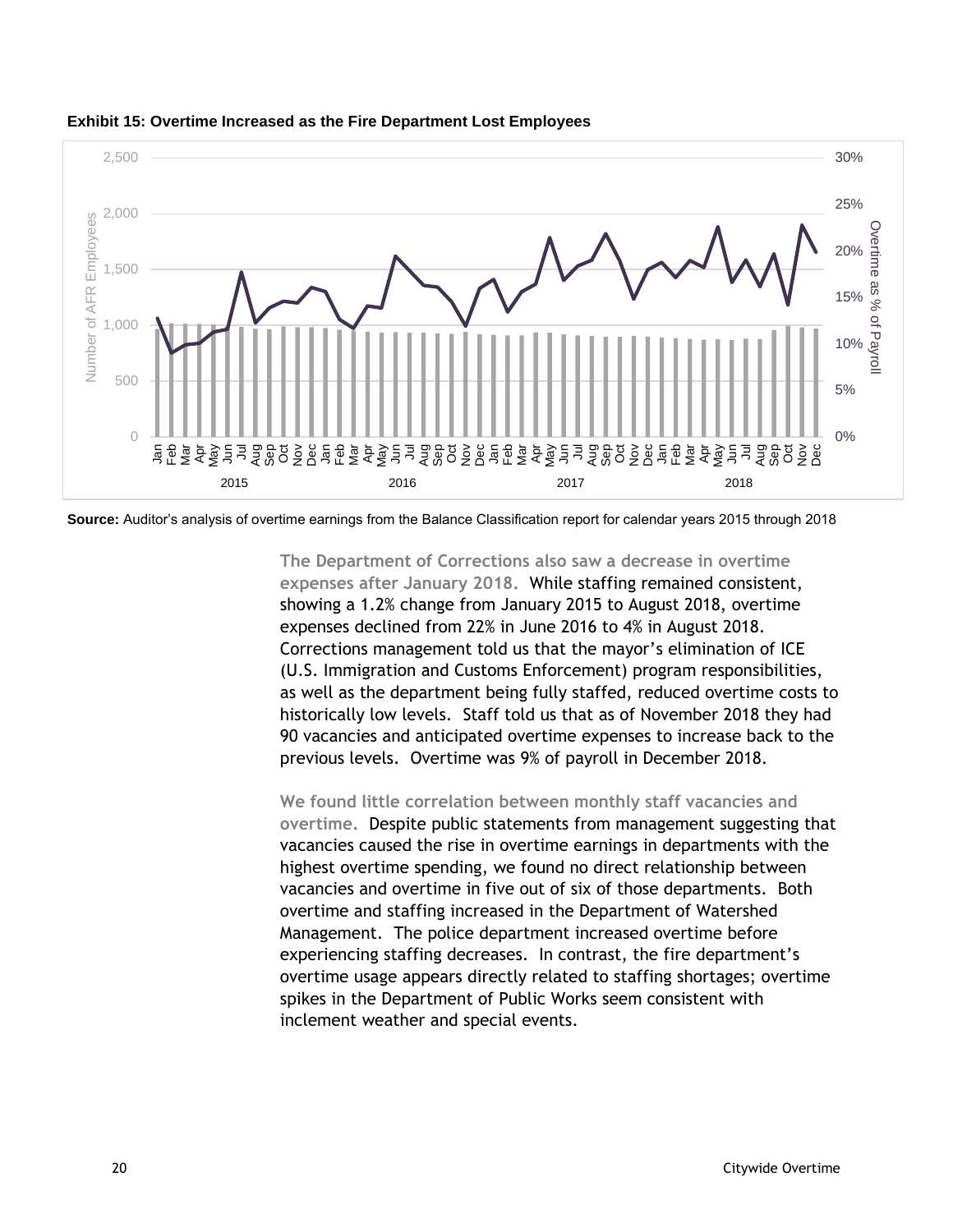**Paid leave contributed to overtime in watershed management but was not strongly correlated in other departments.** We found that the Department of Watershed Management exhibited patterns that indicate that leave time may have directly contributed to overtime expenses. We found moderate relationships between overtime and paid leave in corrections, public works, and aviation, but little to no correlation in police and fire.

### <span id="page-30-0"></span>**Recent Reductions in Police Overtime Indicate Costs Can Be Managed**

While the Atlanta Police Department's overtime expenses have increased since 2015, the department had a general decline in overtime in February 2018. Police department staff told us they implemented new policies to help manage overtime more effectively and responsibly. The new policy addresses measuring overtime productivity, which we found may have been lacking for some top overtime earners within the department. The department's efforts show that overtime costs can be controlled.

**Atlanta Police Department overtime decreased by more than 50% since the beginning of 2018.** While the department's overtime spending had generally increased since June 2015 and hit a high of 25.5% of personnel costs in January 2018, overtime approval initiatives implemented since the beginning of the year have resulted in a 57% decrease in overtime expenses. Monthly police overtime hit a threeyear low of 6.1% of personnel costs in October 2018 (see Exhibit 14).

**The police department implemented a new policy to improve accountability.** In August 2018, the police department finalized a new policy regarding the accountability and tracking of overtime. According to the policy, the newly created Centralized Overtime Tracking Unit (COTU) will effectively manage the use of overtime to ensure that each sworn employee uses overtime in a responsible and judicious manner. Overtime work performed by sworn employees will be used to enhance the mission of the department in compliance with the city's civil service rules and regulations, other city ordinances, departmental policies, and the FLSA. The policy specifically addresses overtime productivity, stating that sworn employees who are approved to work overtime must at a minimum conduct one proactive action per hour of overtime worked. The policy defines these activities as proactive actions:

- field interview
- traffic stop
- traffic citation
- parking ticket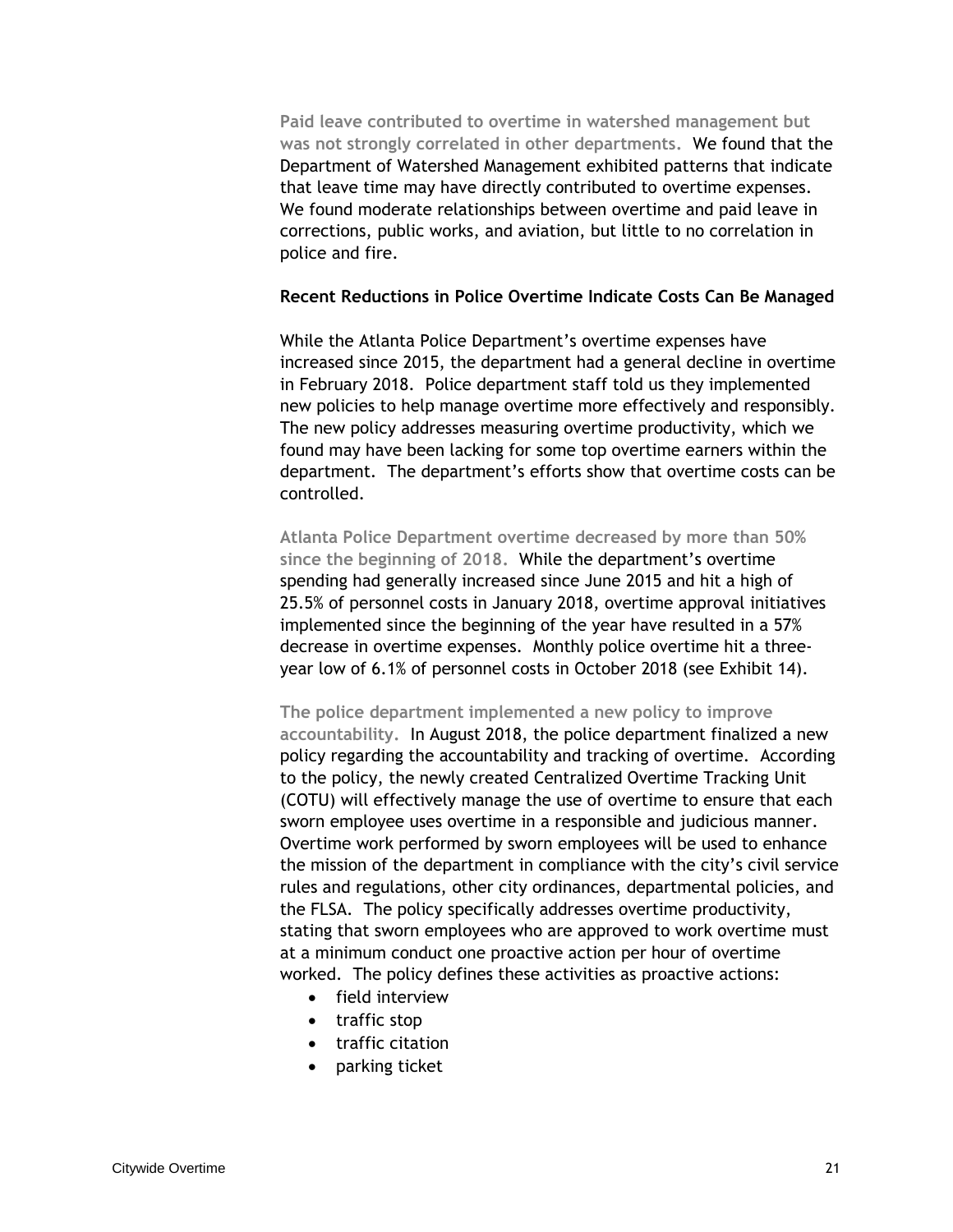- directed patrol (with prior approved plan of action or an emergency situation)
- calls for service (if assigned to a beat car or umbrella car)
- vehicle impound
- vehicle recovery
- physical arrest
- copy of charges (arrests)

Our analysis of the top five overtime earners in the department in 2017 suggests that this standard was not always met prior to the new policy. The five officers we reviewed responded to or initiated an average of one CAD (computer-aided dispatch) call for about every two hours of overtime earned in August 2017 (see Exhibit 16). Overtime approval sheets showed these officers worked only crime initiative overtime during the period under review. One of the officers responded to or initiated only one call in 135 hours of overtime worked in the month.

<span id="page-31-0"></span>

| <b>Top Five Officers</b> | Number of<br><b>CAD Calls Answered</b> | Number of<br><b>Overtime Hours</b> |
|--------------------------|----------------------------------------|------------------------------------|
| Officer 1                | 105                                    | 124.0                              |
| Officer 2                |                                        | 135.5                              |
| Officer 3                | 121                                    | 136.0                              |
| Officer 4                | 22                                     | 133.4                              |
| Officer 5                | 106                                    | 130.4                              |
| Average                  | 71                                     | 131.9                              |

**Exhibit 16: Officers Answered One Call for Every Two Hours of Overtime** 

**Source:** Auditor's analysis of CAD dispatch records and the Kronos Time Detail report for August 2017.

According to police staff, officers may not have dispatch records associated with their badge numbers during overtime shifts depending on their assignments during the overtime. Most officers on overtime are not dispatched to calls for service but are instead assigned to patrol certain areas. They may call in self-initiated activities. The on-call, scheduled officers are generally responsible for answering dispatched calls.

We recommend that the department enforce the new policy to measure productivity associated with approved and earned overtime hours and manage the use of overtime.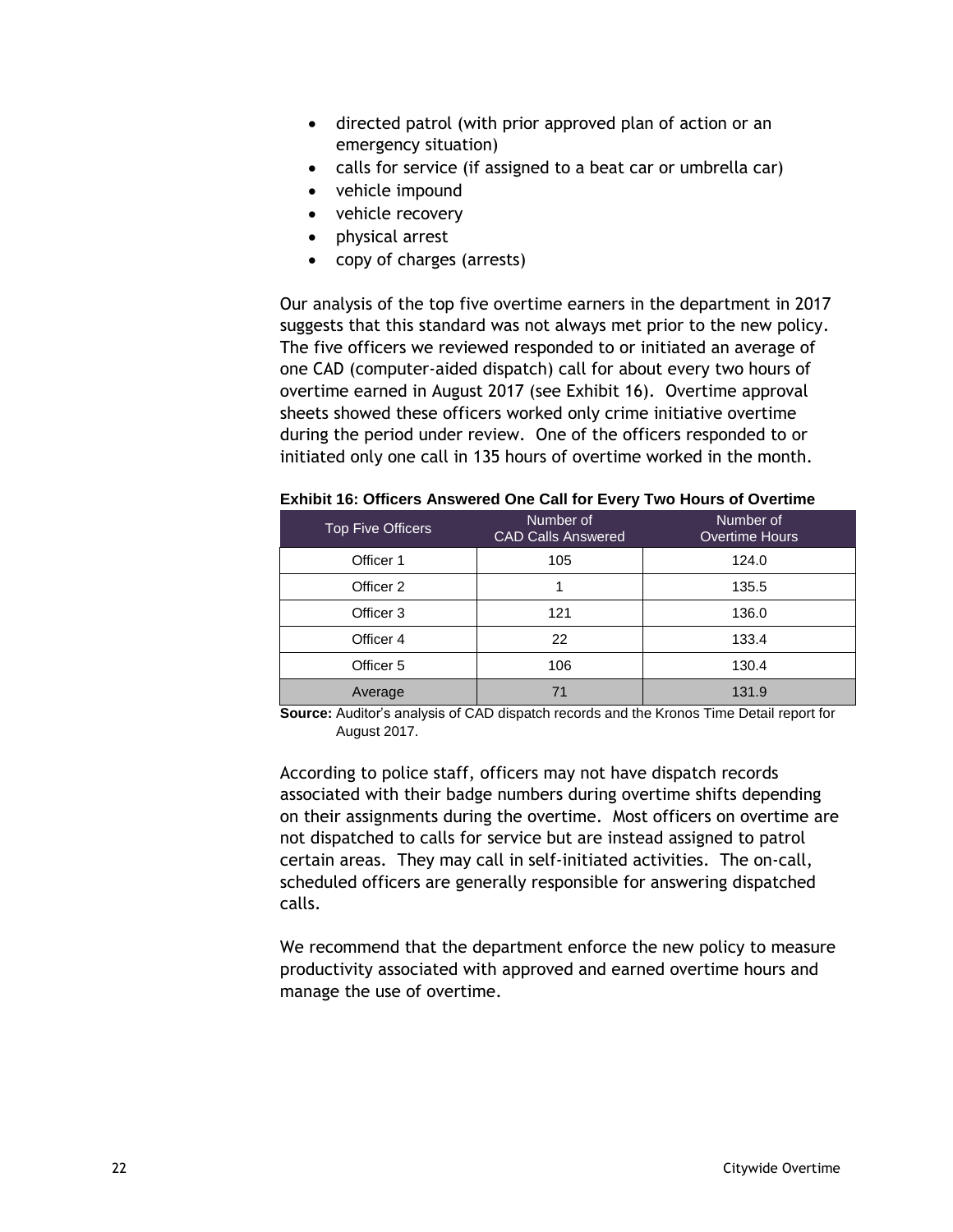**The use of a secondary tracking system may add risk to overtime accountability.** Police department staff are recording overtime hours in a database to track compliance with the new productivity requirements. While we commend the department's efforts to better manage overtime, tracking hours outside of the city's timekeeping system may make it difficult to ensure accuracy. The department's policy requires the tracking unit to review accumulated overtime hour totals from the Kronos and Oracle systems.

### <span id="page-32-0"></span>**FLSA Inconsistencies Are Costly**

The city incorrectly classified FLSA (Fair Labor Standards Act) statuses for 144 employees—24 non-exempt employees were incorrectly classified as exempt, and were not compensated with overtime, which FLSA requires if the employee works more than 40 hours per week. An additional 120 employees were incorrectly classified as non-exempt and were paid almost \$1 million in overtime during 2017. While this is not a violation of the FLSA, the practice does not comply with the city's overtime policy.

The Atlanta Police Department paid employees more generous overtime rates than FLSA requires. The department pays some officers overtime rates after working 160 hours, rather than after the 171 hours worked threshold established by FLSA. The department also allows leave time to count toward hours worked to reach the overtime threshold. Police department staff told us they have allowed the more generous practices because officers would not volunteer for overtime otherwise. According to the Law Department, these practices do not violate FLSA, but counting paid leave toward the overtime threshold is improper according to city code and departmental standard operating procedures.

We recommend that the human resources commissioner verify that all FLSA statuses are accurate in Oracle according to the job classification table and FLSA requirements. We also recommend that the human resources commissioner work with the chief information officer to create controls in Oracle to standardize FLSA statuses based on job positions. The police chief should enforce the FLSA and city polices by paying sworn officers for premium overtime (time and one-half) after the employee meets the 171 hours worked threshold to reduce overtime costs. The overtime calculation should not include leave as hours worked. The police chief should work with human resources and the chief information officer to configure work schedules in Kronos and enforce the rules once in place.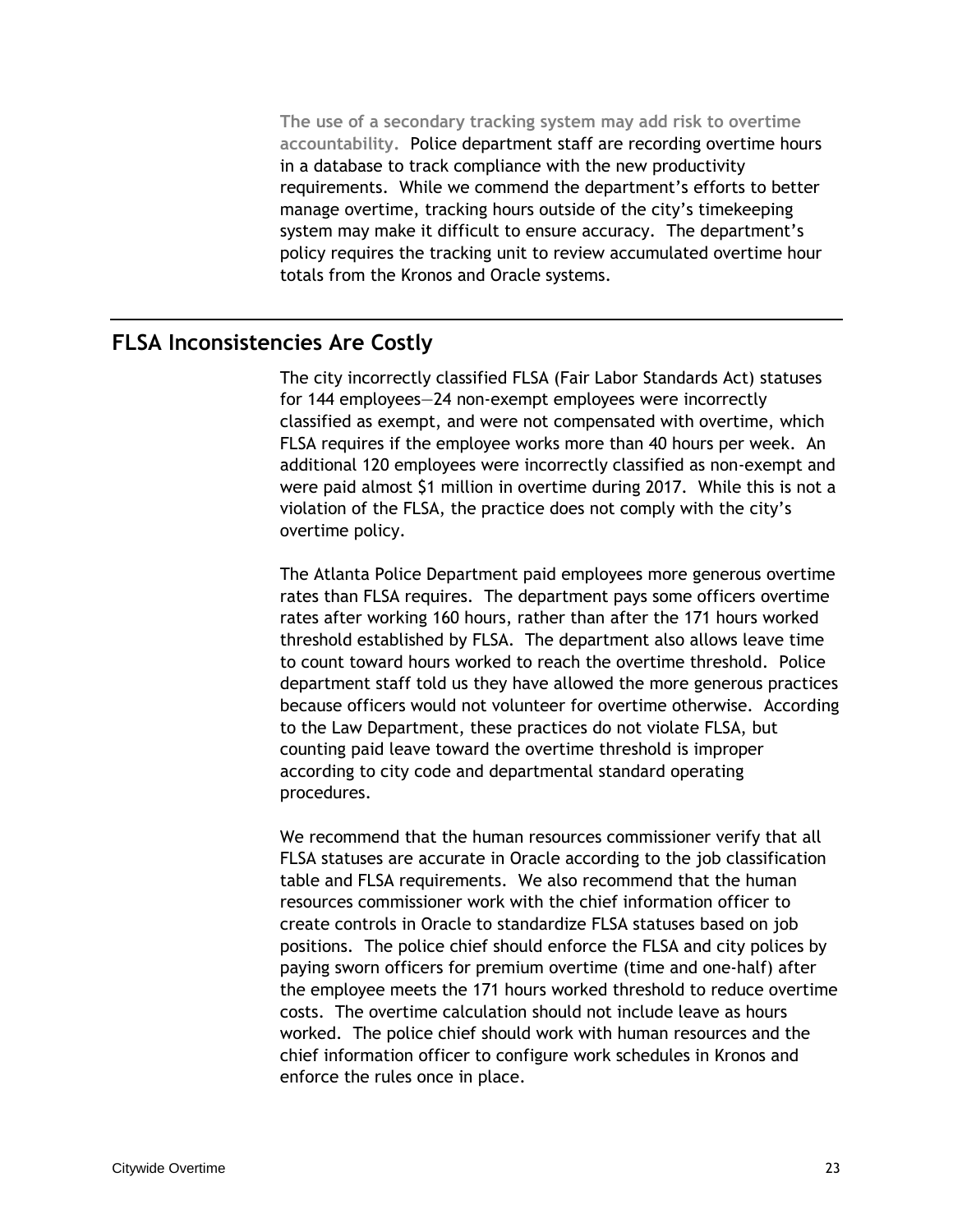### <span id="page-33-0"></span>**FLSA Status Was Incorrect For 144 Employees**

The city incorrectly classified FLSA (Fair Labor Standards Act) statuses for 144 employees—24 non-exempt employees were classified as exempt, and were not compensated with overtime, which is required by the FLSA. An additional 120 employees were incorrectly classified as non-exempt and were paid almost \$1 million in overtime during 2017. While not a violation of the FLSA, the practice does not comply with the city's overtime policy.

**We identified 24 non-exempt employees incorrectly classified as exempt, which appears to violate FLSA provisions.** Twenty-four employees, working in 12 positions throughout the city, were not compensated with overtime. Law department staff told us that employees working in non-exempt positions who were incorrectly classified as exempt and did not earn overtime could be a violation of the FLSA. We found that 3% of positions held by active employees had a FLSA status that did not match that of the job classification plan and another 16% were not listed in the job classification plan. The pay and classification plan are the city's formal system for classifying positions and compensating employees. The commissioner of human resources is primarily responsible for administering and maintaining the classification plan.

The FLSA requires employers to compensate non-exempt employees who work over 40 hours in a week at least one and one-half times the employee's regular rate. City code and human resources polices further stipulate that the city pays employees in accordance with the FLSA and other applicable rules and regulations.

**We identified 120 employees who were incorrectly classified as nonexempt and earned \$927,000 in overtime in 2017.** Although this is not a violation of the FLSA, the practice is inconsistent with the human resources overtime policy for the city. The city paid almost \$1 million in 2017 to employees who were not eligible to receive paid overtime.

We recommend that the Department of Human Resources should verify that all FLSA statuses are accurate in Oracle according to the job classification plan and FLSA requirements. We also recommend that the Department of Human Resources work with Atlanta Information Management to create controls within Oracle to standardize the FLSA statuses based on job positions.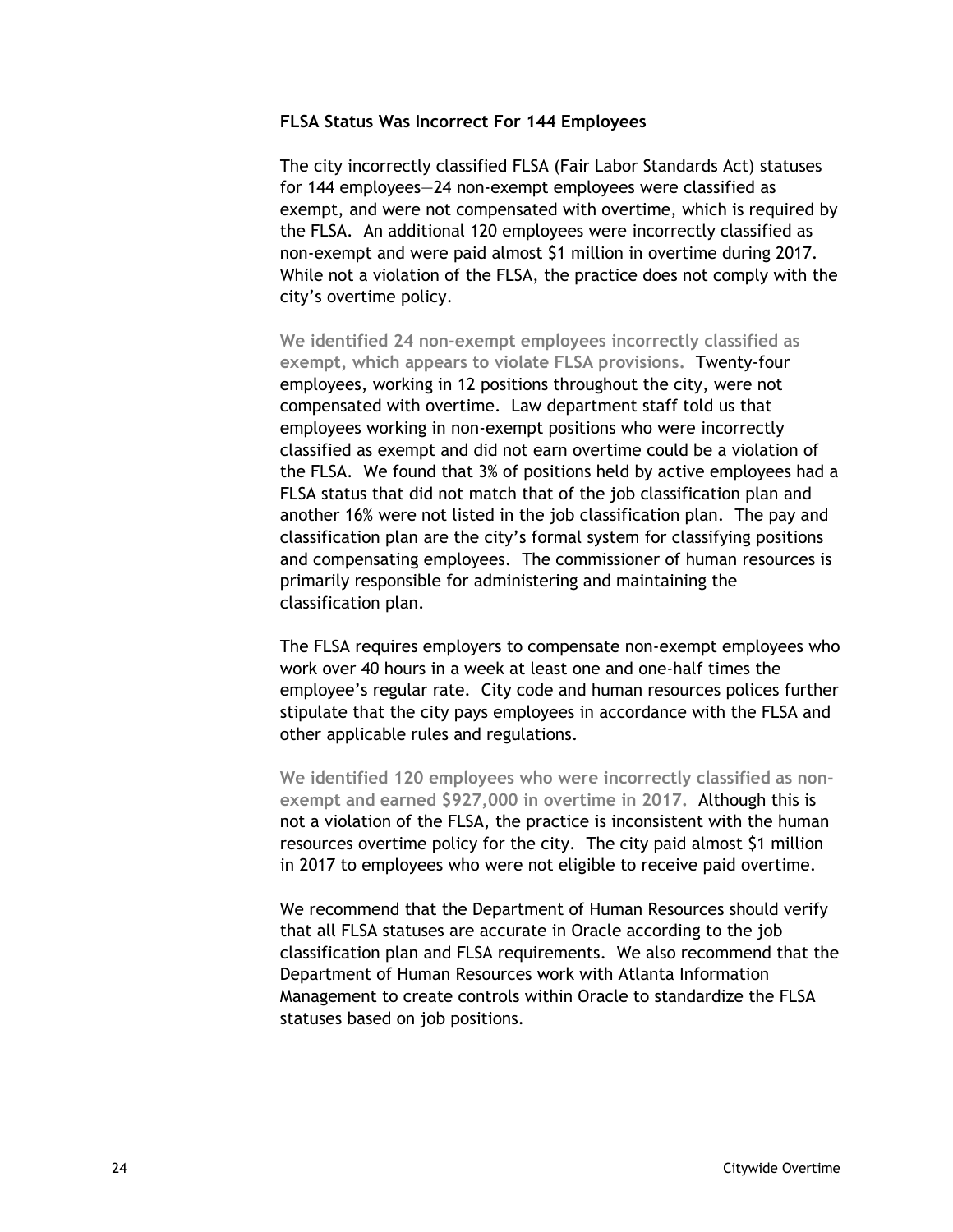### <span id="page-34-0"></span>**Police Department Pays More Generously Than the FLSA Requires**

The Atlanta Police Department compensates employees by paying overtime more generously than the FLSA requires. We found that the department paid employees overtime at 160 hours worked instead of the 171 hours worked threshold established by the FLSA. The department has also included non-working hours, such as vacation and sick leave, to calculate overtime pay. According to law department staff, this practice does not violate the FLSA, but using non-work hours to reach the overtime pay threshold is inconsistent with city code and human resources procedures.

**The Atlanta Police Department includes paid time off as hours worked to calculate overtime pay.** Payroll records we reviewed from 2014 to 2017 for 25 high overtime earners in the police department showed that paid leave hours were counted as hours worked in computing overtime for at least some pay cycles for all the employees over the period. We are unsure when the practice started. Police timekeepers told us that crime initiative overtime does not require police officers to physically work the hours required to meet the overtime threshold. While paying employees more generously than the FLSA requires is not a violation of the FLSA, it may create the appearance of an inequitable overtime policy throughout the city.

The FLSA provides that sworn non-exempt employees earn overtime rates after the employee has worked 171 hours in a 28-day work period; the Police Department's standard operating procedure aligns with this provision. The department's timekeeping policy states that annual leave time is not used to compute overtime for nonexempt employees. According to human resources staff, the police department is still using the former Kronos system and processes overtime manually. The system has no built-in controls to prevent paying overtime more generously than required. Human resources staff do not monitor the old Kronos system to ensure accuracy.

**Officers begin accruing overtime after 160 hours worked in a 28-day pay cycle rather than after 171 hours worked.** The payroll records we reviewed from 2014 to 2017 also showed that high overtime earners received overtime premium rates after 160 hours rather than 171. In December 2014, police staff told timekeepers that waiving the 171-hour rule was allowable and the department could pay overtime premiums at 160 hours, based on advice from central human resources staff. Police staff told us they did not enforce the 11-hour requirement for straight time because officers would not volunteer for overtime if they had to work the 171-hour requirement. According to human resources policy 3.30, nonexempt sworn police personnel who work more than 171 hours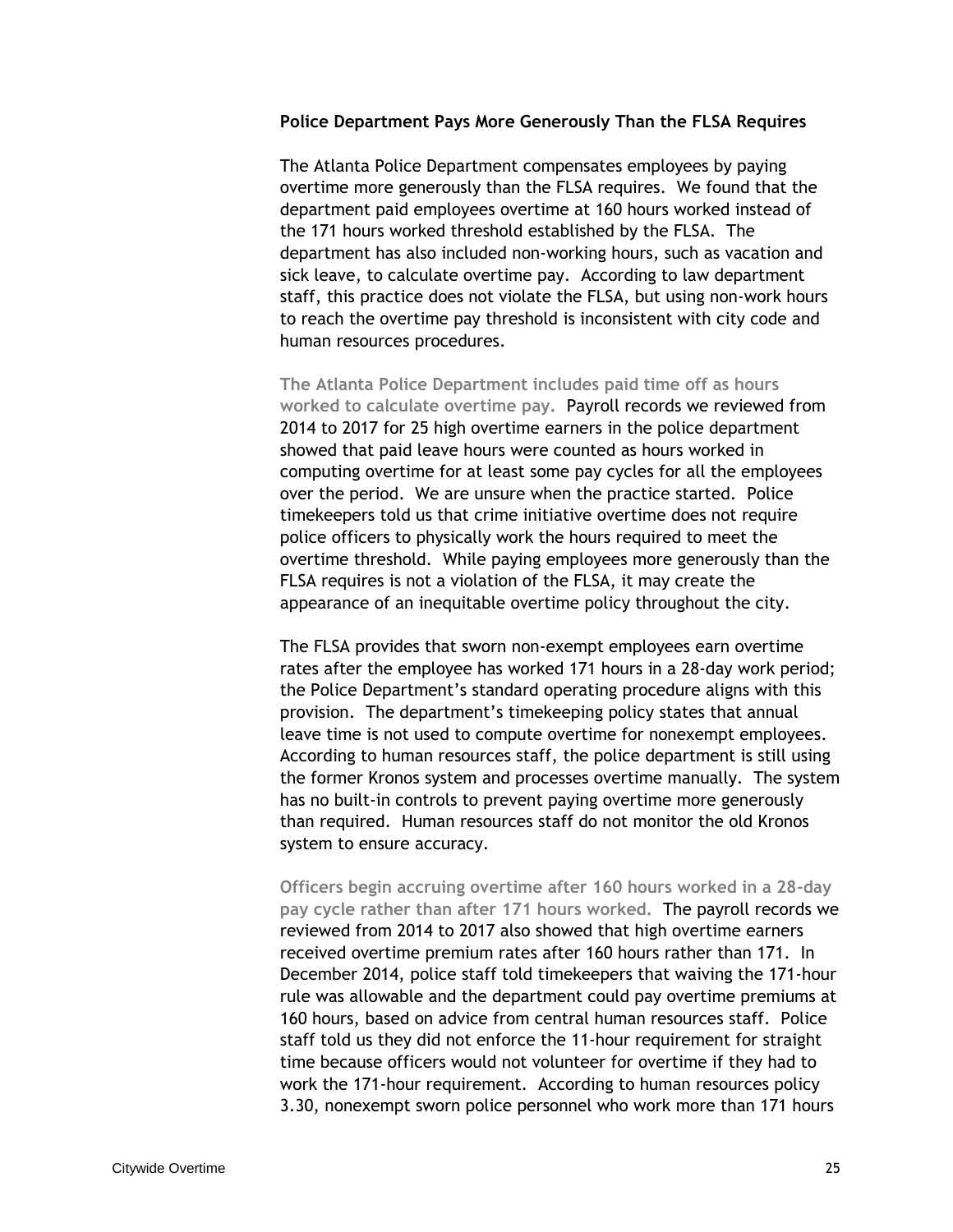within a 28-day pay period shall be compensated for hours worked between 160 and 171 in cash at the regular rate of pay and may be granted compensatory time or cash at one and one-half times the regular rate of pay for hours worked over 171.

We recommend that the department reduce overtime costs through enforcing the FLSA and city polices related to paying sworn officers for premium overtime after the employee meets the 171 hours worked threshold. Overtime calculations should not include leave taken as hours worked. The police chief should work with human resources and the chief information officer to configure work schedules in Kronos and enforce the rules once in place.

## <span id="page-35-0"></span>**Poor Recordkeeping Makes Overtime Vulnerable to Abuse**

The six departments with the highest overtime earnings lacked supporting documentation for 50% of the overtime hours recorded in Kronos for selected employees in August 2017. Departments are required to maintain support to show that the overtime hours were approved. Poor recordkeeping makes overtime use vulnerable to abuse and makes it difficult for departments to document compliance with the city code provision that requires all employees in a department working in similar jobs to have an equal opportunity to earn overtime. We recommend that departments maintain documents that demonstrate prior approval of overtime hours and develop transparent processes to ensure equitable overtime allocation.

### <span id="page-35-1"></span>**Most Departments Lacked Records to Show Overtime Was Approved in Advance**

Half of the overtime hours that we reviewed from August 2017, which were recorded by the top six overtime-earning departments, lacked documentation of justification and approval. Completeness of records varied by department. While the Atlanta Police Department had nearly complete records, the Department of Watershed Management could provide documents to support only 6% of the overtime its sampled employees worked in the month. Human resources timekeeping policy requires department heads to keep complete attendance, tardy, and payroll records, including annual leave, sick leave, and overtime. Poor recordkeeping practices leave the city open to overtime abuse. City code states that employees within each department who normally perform the same type of work shall receive equal opportunity for overtime work, but the lack of documentation made it impossible to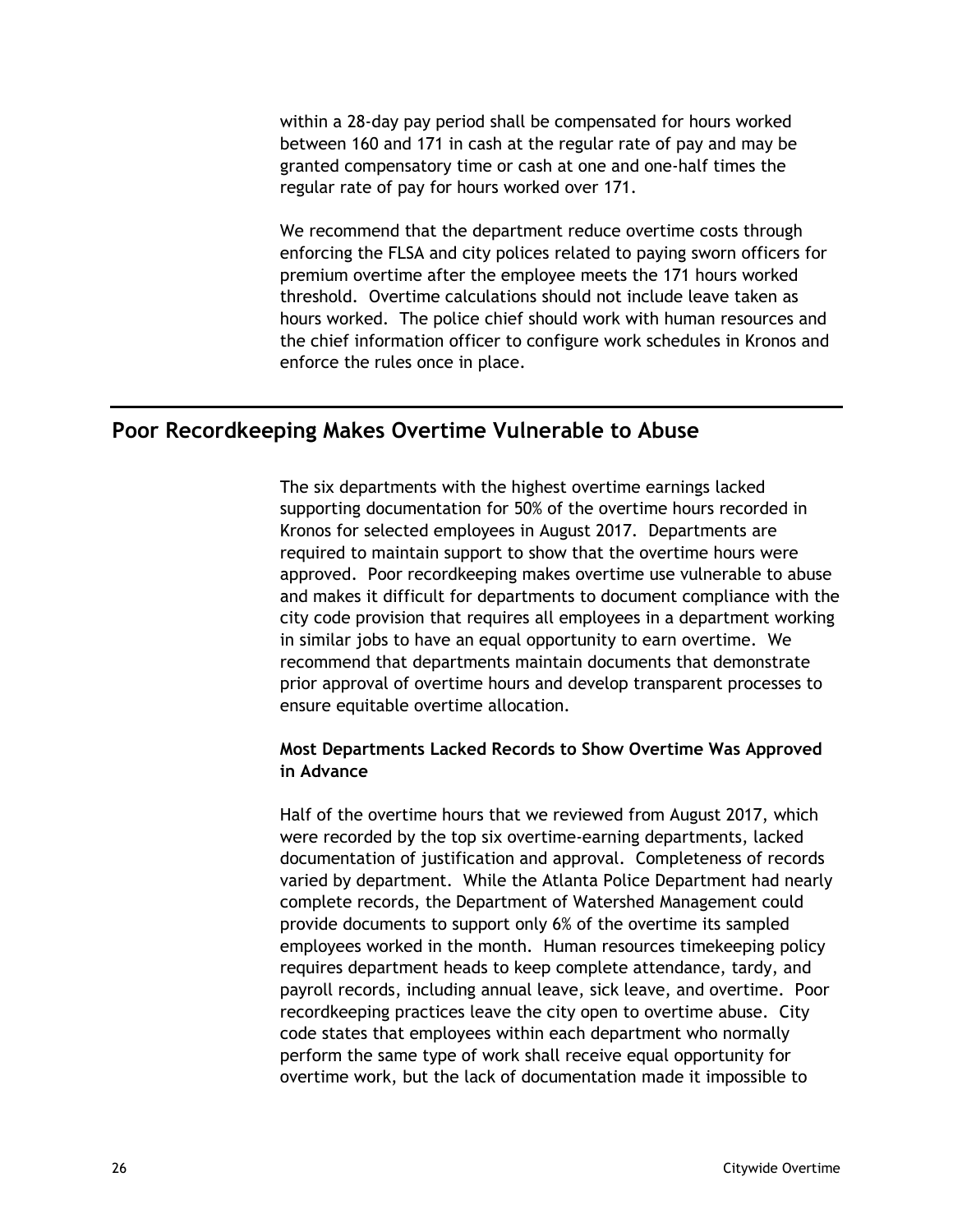determine whether overtime opportunities were equitably allocated. Overtime by employee was unevenly distributed.

**Most departments lacked records to demonstrate overtime approval.** We reviewed departmental overtime records from August 2017 for a sample of 30 employees—the five top overtime earners in 2017 for each of the six departments with the highest overtime spending. We matched the documents to timekeeping records in Kronos. Overall, the departments could provide support for 50% of the 4,000 overtime hours the sampled employees worked in the month. The Atlanta Police Department had nearly complete records, missing 30 minutes of 659 hours of overtime worked, while the Department of Watershed Management could provide documents to support only 40 of the 704 overtime hours worked (see Exhibit 17). We interviewed department staff about how they track and approve overtime. Most described a manual process including documents such as sign-up sheets, overtime rosters, overtime request forms, overtime approval slips and emails.

| <b>Department</b>                  | OT Hours Supported<br>by Documentation | OT Hours in<br><b>Kronos</b> | Percent of<br><b>Overtime Hours</b><br>Approved |
|------------------------------------|----------------------------------------|------------------------------|-------------------------------------------------|
| <b>Atlanta Police Department</b>   | 658.9                                  | 659.3                        | 99.9%                                           |
| Atlanta Fire and Rescue            | 368.0                                  | 947.0                        | 38.9%                                           |
| <b>Department of Corrections</b>   | 529.8                                  | 564.1                        | 93.9%                                           |
| Department of Aviation             | 59.5                                   | 537.9                        | 11.1%                                           |
| Department of Public Works         | 354.5                                  | 588.1                        | 60.3%                                           |
| Department of Watershed Management | 40.0                                   | 704.1                        | 5.7%                                            |
| Total                              | 2,010.7                                | 4,000.4                      | 50.3%                                           |

### <span id="page-36-0"></span>**Exhibit 17: Only Half of Overtime Hours Earned Showed Documented Approvals**

**Source:** Auditor's analysis from overtime approval documentation from the top six overtime earning departments and the Kronos Time Detail Report for August 2017

> Human resources' timekeeping policies require department heads to maintain complete attendance records, including overtime. Poor recordkeeping practices leave the city open to overtime abuse. Also, Section 114-133 of the city code requires that employees within each department who normally perform the same type of work shall receive equal opportunity to earn overtime; however, the lack of documentation made it impossible to determine whether departments were complying with the provision.

> Police department staff provided overtime approval sheets for each of the five employees as required by the department's internal timekeeping policy. The policy requires division commanders to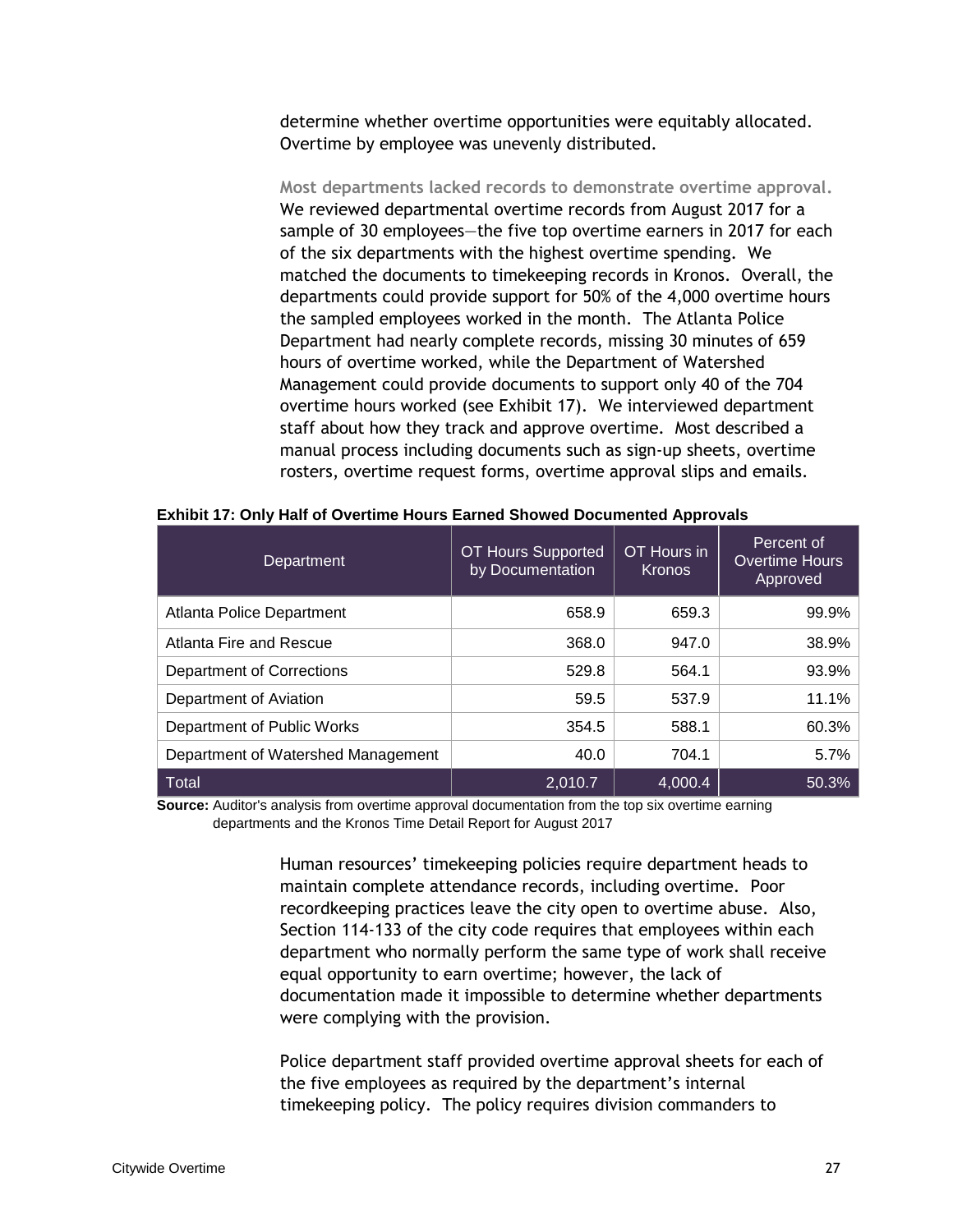approve overtime in advance. We could not determine the pre-approval status of overtime documentation because the form did not have a date for each approval signature. We recommend the department clearly document the evidence of pre-approvals, as required by its internal policy.

Fire department staff was able to produce support for 39% of overtime hours worked. The department used TeleStaff in August 2017, but the software was inaccessible due to the cyberattack in March 2018. TeleStaff is an automated system that the fire department uses to schedule employees for overtime work.

Corrections staff provided documentation to support 94% of the overtime hours recorded in Kronos for all five employees. The department did not consistently document pre-approval, but at least one level of approval was documented. The department was unable to locate overtime sign-up sheets for the five employees from August 1<sup>st</sup> through August 10<sup>th</sup>, 2017.

Public works staff provided documentation to confirm approval for 60% of the hours recorded in Kronos. The department was unable to provide consistent pre-approvals for overtime, as required by its internal policies. We found that overtime request forms were signed after hours were worked by employees. While department staff told us they use sign-up sheets to document overtime volunteers, they were unable to provide the forms to indicate pre-approval of overtime hours.

Watershed management staff was able to provide documentation for only 6% of the overtime hours worked and recorded in Kronos for the five employees we sampled. Supervisors request permission for crews to work overtime and directors approve the requests. The policy states that "overtime rosters are displayed for employees to see, e.g. installation bulletin boards." Interviews suggested supervisors also email overtime pre-approvals from managers. Management suggested the cyberattack was responsible for the missing documentation, although Atlanta Information Management officials confirmed that city emails were not affected by the cyberattack that occurred in March 2018. According to the watershed staff, management was aware that overtime was not consistently pre-approved as required by policy and they began formally reprimanding supervisors.

According to watershed management staff, once the overtime is approved, supervisors post sign-up sheets by time clocks for employees to volunteer. Standby crews rotate for overtime opportunities. We noted that the spreadsheets that the department used to request and document overtime did not consistently show that it was pre-approved.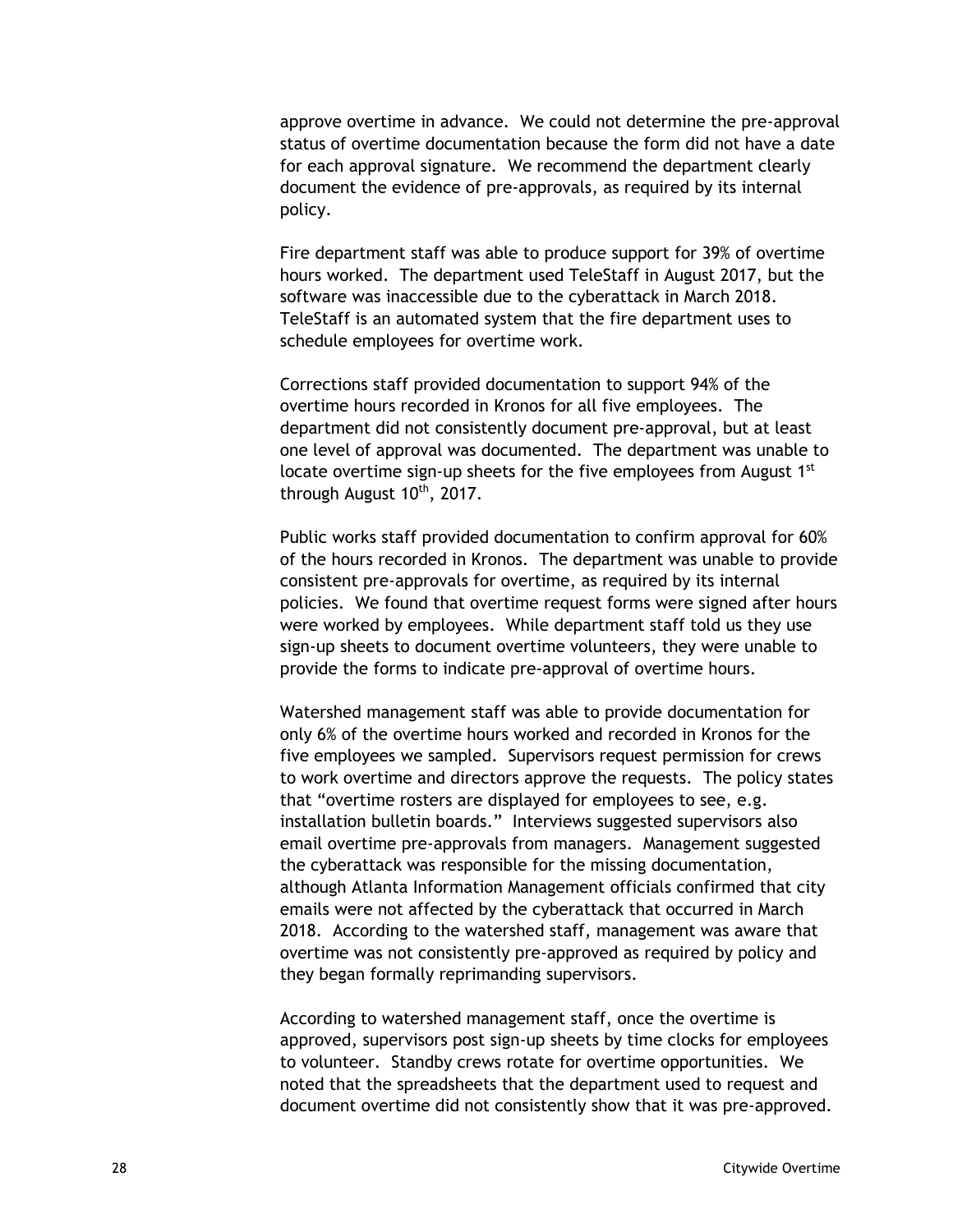To ensure accuracy and transparency, we recommend that the department implement policies that detail how overtime hours should be approved.

Department of Aviation staff provided documentation to support 11% of the overtime hours recorded in Kronos for the five employees we sampled. The Department of Aviation's records were not complete, nor were they organized or stored in a central location. The department does not have formal policies or procedures for overtime management in certain divisions and cannot ensure that employees have an equal opportunity to earn overtime. One division within aviation has a policy of mandatory holdovers for employees and supervisors working overtime and filling-in for absent dispatchers as needed. The practice of using supervisors to fill in for employees could explain why some employees earn significant overtime. Another division with the highest earners primarily authorized overtime at the crew supervisor level, but the crew supervisors do not currently have management access in Kronos to monitor overtime or leave. When project-related overtime is necessary, the division uses a sign-up sheet to document volunteers.

### <span id="page-38-0"></span>**Departments Lack Processes to Ensure Equal Opportunity for Overtime**

Overtime was unevenly distributed. The city has received multiple employee complaints of unfair overtime practices since 2015, alleging favoritism when allocating it or using access to overtime as a form of retaliation. Over 500 city employees earned more than \$20,000 each in overtime pay during 2016 and almost 70 employees each earned more than 1,040 hours of overtime in both 2016 and 2017. We recommend that departments develop documented and transparent processes for equitable overtime management.

**From April 2015 to September 2017, the city's integrity hotline received 16 complaints related to overtime from seven departments.** The complaints involve overtime theft and abuse by city employees; several complaints involve bribery and management abusing its power in assigning overtime hours. We substantiated an allegation in aviation during 2018 in which an employee was unfairly allocating overtime to family members over other employees. City code Section 114-133 states that employees who normally perform the same type of work shall receive equal opportunity for overtime work.

**During calendar year 2017, 758 employees earned more than \$20,000 each in overtime.** Overall, 6,465 employees earned overtime ranging from \$0.02 to \$100,373; 1,828 employees earned up to \$1,000 in overtime during the year. Similarly, during calendar year 2016, 546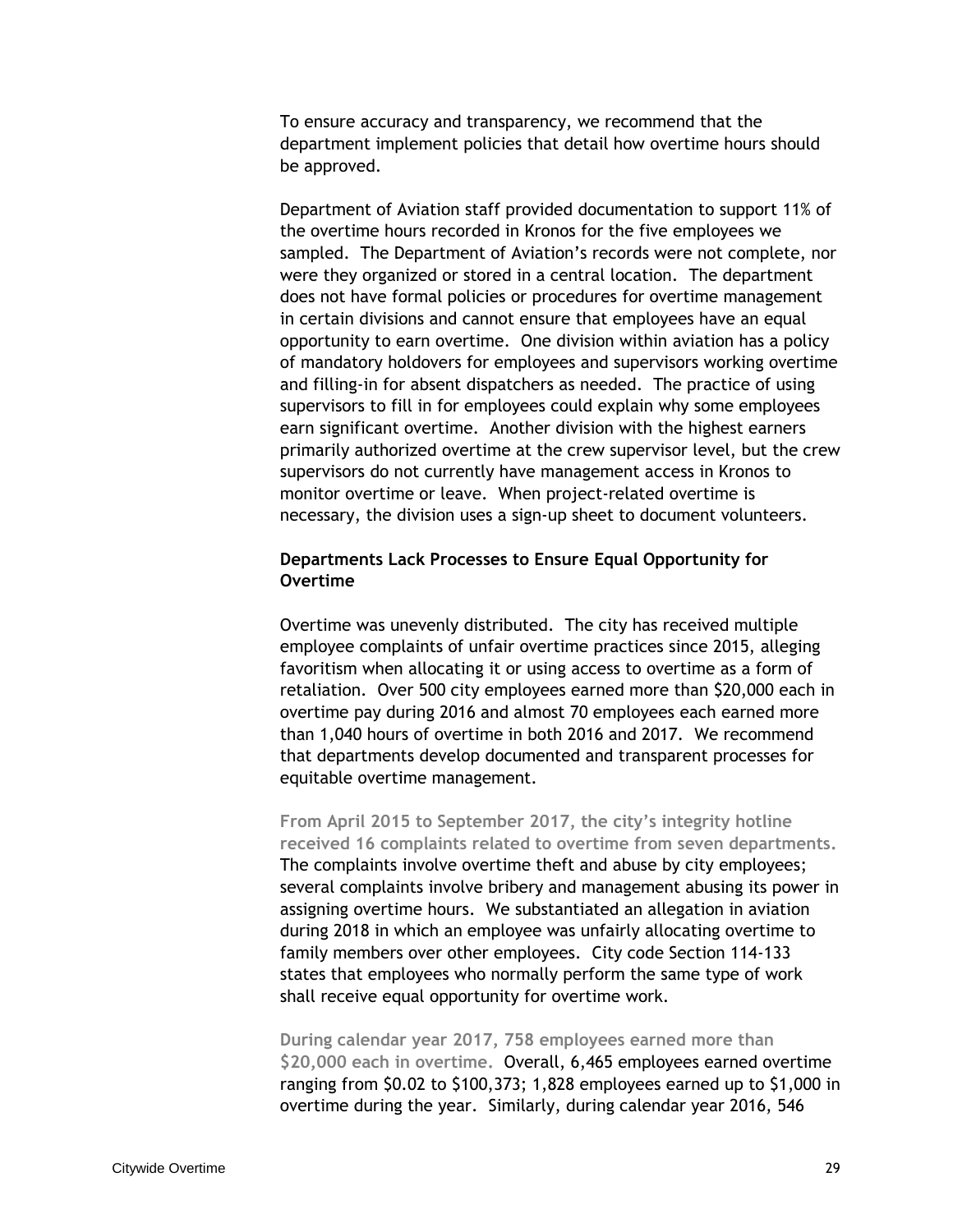employees earned more than \$20,000 in overtime, with 2,157 employees earning up to \$1,000. Overtime earnings by employee in calendar year 2016 ranged from \$0.01 to \$95,586.

**In both calendar years 2016 and 2017, 69 employees worked more than 1,040 hours of overtime.** We identified 113 employees with more than 1,040 hours of overtime during calendar year 2016 and 210 employees with more than 1,040 hours of overtime during calendar year 2017 (see Exhibit 18). The distribution of overtime was not equal for all employees within the same positions.

| Department                | # of Employees Averaging More Than 20<br>Hours of Overtime per Week |      |  |
|---------------------------|---------------------------------------------------------------------|------|--|
|                           | CY <sub>16</sub>                                                    | CY17 |  |
| Atlanta Fire Rescue       | 42                                                                  | 81   |  |
| Atlanta Police Department | 39                                                                  | 64   |  |
| Watershed Management      | 9                                                                   | 33   |  |
| Corrections               | 3                                                                   | 20   |  |
| Aviation                  | 17                                                                  | 3    |  |
| <b>Public Works</b>       | 3                                                                   | 9    |  |
| Total                     | 113                                                                 | 210  |  |

<span id="page-39-0"></span>**Exhibit 18: Some Employees Averaged More Than 20 Hours of Overtime Every Week**

**Source:** Auditor's analysis of overtime hours from Balance Classification reports for calendar years 2016–2017.

We recommend that the chief operating officer and the human resources commissioner compel departments to maintain records to support prior approval of overtime hours and develop transparent processes to ensure employees doing the same work have an equal opportunity for overtime.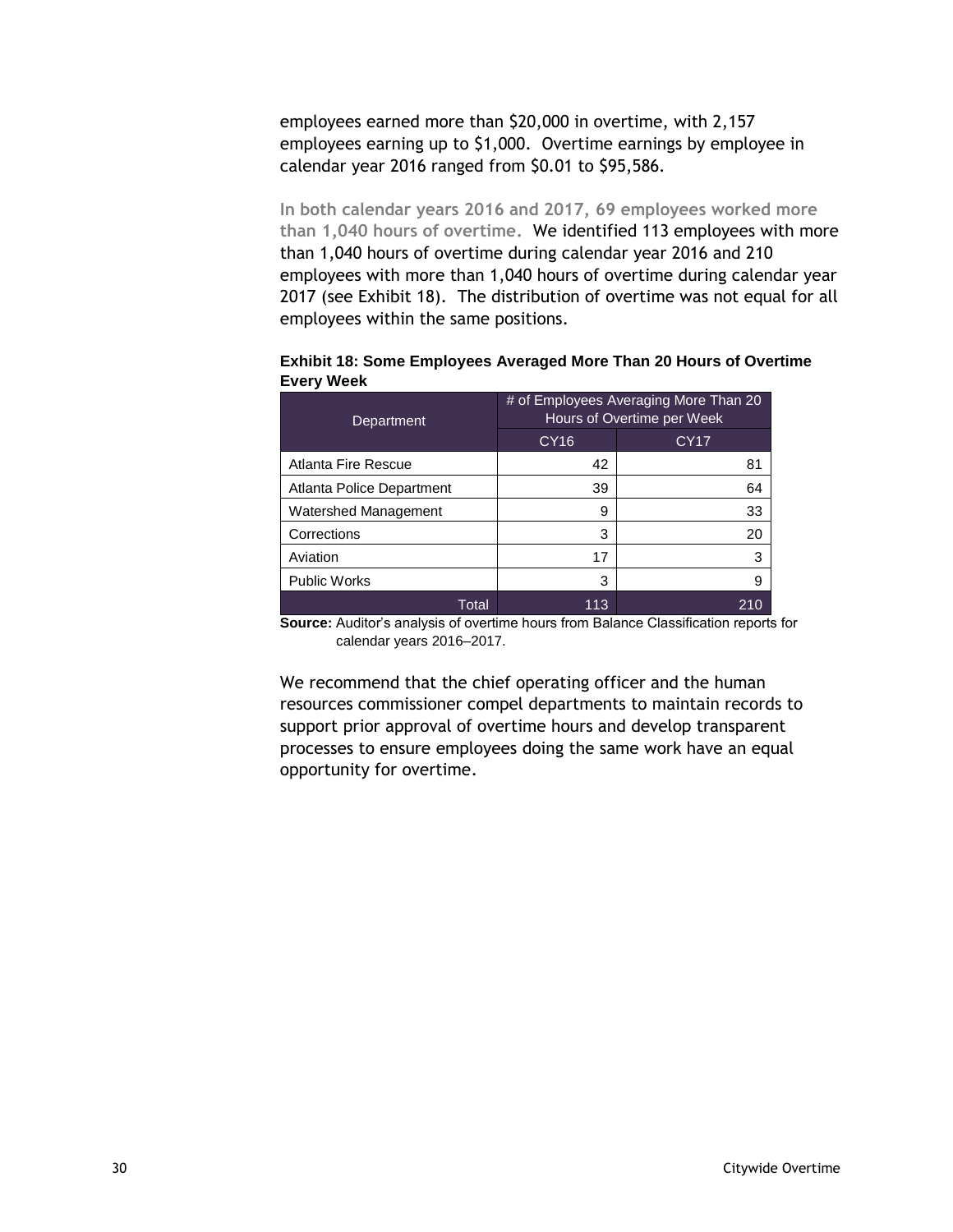## <span id="page-40-0"></span>**Recommendations**

To continue to reduce and manage overtime expenses, we recommend that the chief operating officer:

1. Enforce the monitoring and reporting of overtime expenses compared to budgeted amounts and require departments to report the information to City Council during their quarterly updates.

To continue to reduce and manage overtime expenses and ensure that the city follows federal labor laws and city code regarding overtime administration, we recommend that the police chief:

- 2. Monitor overtime hours worked by police sergeants and ensure employees comply with current overtime policy and procedures.
- 3. Enforce the new policy to measure productivity associated with overtime approved and earned hours and manage the use of overtime.
- 4. Enforce the FLSA and city polices by paying sworn officers for premium overtime after employees has worked 171 hours.
	- a. The overtime calculation should not include leave taken as hours worked.

To improve transparency and efficiency and ensure that the city follows federal labor laws and city code regarding overtime administration, we recommend the police chief work with human resources and the chief information officer to:

5. Configure work schedules in Kronos and enforce the rules once in place.

To promote accuracy and ensure that the city follows federal labor laws and city code regarding overtime administration, we recommend that the human resources commissioner:

6. Verify that all FLSA statuses are accurate in Oracle according to the job classification table and FLSA requirements.

To encourage accuracy and efficiency, while ensuring that the city follows federal labor laws and city code regarding overtime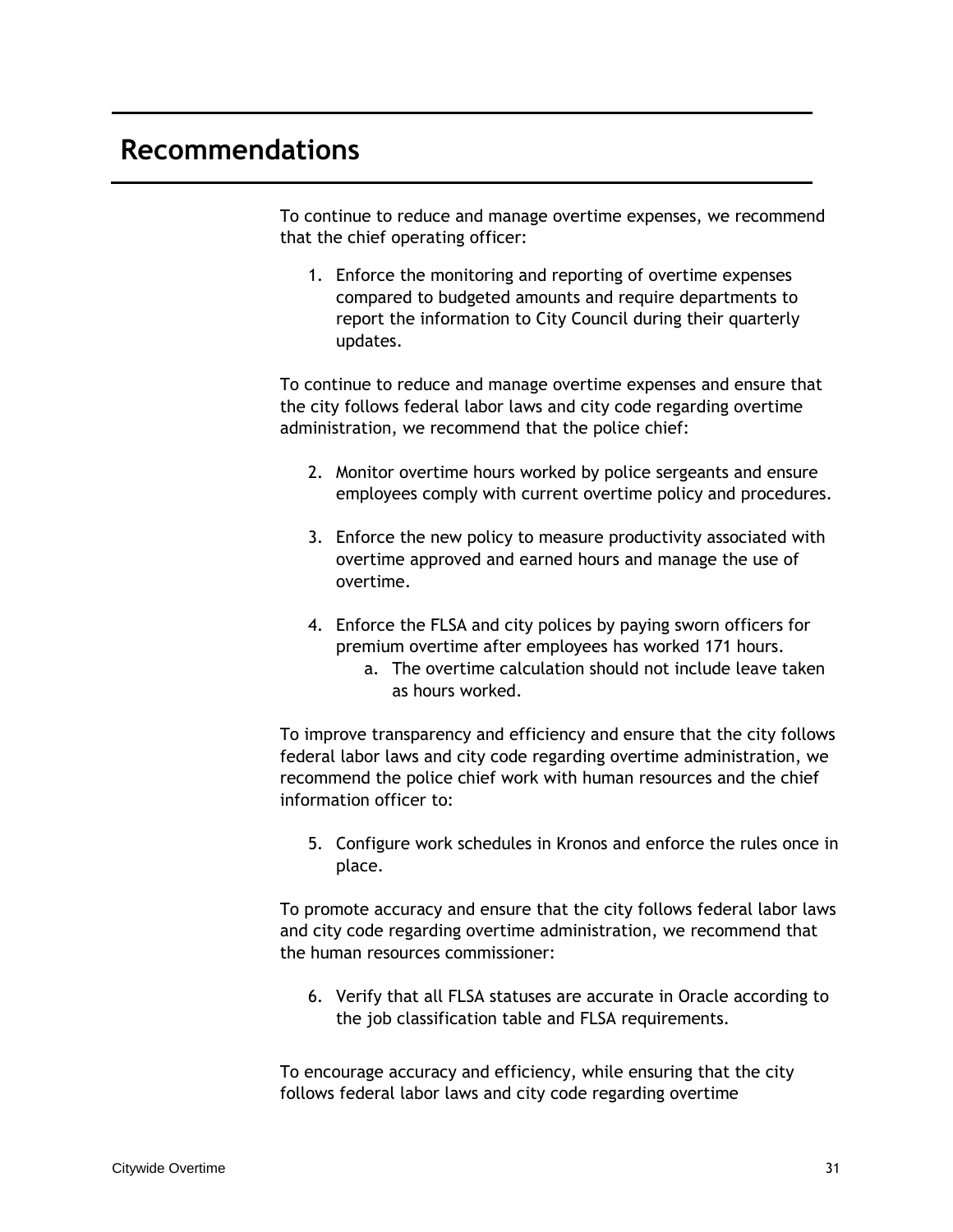administration, we recommend that the human resources commissioner work with the chief information officer to:

7. Create controls within Oracle to standardize FLSA statuses based on job positions.

To ensure the city follows city code regarding overtime administration, we recommend that the chief operating officer and the human resources commissioner compel departments to:

- 8. Maintain documentation to support prior approval and justification of overtime hours
- 9. Develop and implement transparent processes to ensure employees doing the same work have an equal opportunity for overtime.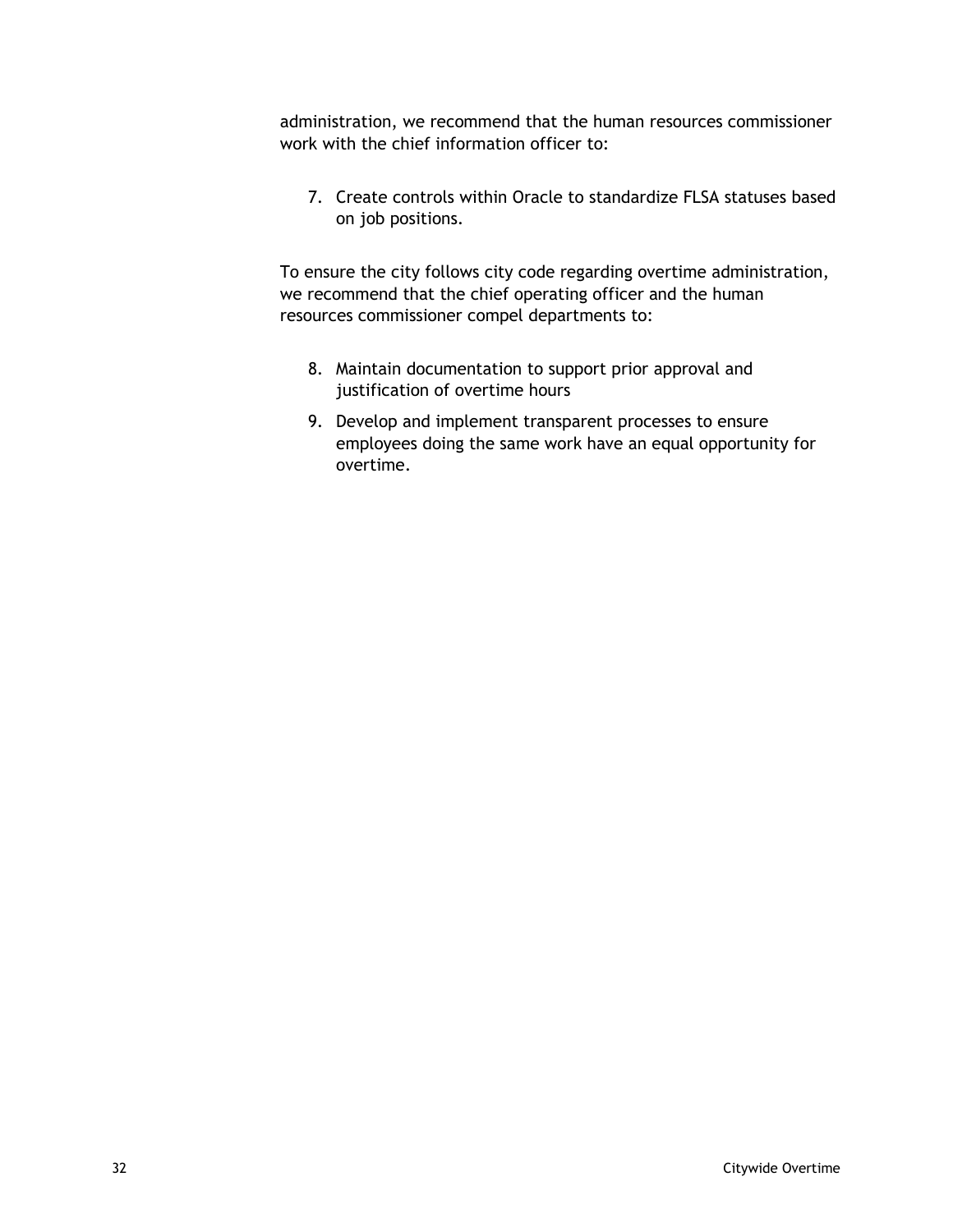# <span id="page-42-0"></span>**Appendices**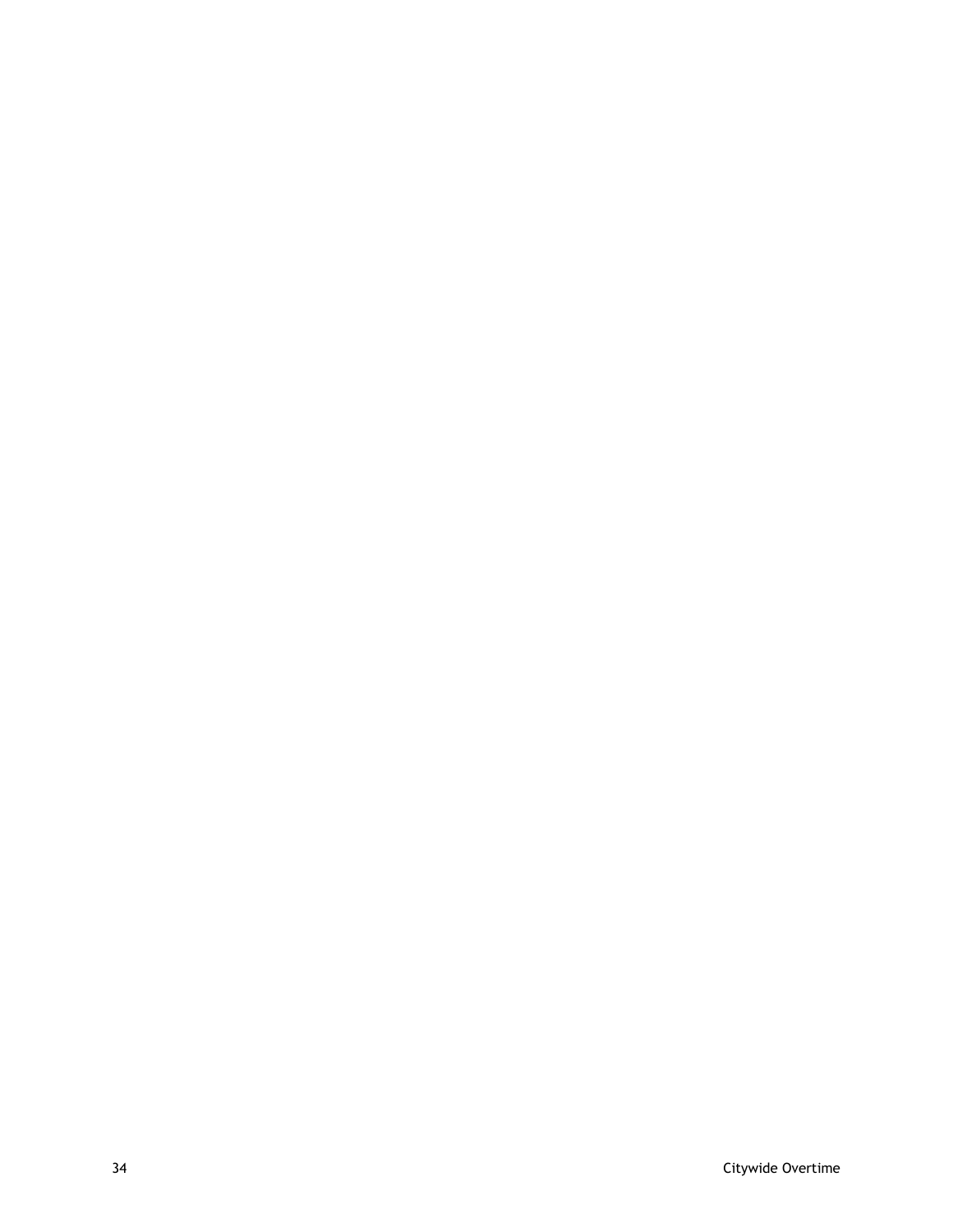| <b>Report #18.06</b>                                                                                                                                                                                                                                                                                                                                                                                                                                                                                                                                                                                                                                                     | Performance Audit: Citywide Overtime                                                                                                                        | Date: 1/2019                |  |  |  |  |  |
|--------------------------------------------------------------------------------------------------------------------------------------------------------------------------------------------------------------------------------------------------------------------------------------------------------------------------------------------------------------------------------------------------------------------------------------------------------------------------------------------------------------------------------------------------------------------------------------------------------------------------------------------------------------------------|-------------------------------------------------------------------------------------------------------------------------------------------------------------|-----------------------------|--|--|--|--|--|
|                                                                                                                                                                                                                                                                                                                                                                                                                                                                                                                                                                                                                                                                          |                                                                                                                                                             |                             |  |  |  |  |  |
| <b>Recommendation 1:</b>                                                                                                                                                                                                                                                                                                                                                                                                                                                                                                                                                                                                                                                 |                                                                                                                                                             |                             |  |  |  |  |  |
| We recommend the chief operating officer enforce the monitoring and reporting of overtime expenses compared to<br>budgeted amounts and require departments to report the information to City Council during their quarterly updates.                                                                                                                                                                                                                                                                                                                                                                                                                                     |                                                                                                                                                             |                             |  |  |  |  |  |
| <b>Proposed Action:</b>                                                                                                                                                                                                                                                                                                                                                                                                                                                                                                                                                                                                                                                  | <b>Response:</b>                                                                                                                                            |                             |  |  |  |  |  |
| Legislation was passed in 2018 that requires the CFO to provide a report to<br>FEC of all overtime worked, and the amount of hours paid by every City<br>department on a quarterly basis. In addition, some departments, including<br>APD, also currently include this information in their quarterly reports to<br>committees. APD created a unit in June 2018 to closely monitor overtime and<br>to track overtime expenses. APD's OT has been reduced 60% from July-<br>November 2018. The COO will work with the CFO and departments to ensure<br>this information is captured and conveyed not only to FEC, but to all of City<br>Council during quarterly updates. | Agree                                                                                                                                                       |                             |  |  |  |  |  |
| <b>Person Responsible:</b>                                                                                                                                                                                                                                                                                                                                                                                                                                                                                                                                                                                                                                               | <b>Implementation Date:</b><br><b>March 2019</b>                                                                                                            |                             |  |  |  |  |  |
| COO Richard Cox                                                                                                                                                                                                                                                                                                                                                                                                                                                                                                                                                                                                                                                          |                                                                                                                                                             |                             |  |  |  |  |  |
| <b>Recommendation 2:</b>                                                                                                                                                                                                                                                                                                                                                                                                                                                                                                                                                                                                                                                 |                                                                                                                                                             |                             |  |  |  |  |  |
|                                                                                                                                                                                                                                                                                                                                                                                                                                                                                                                                                                                                                                                                          | We recommend the police chief monitor overtime hours worked by police sergeants and ensure employees<br>comply with current overtime policy and procedures. |                             |  |  |  |  |  |
| <b>Proposed Action:</b>                                                                                                                                                                                                                                                                                                                                                                                                                                                                                                                                                                                                                                                  |                                                                                                                                                             | <b>Response:</b>            |  |  |  |  |  |
| APD created a unit in June 2018 to closely monitor overtime and to track<br>overtime expenses. OT has been reduced 60% from July-November 2018.                                                                                                                                                                                                                                                                                                                                                                                                                                                                                                                          | Agree                                                                                                                                                       |                             |  |  |  |  |  |
| Person Responsible:                                                                                                                                                                                                                                                                                                                                                                                                                                                                                                                                                                                                                                                      |                                                                                                                                                             | <b>Implementation Date:</b> |  |  |  |  |  |
| Chief Erika Shields and the Centralized Overtime Tracking Unit (Lt. M. Graham).                                                                                                                                                                                                                                                                                                                                                                                                                                                                                                                                                                                          | <b>June 2018</b>                                                                                                                                            |                             |  |  |  |  |  |
| <b>Recommendation 3:</b>                                                                                                                                                                                                                                                                                                                                                                                                                                                                                                                                                                                                                                                 |                                                                                                                                                             |                             |  |  |  |  |  |
| We recommend the police chief enforce the new policy to measure productivity associated with overtime hours<br>approved and earned and manage the use of overtime.                                                                                                                                                                                                                                                                                                                                                                                                                                                                                                       |                                                                                                                                                             |                             |  |  |  |  |  |
| <b>Proposed Action:</b><br>APD developed a new policy to address overtime productivity<br>(APD.SOP.2052 Overtime Accountability and Tracking). The policy is very<br>detailed, and there are multiple checks and balances to ensure compliance.                                                                                                                                                                                                                                                                                                                                                                                                                          |                                                                                                                                                             | <b>Response:</b>            |  |  |  |  |  |
|                                                                                                                                                                                                                                                                                                                                                                                                                                                                                                                                                                                                                                                                          |                                                                                                                                                             | Agree                       |  |  |  |  |  |
| <b>Person Responsible:</b>                                                                                                                                                                                                                                                                                                                                                                                                                                                                                                                                                                                                                                               | <b>Implementation Date:</b><br>07/17/2018                                                                                                                   |                             |  |  |  |  |  |
| Chief Erika Shields and the Centralized Overtime Tracking Unit (Lt. M. Graham).                                                                                                                                                                                                                                                                                                                                                                                                                                                                                                                                                                                          |                                                                                                                                                             |                             |  |  |  |  |  |

## <span id="page-44-0"></span>**Appendix A: Management Review and Response to Audit Recommendations**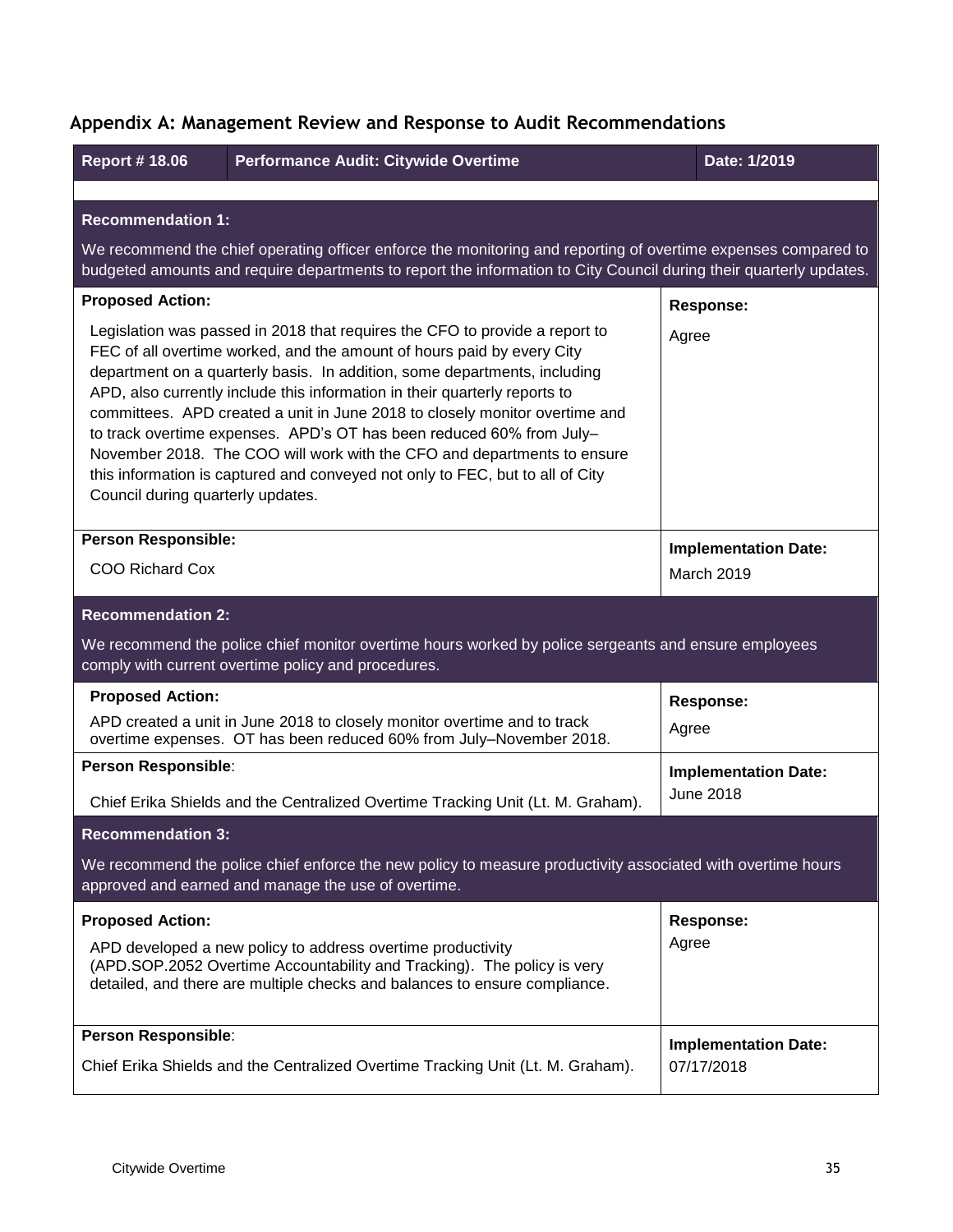### **Recommendation 4:**

We recommend the police chief enforce FLSA and city polices by paying sworn officers for premium overtime after employees meets the 171 hours worked.

| The overtime calculation should not include leave taken as hours worked.<br>a.                                                                                                                                                                                                                                                                                                |                                               |  |  |  |  |  |
|-------------------------------------------------------------------------------------------------------------------------------------------------------------------------------------------------------------------------------------------------------------------------------------------------------------------------------------------------------------------------------|-----------------------------------------------|--|--|--|--|--|
| <b>Proposed Action:</b>                                                                                                                                                                                                                                                                                                                                                       | <b>Response:</b>                              |  |  |  |  |  |
| APD has created a specific unit to track overtime, and overtime has been utilized in<br>a manner that ensures consistent and comprehensive coverage throughout the City<br>to ensure the safety of the public. The police chief will work with HR to ensure<br>consistent communication on this issue, to determine ways to best to attain<br>success.                        | Agree                                         |  |  |  |  |  |
| Person Responsible:                                                                                                                                                                                                                                                                                                                                                           | <b>Implementation Date:</b>                   |  |  |  |  |  |
| Chief Erika Shields and DHR Commissioner Marian Woods                                                                                                                                                                                                                                                                                                                         | Ongoing                                       |  |  |  |  |  |
| <b>Recommendation 5:</b>                                                                                                                                                                                                                                                                                                                                                      |                                               |  |  |  |  |  |
| We recommend the police chief work with human resources and the chief information officer to configure work<br>schedules in Kronos and enforce the rules once in place.                                                                                                                                                                                                       |                                               |  |  |  |  |  |
| <b>Proposed Action:</b>                                                                                                                                                                                                                                                                                                                                                       | <b>Response:</b>                              |  |  |  |  |  |
| APD schedules change daily, for example: attending court, staying late for a 911<br>call, SWAT call backs, special crime fighting details, and major crime investigations.<br>For non-exempt employees a set schedule is impractical as it requires too many<br>adjustments. A hard-coded schedule is doable for exempt personnel (lieutenant<br>and above).                  | <b>Partially Agree</b>                        |  |  |  |  |  |
| HR will explore capabilities in relationship between new ATL Cloud and Kronos<br>systems and will work with the police chief to determine feasibility of the<br>recommendation. Kronos currently complies with FLSA rules but provides the<br>ability to override these rules. AIM will work with HR and Police to implement any<br>new rules agreed on based on City policy. |                                               |  |  |  |  |  |
| Person Responsible:                                                                                                                                                                                                                                                                                                                                                           | <b>Implementation Date:</b>                   |  |  |  |  |  |
| Chief Erika Shields, Elaine Gooden, Director of HRIS, and Gary Brantley, CIO                                                                                                                                                                                                                                                                                                  | Ongoing<br>HR research completed by<br>3/1/19 |  |  |  |  |  |
| <b>Recommendation 6:</b>                                                                                                                                                                                                                                                                                                                                                      |                                               |  |  |  |  |  |
| We recommend the human resources commissioner verify that all FLSA statuses are accurate in Oracle according<br>to the job classification table and FLSA requirements.                                                                                                                                                                                                        |                                               |  |  |  |  |  |
| <b>Proposed Action:</b>                                                                                                                                                                                                                                                                                                                                                       | <b>Response:</b>                              |  |  |  |  |  |
| This recommendation is currently underway; Department of Human Resources is<br>currently running reports of all positions to ensure accuracy in the new ATL Cloud<br>system.                                                                                                                                                                                                  | Agree                                         |  |  |  |  |  |
| Person Responsible:                                                                                                                                                                                                                                                                                                                                                           | <b>Implementation Date:</b>                   |  |  |  |  |  |
| Elaine Gooden, Director of HRIS                                                                                                                                                                                                                                                                                                                                               | 3/1/19                                        |  |  |  |  |  |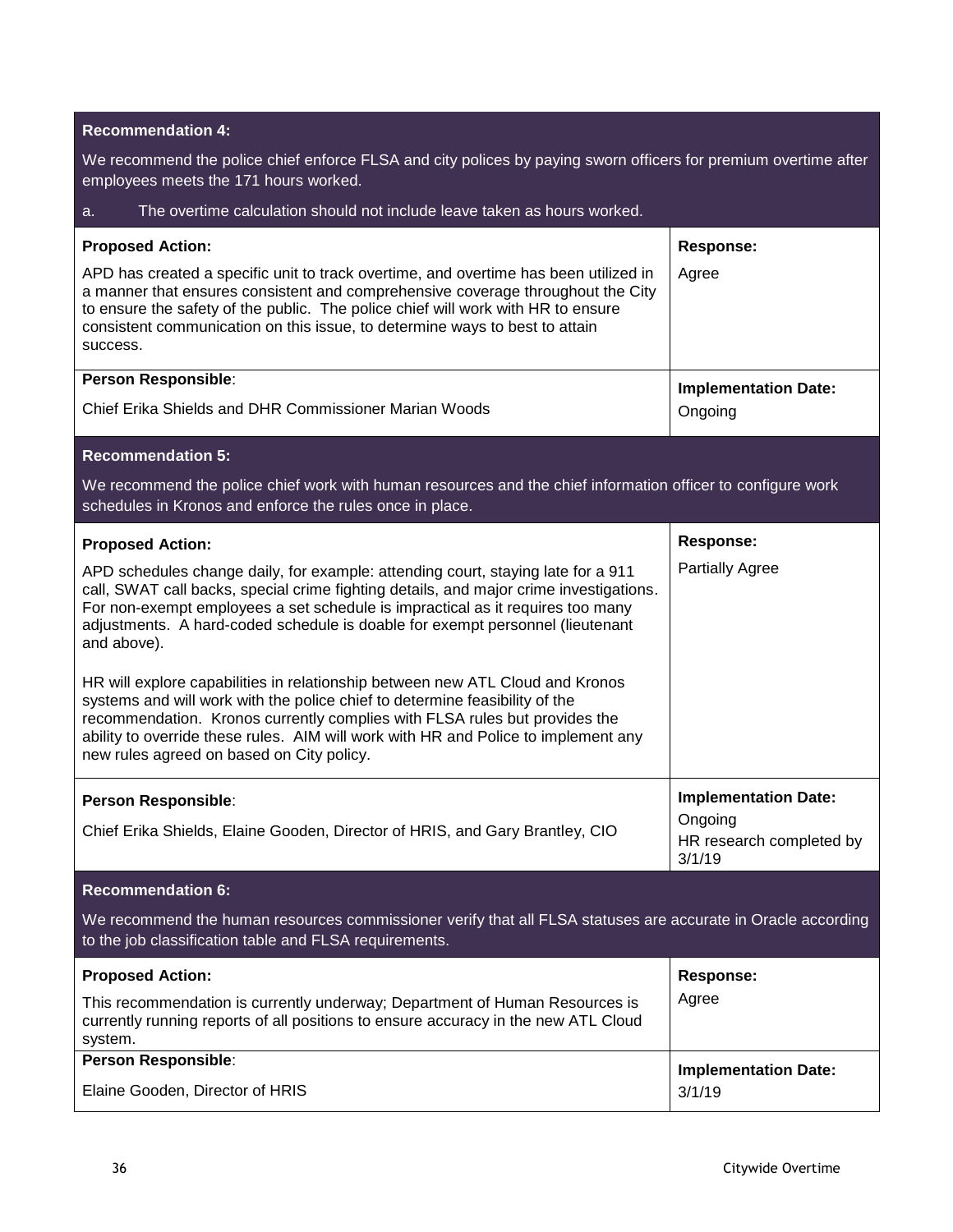| <b>Recommendation 7:</b>                                                                                                                                                                                                                                                                                                                                                                                                       |                                           |  |  |  |  |  |
|--------------------------------------------------------------------------------------------------------------------------------------------------------------------------------------------------------------------------------------------------------------------------------------------------------------------------------------------------------------------------------------------------------------------------------|-------------------------------------------|--|--|--|--|--|
| We recommend the human resources commissioner work with the chief information officer to create controls<br>within Oracle to standardize FLSA status based on job positions.                                                                                                                                                                                                                                                   |                                           |  |  |  |  |  |
| <b>Proposed Action:</b><br>The Chief Information Officer will work with the HR Commissioner to implement<br>controls within Oracle that standardize FLSA status to City job positions. The HR<br>Commissioner will provide information on City job positions so that AIM can ensure<br>accuracy in Oracle once implemented                                                                                                     | <b>Response:</b><br>Agree                 |  |  |  |  |  |
| Person Responsible:<br>CIO Gary Brantley and DHR Commissioner Marian Woods                                                                                                                                                                                                                                                                                                                                                     | <b>Implementation Date:</b><br>March 2019 |  |  |  |  |  |
| <b>Recommendation 8:</b>                                                                                                                                                                                                                                                                                                                                                                                                       |                                           |  |  |  |  |  |
| We recommend the chief operating officer and the human resources commissioner compel departments to<br>maintain documentation to support prior approval and justification of overtime hours.                                                                                                                                                                                                                                   |                                           |  |  |  |  |  |
| <b>Proposed Action:</b><br>The HR Commissioner will develop an SOP to be utilized across the city that will<br>require all departments to submit documentation for prior approval for all overtime<br>hours. Included in the SOP will be instructions to provide for a streamlined process<br>of submission across the city. The COO will ensure all departments are aware of<br>the SOP and are clear on its purpose and use. | <b>Response:</b><br>Agree                 |  |  |  |  |  |
| Person Responsible:<br>DHR Commissioner Marian Woods (develop); COO Richard Cox (enforce)                                                                                                                                                                                                                                                                                                                                      | <b>Implementation Date:</b><br>3/18/19    |  |  |  |  |  |
| <b>Recommendation 9:</b><br>We recommend the chief operating officer and the human resources commissioner compel departments to<br>develop and implement transparent processes to ensure employees doing the same work have an equal<br>opportunity for overtime.                                                                                                                                                              |                                           |  |  |  |  |  |
| <b>Proposed Action:</b><br>Include in comprehensive SOP as described in Recommendation #8                                                                                                                                                                                                                                                                                                                                      | Response:<br>Agree                        |  |  |  |  |  |
| Person Responsible:<br>DHR Commissioner Marian Woods (develop); COO Richard Cox (enforce)                                                                                                                                                                                                                                                                                                                                      | <b>Implementation Date:</b><br>3/18/19    |  |  |  |  |  |